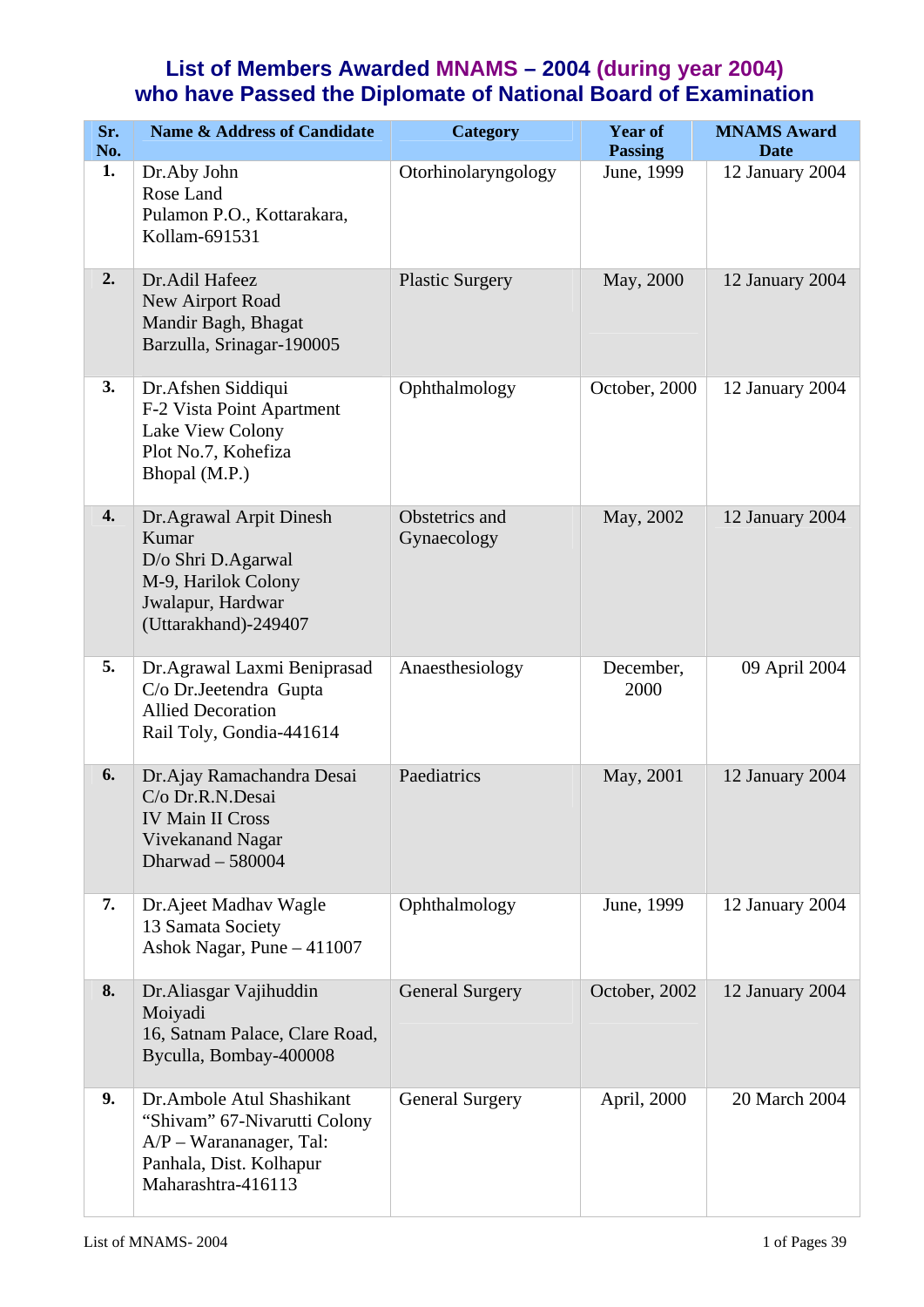| 10. | Dr.Amit Banga<br>A-13, New Multan Nagar<br><b>Rohtak Road</b><br>New Delhi - 110056                                    | <b>General Medicine</b>     | May, 2001          | 12 January 2004 |
|-----|------------------------------------------------------------------------------------------------------------------------|-----------------------------|--------------------|-----------------|
| 11. | Dr.Amit Vishwanath<br>Chaturvedi<br>15, Dhanwantri Nagar<br>MGIMS, Sewagram-442102<br>Maharashtra                      | <b>Orthopaedic Surgery</b>  | May, 1999          | 12 January 2004 |
| 12. | Dr. Anand Milind Saoji<br>160, Shivaji Nagar<br><b>Vishnukamal Flats</b><br>Nagpur $-10$                               | Psychiatry                  | May, 2000          | 12 January 2004 |
| 13. | Dr.Anand R.<br>$AL - 23$ , N.I.T.K. Camps<br>P.O. Srinivasnagar<br>Dakshina Kannada - 575025                           | <b>Respiratory Diseases</b> | November,<br>2000  | 12 January 2004 |
| 14. | Dr.Anand Raghunathan<br>A-23, Pinnac Garden<br>Kothrud, Pune-700094                                                    | Anaesthesiology             | October, 2002      | 12 January 2004 |
| 15. | Dr.Anil Elhence<br>A-130, Shastri Nagar<br>$Meerut - 250004$<br><b>Uttar Pradesh</b>                                   | Genito Urinary<br>Surgery   | December,<br>1993  | 12 January 2004 |
| 16. | Dr.Anil K.Bhat<br>5/1, End Point Flats<br><b>KMC Qtrs</b><br>Manipal - 576119                                          | <b>Orthopaedic Surgery</b>  | December,<br>1999  | 12 January 2004 |
| 17. | Dr.Anil Kumar T.V.<br>Pilla Veedu, Mayyanad P.O.<br>Kollam, Kerala-691303                                              | Psychiatry                  | December, 19<br>99 | 12 January 2004 |
| 18. | Dr.Anisha Amrit Prabhakar<br>89-A, Pocket C<br>Sidhartha Extension<br>New Delhi.                                       | Radio-Diagnosis             | August, 2002       | 12 January 2004 |
| 19. | Dr. Anita Sundaraj<br>B-1/1068, P.W.D.Colony Near<br>Civil Surgeon Office<br>Ludhiana - 141001 (Punjab)                | Ophthalmology               | June, 1999         | 12 January 2004 |
| 20. | Dr. Anjali Anant Kulkarni<br>26, Rama Temple Road<br>New Thippasandra<br><b>HAL IIIrd Stage</b><br>Bangalore $-560075$ | Radio Therapy               | May, 2000          | 12 January 2004 |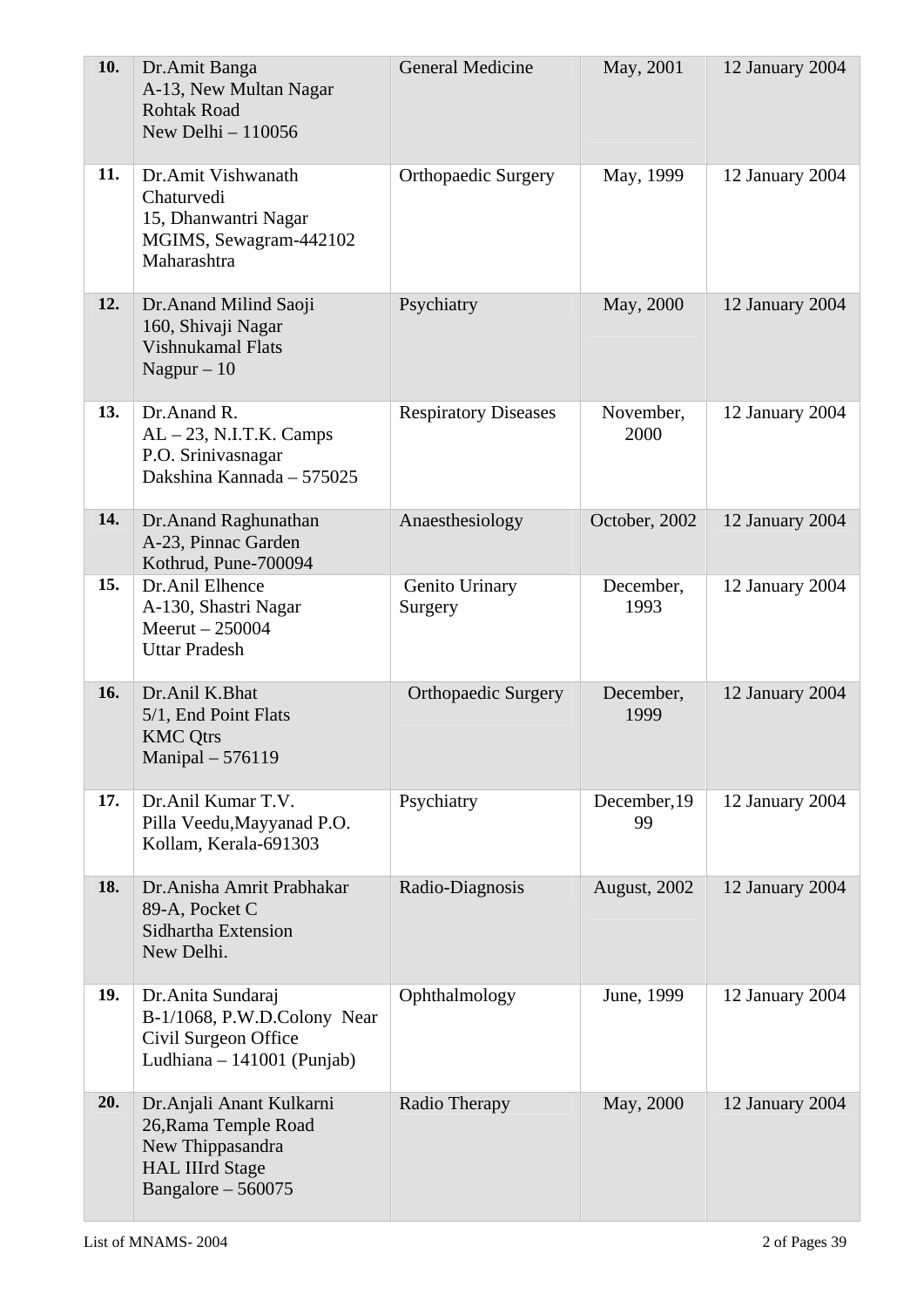| 21. | Dr. Anjali Ashok Pingle<br>3, Rajakothi Layout<br>Civil Lines<br>Nagpur - 440001                                                                   | Anaesthesiology             | December,<br>1998  | 12 January 2004 |
|-----|----------------------------------------------------------------------------------------------------------------------------------------------------|-----------------------------|--------------------|-----------------|
| 22. | Dr. Anoop Raj Thakur<br>Senior MIG-1, E-3<br>Arera Colony<br>Bhopal (M.P.)-462016                                                                  | <b>General Medicine</b>     | May, 2002          | 09 April 2004   |
| 23. | Dr.Anoop Sreevalsan<br>10, V.G.P.<br>Srinivasa Nagar<br>Madambakkam<br>Chennai - 600073                                                            | Obstetrics &<br>Gynaecology | November, 19<br>99 | 12 January 2004 |
| 24. | Dr.Anupama Bandi<br>314 Saket Nagar<br>Indore- 452001 (M.P.)                                                                                       | Obstetrics &<br>Gynaecology | November,<br>2000  | 12 January 2004 |
| 25. | Dr. Anupama Negi<br>101, 102 Geeta Nagar<br>Behind St.Paul's H.S.School<br>Indore $-452001$                                                        | Anaesthesiology             | December, 19<br>94 | 12 January 2004 |
| 26. | Dr.Anupama Sinha<br>C/o L.K.Mishra<br>House No.189<br>Hanuman Path, Road No.2<br>Tilka Manjhi, Bhagalpur                                           | Obstetrics &<br>Gynaecology | June, 1999         | 12 January 2004 |
| 27. | Dr. Anurag Agarwal<br>37, Pragati Appts.<br>Punjabi Bagh Club Road<br>Paschim Vihar<br>New Delhi $-110063$                                         | <b>General Surgery</b>      | January, 2000      | 12 January 2004 |
| 28. | Dr. Aparna Ramamurthy<br>Buduguru<br>No.1, Lalit Prakash<br>R.B. Mehta Marg, Ghotkopar<br>(East), Mumbai - 400077                                  | Anaesthesiology             | December,<br>1999  | 12 January 2004 |
| 29. | Dr. Arati Rama Rao<br>408, Sovereign Park<br>56 K.R. Road, Basavanagudi<br>Bangalore $-560004$                                                     | Obstetrics &<br>Gynaecology | November,<br>1999  | 12 January 2004 |
| 30. | Dr. Arnab Kumar Basak<br>Old: 5A/7, New: 13/7<br>Kannan Apts, 5 <sup>th</sup> Street<br>Dr. Thirumurthy Nagar<br>Nungambakkam,<br>Chennai - 600034 | Obstetrics &<br>Gynaecology | November,<br>1999  | 12 January 2004 |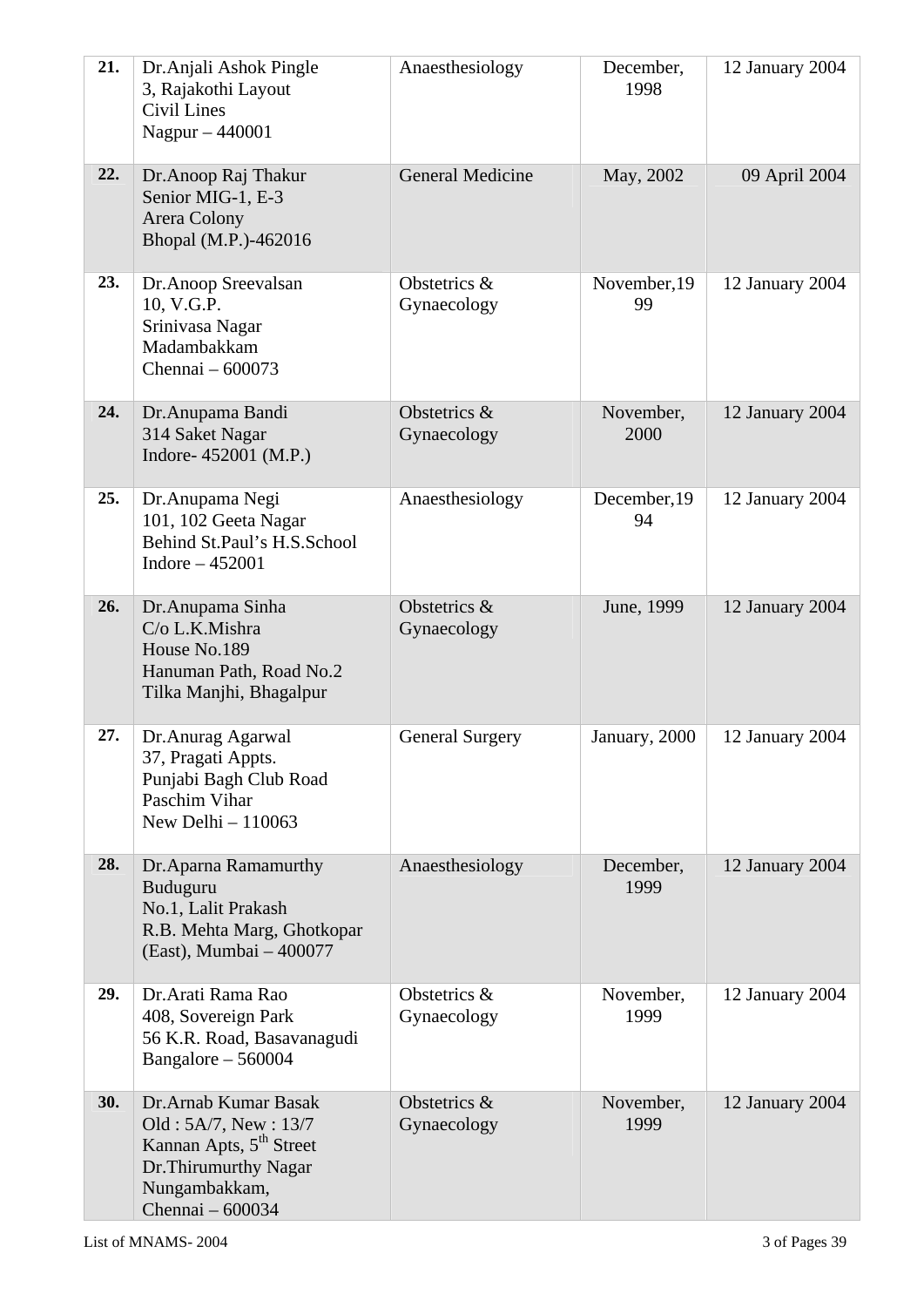| 31. | Dr.Arun Kumar<br>Lakshmnarayanan<br>20, S.B.I. Officers Colony<br>Arumbakkam<br>Chennai - 600106                                              | Ophthalmology                           | April, 2002                    | 12 January 2004 |
|-----|-----------------------------------------------------------------------------------------------------------------------------------------------|-----------------------------------------|--------------------------------|-----------------|
| 32. | Dr.Aruna N.<br>432, $11th Cross$<br><b>Wilson Garden</b><br>Bangalore - 560034                                                                | Anatomy                                 | October, 2000                  | 12 January 2004 |
| 33. | Dr.Asesh Raychaudhuri<br>$C/O$ Sri Santosh R N - Das<br>Baganbari, Arundhuti Nagar<br>Agartala<br>Tripura (West)-799003                       | Physical Medicine and<br>Rehabilitation | November,<br>2000              | 12 January 2004 |
| 34. | Dr.Asha R.Nair<br>'Indu' MP 7/366 C<br>Near Corella Hospital<br>Anappad, Machael P.O.<br>Malayinkeezhu<br>Thiruvenanthapuram-695571<br>Kerala | Obstetrics &<br>Gynaecology             | May, 2001                      | 12 January 2004 |
| 35. | Dr.Asha Tyagi<br>103, Siddhartha Enclave<br>New Delhi $-110014$                                                                               | Anaesthesiology                         | April, 2000                    | 12 January 2004 |
| 36. | Dr.Ashish Gupta<br>243, Sukhdev Vihar<br>New Delhi $-110025$                                                                                  | Neuro Surgery                           | September/Oc<br>tober, 2003    | 12 January 2004 |
| 37. | Dr.Ashish Jain<br>103, Sheetal Apartment<br>Prabodhan Thakre Marg<br>(Apposite Shiwri Bus Depot)<br>Shiwri, Mumbai-400012                     | Radio Diagnosis                         | October, 2000                  | 12 January 2004 |
| 38. | Dr. Ashish Kumar Lall<br><b>Lall Nursing Home</b><br>New Rly Road<br>Gurgaon-122001, Haryana                                                  | Ophthalmology                           | October, 2002                  | 12 January 2004 |
| 39. | Dr.Ashish Misra<br>G-6, B-Block<br><b>Ayodhya Apartments</b><br>Manoramagant<br>Indore $(M.P.)$                                               | Radio-Diagnosis                         | June, 1994                     | 12 January 2004 |
| 40. | Dr.Ashish Verma<br>6, Mani Nagar Colony<br>P.O. Kandwa Industrial<br>Estate, Varanasi-221106                                                  | Radio-Diagnosis                         | September/Oc<br>tober,<br>2003 | 12 January 2004 |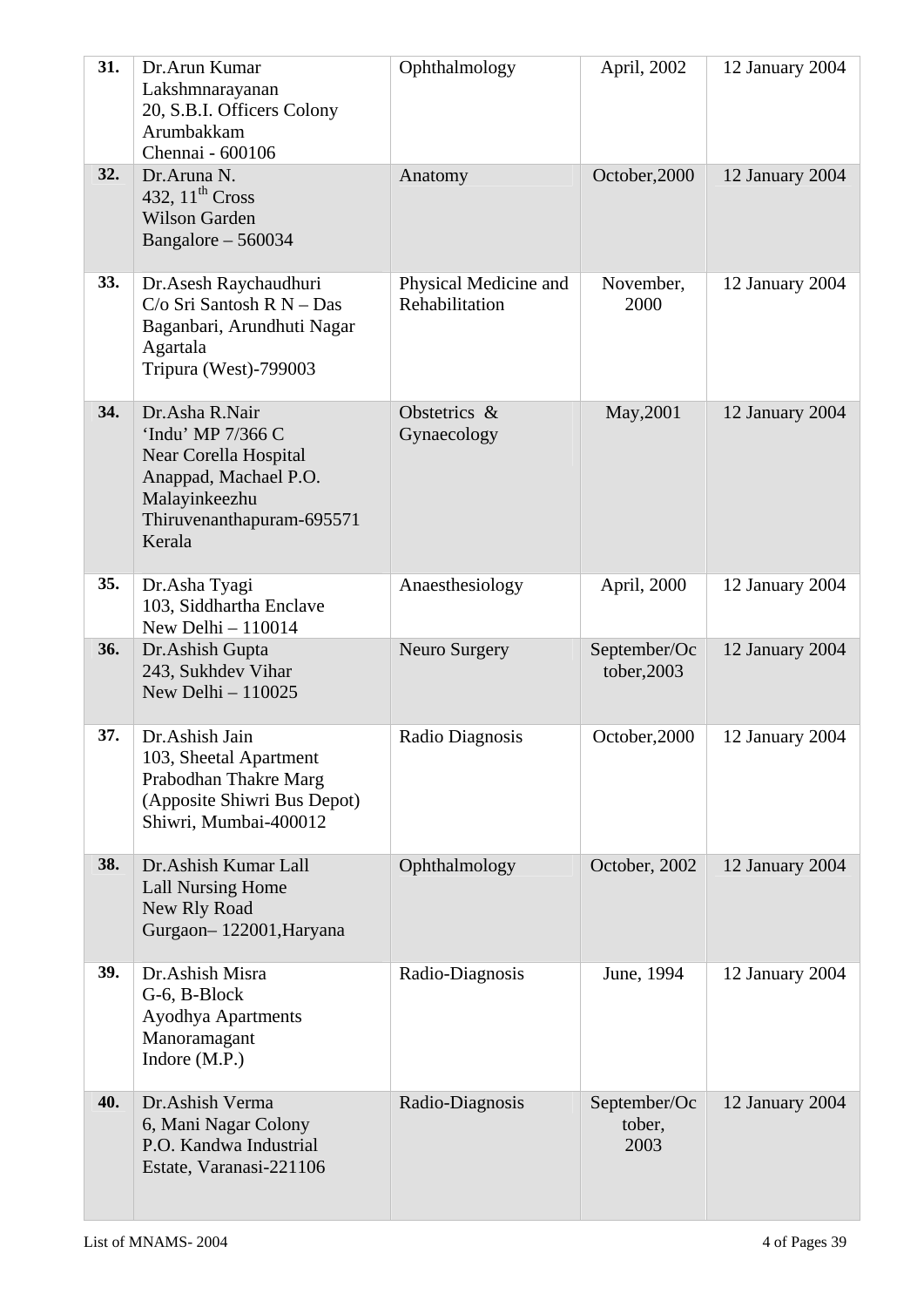| 41. | Dr.Ashok Kumar Dash<br><b>Medical Specialist</b><br>At-10 Air Force Hospital<br><b>On-National Highway</b><br>No-31C P.O. - HASIMARA<br>Distt: Jalpaiguri<br>(West Bengal)<br>Pin Code $-735215$ | <b>General Medicine</b>    | June, 2001                     | 12 January 2004 |
|-----|--------------------------------------------------------------------------------------------------------------------------------------------------------------------------------------------------|----------------------------|--------------------------------|-----------------|
| 42. | Dr.Ashok Sethia<br>51, Anoop Nagar<br>Indore                                                                                                                                                     | <b>General Medicine</b>    | May, 1993                      | 12 January 2004 |
| 43. | Dr.Ashwani Sood<br>D-26, Type-IV<br>New Brockhurst<br>Shimla - 171009, H.P.                                                                                                                      | <b>Nuclear Medicine</b>    | November, 20<br>00             | 12 January 2004 |
| 44. | Dr.Asok Kumar Saha<br><b>Amardeep Apartment</b><br>Flat No. A102<br>23 Baguiati Road<br>Kolkata - 700028                                                                                         | Otorhinolaryngology        | May, 2000                      | 12 January 2004 |
| 45. | Dr.Awanjala Bhat<br>Pushpa Vatika<br>3/300 Niranjan Puri<br>Ramghat Road<br>Aligarh (U.P.)                                                                                                       | Ophthalmology              | June, 1999                     | 20 March 2004   |
| 46. | Dr.B.G.Ponnappa<br>139, $7th$ Main Road<br>Gokulam - III Stage<br>$Mysore - 570002$                                                                                                              | <b>General Surgery</b>     | May, 2001                      | 12 January 2004 |
| 47. | Dr.B.R.Girish<br>$C$ /o Boggaram Jewels $\&$<br>Watches<br>Double Road<br>Chintamani - 563125                                                                                                    | Otorhinolaryngology        | May, 2001                      | 20 March 2004   |
| 48. | Dr.B.R.J. Sathish Kumar<br>No.41, $8th$ Street<br>K.K.Pudur, Saibaba Colony<br>Coimbatore $-641038$                                                                                              | <b>Orthopaedic Surgery</b> | May, 2001                      | 09 April 2004   |
| 49. | Dr.B. Vijayakumar<br>Kalpana Nivas<br>N.S.P.Nagar, Kesavadasapuram<br>Thiruvanthapuram                                                                                                           | Paediatrics                | April, 2002                    | 12 January 2004 |
| 50. | Dr.Bagwan Izhar Nisar<br>B 202, Vidyasagar Society<br>12 Tadiwala Road<br>Pune - 411001 (Maharashtra)                                                                                            | Pathology                  | September/Oc<br>tober,<br>2003 | 20 March 2004   |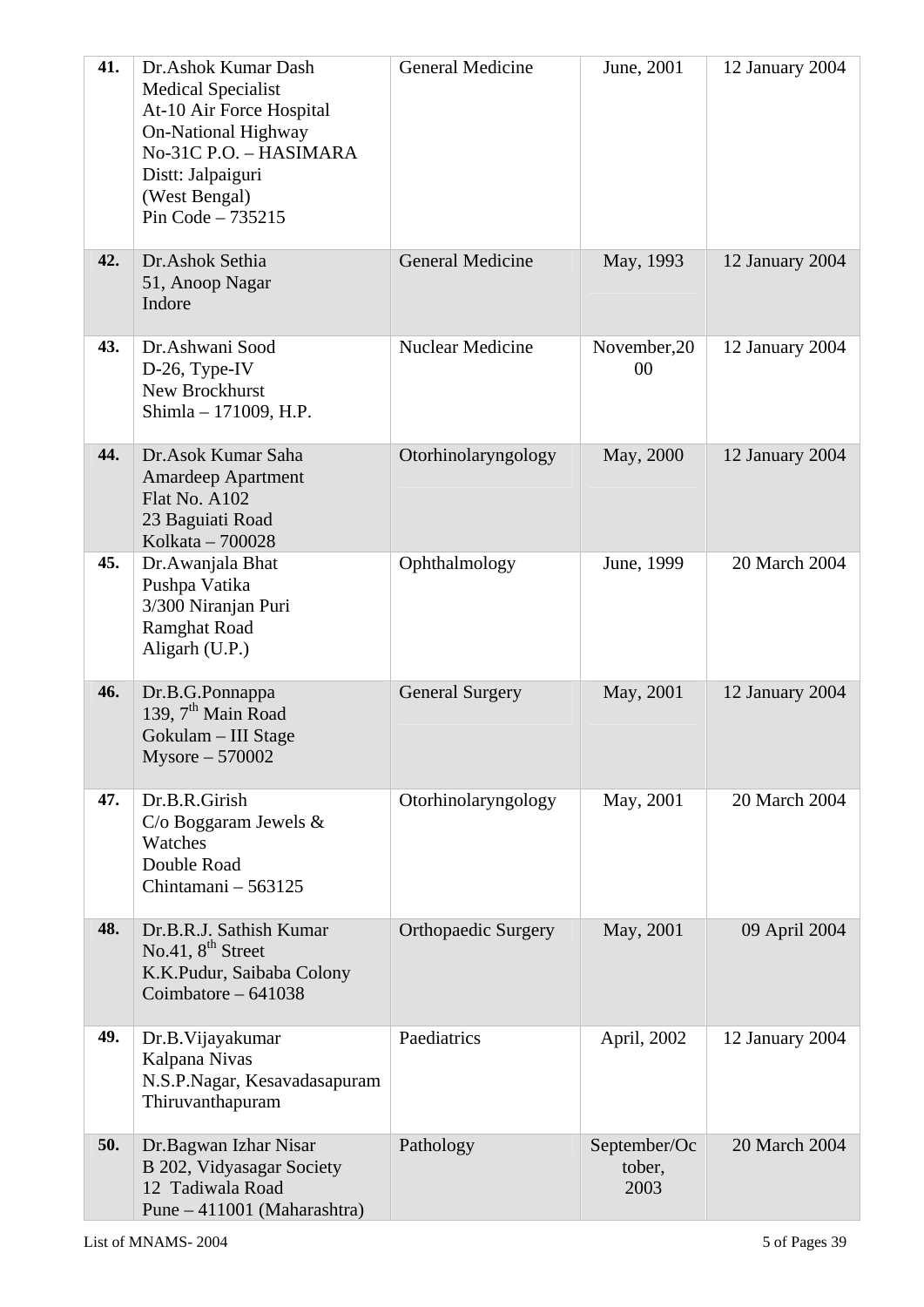| 51. | Dr.Baiju S.<br>"Rakhi" 115-A<br><b>Uttar Gardens</b><br>Medical College P.O.<br>Trivandrum $-695011$                        | <b>General Surgery</b>      | May, 2002           | 20 March 2004   |
|-----|-----------------------------------------------------------------------------------------------------------------------------|-----------------------------|---------------------|-----------------|
| 52. | Dr.Balasubramanian, P.<br>765 Poonamallee High Road<br>Kilpauk, Chennai - 600010                                            | <b>General Surgery</b>      | May, 2000           | 20 March 2004   |
| 53. | Dr.Baljeet Kaur<br>12/7, East Patel Nagar<br>New Delhi $-110008$                                                            | Pathology                   | October, 2001       | 12 January 2004 |
| 54. | Dr.Bharti Bansal<br>1/177-A, Bagh Farzana<br>Delhi Gate, Agra, Uttar Pradesh                                                | Neurology                   | May, 2001           | 12 January 2004 |
| 55. | Dr.Bibek Mohan Rakshit<br>$B.C - 73$ , Sector - 1<br>Bidhan Nagar, Kolkata -<br>700064                                      | Obstetrics &<br>Gynaecology | September, 20<br>02 | 20 March 2004   |
| 56. | Dr.Biji Thomas George<br>66A, Kakanad Lane<br>Kesavadasapuram<br>Trivandrum $-695004$                                       | <b>General Surgery</b>      | October, 2000       | 12 January 2004 |
| 57. | Dr.Bimla Goenka<br>A-804, Kothawala Flats<br>Pritam Nagar, Paldi<br>Ahmedabad - 380006<br>(Gujarat)                         | Obstetrics &<br>Gynaecology | June, 1999          | 12 January 2004 |
| 58. | Dr.Bindey Kumar<br>E4/2, I.G.I. M.S.Residential<br>Complex<br>Sheikhpura, Patna-800014                                      | Pediatric Surgery           | October, 2002       | 12 January 2004 |
| 59. | Dr.Bindu Kumari O.<br>TC-10/1598 "Sreevalsan"<br>Mannanthala P.O.<br>Trivandrum $-695015$                                   | Obstetrics &<br>Gynaecology | November, 19<br>94  | 12 January 2004 |
| 60. | Dr.Brijendra Singh<br>Associate Professor & Head<br>Deptt. of Human Anatomy<br>ITS CDSR, Muradnagar<br>Ghaziabad $-$ (U.P.) | Anatomy                     | April, 2002         | 20 March 2004   |
| 61. | Dr.Brundavanan Srinivasa<br>Sesha Sainadh<br>B-76, Journalist's Colony<br>Jublee Hills, Hyderabad,<br>$(A.P.) - 500033$     | <b>General Surgery</b>      | April, 2000         | 20 March 2004   |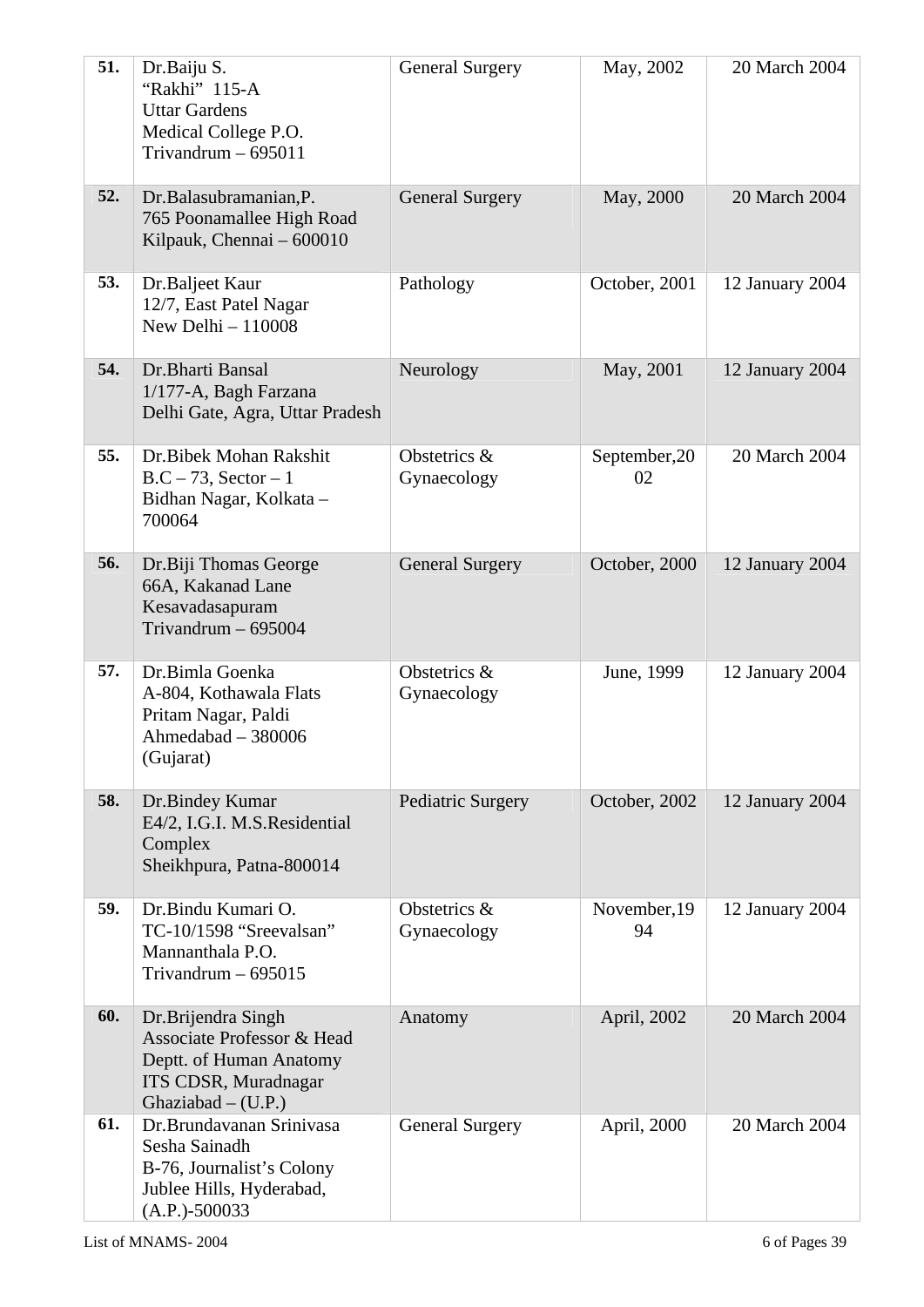| 62. | Dr.Byju, N.<br>'Gangothry'<br>Thekkupara P.O.,<br>Thiruvananthapuram-695505                                                                                               | <b>General Surgery</b>         | October, 2002       | 12 January 2004 |
|-----|---------------------------------------------------------------------------------------------------------------------------------------------------------------------------|--------------------------------|---------------------|-----------------|
| 63. | Dr.Chambala Karai Ranjan<br>C/o Wg Cdr C K Ranjan<br><b>Institute of Aerospace</b><br>Medicine, IAF, Vimanapura<br>Bangalore $-560017$<br>Karnataka                       | <b>Aviation Medicine</b>       | June, 1996          | 12 January 2004 |
| 64. | Dr.Chander Grover<br>11/15, Nehru Nagar<br>New Delhi $-110065$                                                                                                            | Dermatology $&$<br>Venereology | September, 20<br>02 | 12 January 2004 |
| 65. | Dr.Chandra Shekhar<br>132, AVAS Vikas<br>Near Peeli Kothi<br>Civil Lines<br>Moradabad (U.P.)-244001                                                                       | Otorhinolaryngology            | November, 20<br>00  | 12 January 2004 |
| 66. | Dr.Charu Ranbir Singh Rawat<br>C/o Dr.M.L.Mittal<br>Bihari Hospital, Panchayati<br>Dharamshala Road<br>Morena (M.P.)                                                      | Obstetrics &<br>Gynaecology    | December, 19<br>99  | 12 January 2004 |
| 67. | Dr.Chejeti Anji Reddy<br>C/o Sambi Reddy<br>Sundaraiah Vignan Kendra<br>Bagh Lingampalli<br>Hyderabad - 500044                                                            | Ophathalmology                 | June, 1999          | 12 January 2004 |
| 68. | Dr.Cherian George<br>Thruhrudaya Bhavan<br>Ampalathumkala<br>P.O., Ezhukone, Quilon (Dt.)<br>Kerala-691505                                                                | <b>General Medicine</b>        | May, 2002           | 12 January 2004 |
| 69. | Dr.Cherian T.Sajiv<br>C/o Mr.M.Thomas Cherian<br>Mangalathu House<br>Vettikavungal Junction<br>Karukachal P.O.<br>Kottayam District<br>Kerala State,<br>Pin Code - 686540 | Nephrology                     | April, 2000         | 12 January 2004 |
| 70. | Dr. Chetan Bhavan Mahajan<br>8-9, New Samarthnagar<br>Opp. Nirala Bazar<br>Aurangabad                                                                                     | <b>General Surgery</b>         | April, 2002         | 12 January 2004 |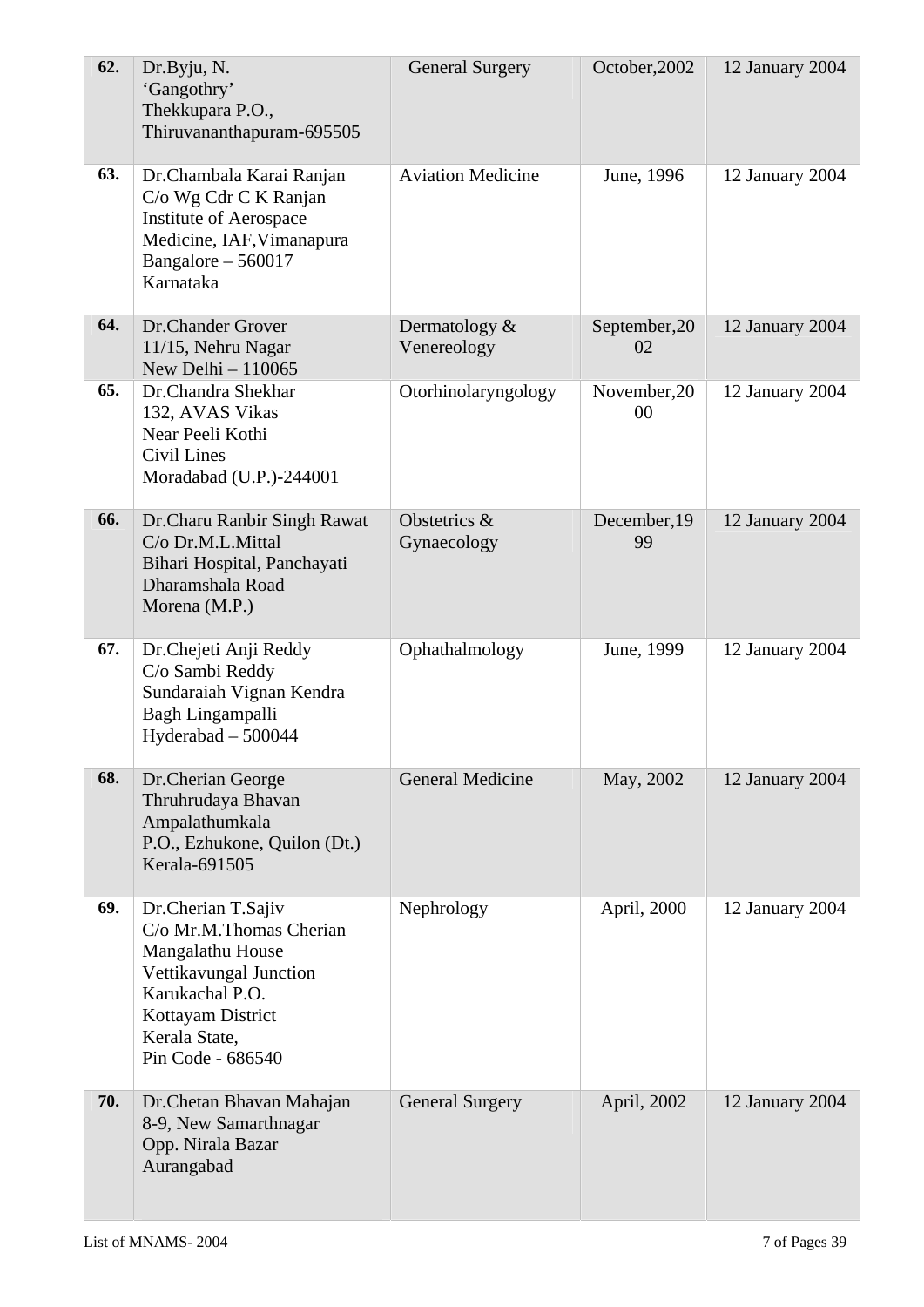| 71. | Dr.Chiniwal Chandrashekar<br><b>Bassettappa</b><br>C/o Channaganga Children<br>Clinic, No.184, Ist Main Road<br>Sharada Colony<br>Basaveswarnagar<br>Bangalore $-560079$ | <b>Orthopaedic Surgery</b>  | September, 20<br>02 | 12 January 2004 |
|-----|--------------------------------------------------------------------------------------------------------------------------------------------------------------------------|-----------------------------|---------------------|-----------------|
| 72. | Dr.Chitra Chintaman Galande<br>F-1, Rajhans Apts.<br>Tarabai Park<br>Kolhapur $-416002$<br>Maharashtra                                                                   | Obstetrics &<br>Gynaecology | November,<br>2000   | 12 January 2004 |
| 73. | Dr.Dash Subhendu<br>C/o Dr.(Lt.Col.) N.K.Debatta<br>A-6 Nilakantha Nagar<br>Bhubaneswar<br>Orissa $-751012$                                                              | Ophthalmology               | <b>March</b> , 2003 | 12 January 2004 |
| 74. | Dr.Debasis Das<br><b>Senior Resident</b><br>Deptt. of Cardiothoracis<br>Surgery<br><b>PGIMER</b><br>Chandigarh $-160012$                                                 | <b>General Surgery</b>      | October, 2002       | 20 March 2004   |
| 75. | Dr.Deepak Jain<br>39/2, New Palasia<br>Indore                                                                                                                            | Neurology                   | December,<br>1998   | 12 January 2004 |
| 76. | Dr.Deepshikha Sharda<br>E-82, Ambabari<br>Jaipur, Rajashtan                                                                                                              | Radio Diagnosis             | October, 2000       | 12 January 2004 |
| 77. | Dr.Desai Amar Dhirubhaj<br>Doc. Qut.<br>R.N.C. Free Eye Hospital<br>Opp. Mamlatdar Office<br>Valsad - 396001                                                             | Ophthalmology               | October, 2000       | 12 January 2004 |
| 78. | Dr.Devasmitha Venrataraman<br>792, Pocket E<br>Mayur Vihar<br>Phase $-$ II, Delhi $-110091$                                                                              | Paediatrics                 | October, 2001       | 12 January 2004 |
| 79. | Dr.Dharmendra Kumar<br>185-B, Bagh Farzana<br>Civil Lines, Agra-282002                                                                                                   | Otorhinlaryngology          | May, 2001           | 09 April 2004   |
| 80. | Dr.Dhruba Ray<br>Flat G23, Block N-353<br>Bpadp, Patuli<br>P.O. Panchasayar<br>Kolkata - 700094                                                                          | Otorhinolaryngology         | May, 2001           | 12 January 2004 |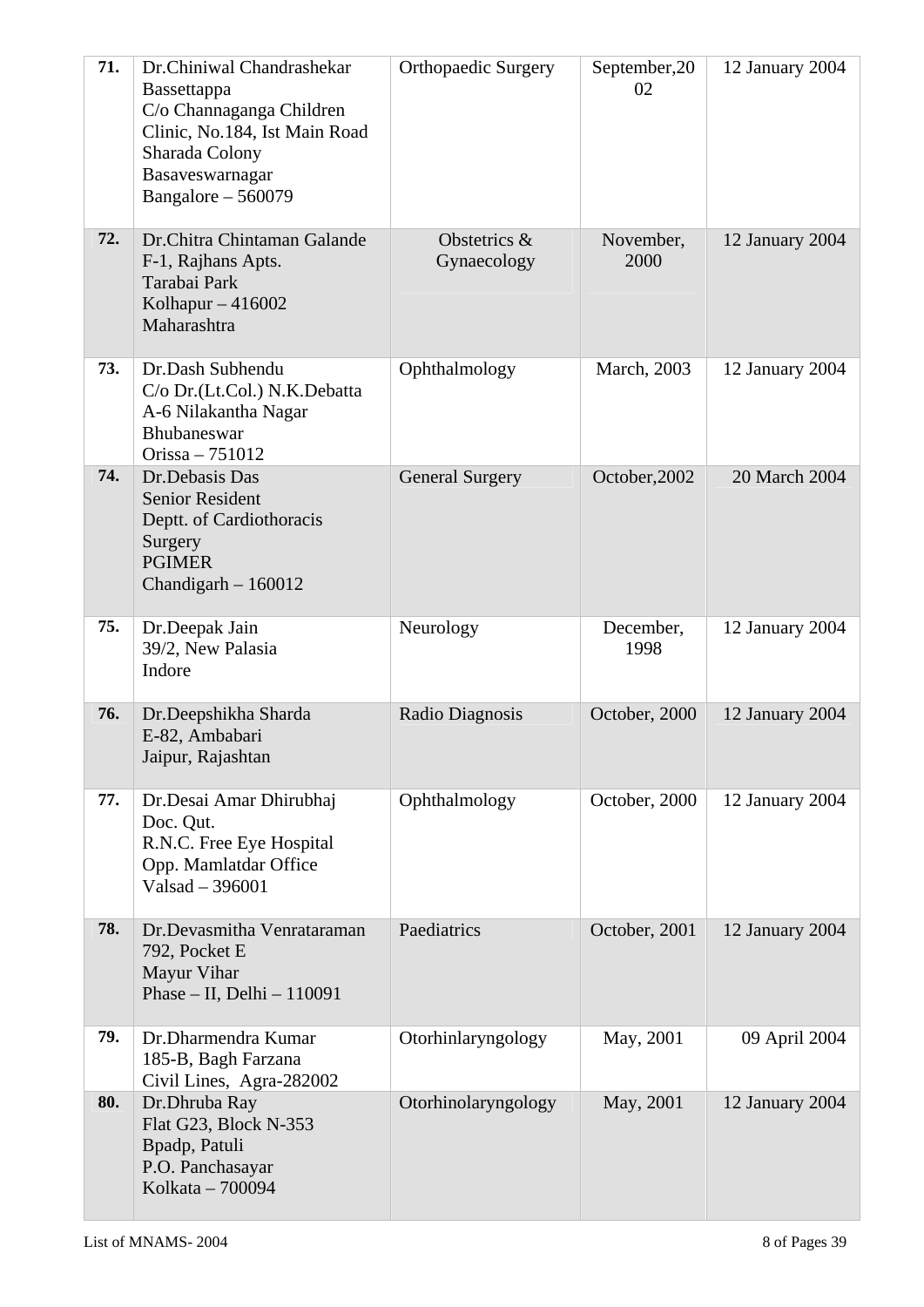| 81. | Dr.Dixit Minal Subnal<br>1238/1 'Apka Bhar'<br>Apte Road<br>Shivaji Nagar<br>Pune - Maharashtra                 | Ophthalmology                 | October, 2002       | 12 January 2004 |
|-----|-----------------------------------------------------------------------------------------------------------------|-------------------------------|---------------------|-----------------|
| 82. | Dr.Falguni Rajendra Shah<br>133, Princes Street<br>5/5 <sup>th</sup> Floor, Gopal Nivas<br>Mumbai - 400002      | Anaesthesiology               | December,<br>1999   | 12 January 2004 |
| 83. | Dr.G.Ravishankar<br>6/245 E, Kasakaranur<br><b>Junction Main Road</b><br>Salem $-5$ (T.N.)                      | <b>Orthopaedic Surgery</b>    | April, 2000         | 12 January 2004 |
| 84. | Dr.Gabriel Sunil Kumar<br>Rodrigues<br>157, KMC Quarters<br>Madhavanagar<br>Manipal - 576119                    | <b>General Surgery</b>        | May, 1998           | 12 January 2004 |
| 85. | Dr.Gade Padma<br>B1/81, 3-14-15<br>Old Pattabhipuram<br>Guntur – 522006 (A.P.)                                  | Obstetrics &<br>Gynaecology   | December,<br>1999   | 12 January 2004 |
| 86. | Dr.Geethanjali G.M.<br>S2 Peaceland Apartment<br>Pinto's Lane, Bejai Post<br>Mangalore $-575004$<br>(Karnataka) | Obstetrics and<br>Gynaecology | June, 1994          | 20 March 2004   |
| 87. | Dr.Geetika Gupta<br>$3rd$ Floor<br>160 Jeevan Nagar<br>Ashram, New Delhi - 110014                               | Obstetrics &<br>Gynaecology   | November, 20<br>01  | 12 January 2004 |
| 88. | Dr.George Abraham<br>Kulir Ankal House<br>Thodupuzha P.O.<br>Kerala - 685584                                    | <b>Orthopaedic Surgery</b>    | April, 2002         | 12 January 2004 |
| 89. | Dr.Girish Sharma<br><b>Ramashray Building</b><br><b>Hospital Road</b><br>Solan Distt. Solan<br>$Pin - 173272$   | Anaesthesiology               | April, 2000         | 12 January 2004 |
| 90. | Dr.Gunjan Prakash<br>Room No.12<br>Hostel No.8<br>AIIMS., Ansari Nagar<br>New Delhi - 110029                    | Ophthalmology                 | <b>March</b> , 2003 | 12 January 2004 |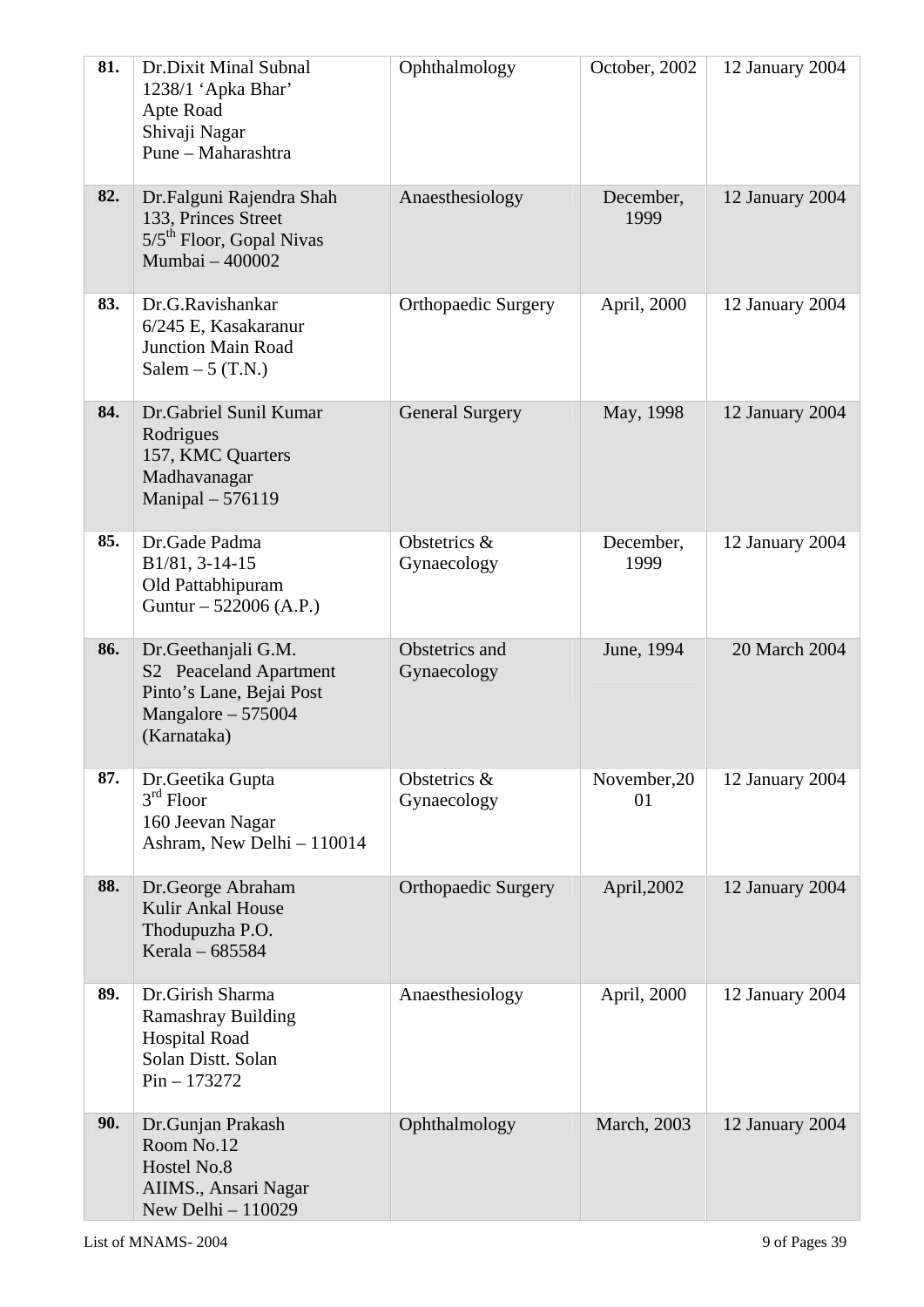| 91.  | Dr.Gunjan Sabherwal<br>Jeewan Hospital<br>Gate No.1<br>Jeewan Nagar<br>New Delhi - 110014                                                | Obstetrics &<br>Gynaecology     | December, 19<br>99 | 12 January 2004 |
|------|------------------------------------------------------------------------------------------------------------------------------------------|---------------------------------|--------------------|-----------------|
| 92.  | Dr. Gurinder Bir Singh<br>242/122 Anand Nagar-A<br><b>Park Street</b><br>Patiala                                                         | Social & Preventive<br>Medicine | November, 19<br>99 | 12 January 2004 |
| 93.  | Dr.Hajare Santosh<br>Dhananjay<br>Balkrishna, Plot No.30<br>Rani Channama Nagar<br>Tilakwadi<br>Belgaum $-590006$                        | Gastroenterology                | October, 2000      | 12 January 2004 |
| 94.  | Dr.Harinder Singh Sethi<br>C/o Satyug Collections<br>334 Katra Jaimal Singh<br><b>Amritsar - 143006</b>                                  | Ophthalmology                   | November, 20<br>01 | 12 January 2004 |
| 95.  | Dr.Harish Pathak<br>Room No.86<br>Hostel No.8<br>AIIMS., Ansari Nagar<br>New Delhi - 110029                                              | Ophthalmology                   | <b>March, 2003</b> | 12 January 2004 |
| 96.  | Dr.Harji Kaur<br>$B - 5/130$<br>Safdarjung Enclave<br>New Delhi - 110029                                                                 | Dermatology $&$<br>Venereology  | November,<br>2000  | 12 January 2004 |
| 97.  | Dr.Harminder Kumar Rai<br>C-298, Vivek Vihar<br>Delhi - 110095                                                                           | Ophthalmology                   | March, 2003        | 12 January 2004 |
| 98.  | Dr.Hemal A.Shah<br>11, Tardeo Apts.<br>245, Tardeo Road<br>Mumbai - 400007                                                               | Nephrology                      | November,<br>2000  | 12 January 2004 |
| 99.  | Dr.Hemant Malhotra<br>E-601, Kasturi Building<br>Opp. Shradha Petrol Pump<br>Judge's Bunglow Road<br><b>Bodakdev</b><br>Ahmedabad-380015 | Cardiology                      | November,<br>2000  | 12 January 2004 |
| 100. | Dr.Hemaraju N.<br>No.96/A, 2 <sup>nd</sup> Main Road<br>Sampige Layout, Vijayanagar,<br>Bangalore - 560079                               | Otorhinolaryngology             | June, 1999         | 09 April 2004   |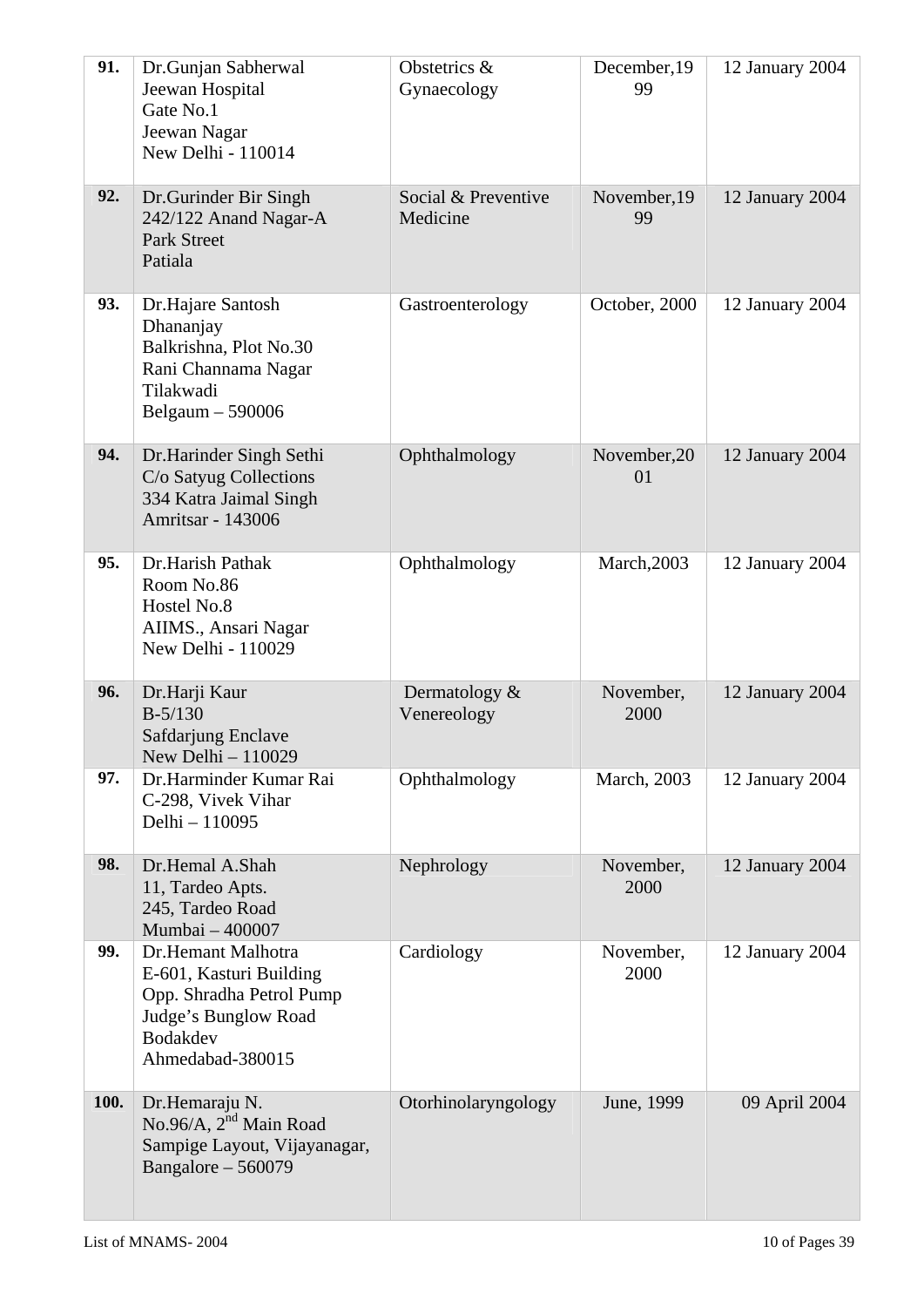| 101.        | Dr.Nitesh Rohatgi<br>R-205, Greater Kailash<br>Part – I, New Delhi – $48$                                                        | Ophthalmology                   | September/<br>October, 2003 | 20 March 2004   |
|-------------|----------------------------------------------------------------------------------------------------------------------------------|---------------------------------|-----------------------------|-----------------|
| 102.        | Dr.Hetal Navinchandra Shah<br>$C/O$ N.P.Shah<br>25, Dhake Wadi<br>Near Panch Mukhi Hanuman<br>Jalgaon - 425 002<br>Maharashtra   | Ophthalmology                   | September/<br>October, 2003 | 20 March 2004   |
| 103.        | Dr.Ike Thomas<br>Kizhake Veedu<br>Panavely, P.O.<br>Kottarakara, Kollam Dist.<br>Kerala - 691544                                 | Otorhinolaryngology             | June, 1999                  | 12 January 2004 |
| 104.        | Dr.Indrajeet Gopalrao Mulik<br><b>Mulik Hospital</b><br>Opp. Dhantoli Park<br>Balraj Marg Dhantoli<br>Nagpur - 440012            | Obstetrics &<br>Gynaecology     | December, 19<br>98          | 12 January 2004 |
| 105.        | Dr.Indu P.S.<br>Pilla Veedu, Mayyand<br>P.O. Kollam-691303, Kerala                                                               | Social & Preventive<br>Medicine | November, 20<br>00          | 12 January 2004 |
| 106.        | Dr.J.Aruna<br>No.364, IIA Main<br>7B Cross, Muthyalnagar<br>Mes Road, Gokula Post<br>Bangalore $-560054$                         | Obstetrics &<br>Gynaecology     | September/<br>October, 2003 | 20 March 2004   |
| 107.        | Dr.Jacob K Jacob<br>Kochuvadakethil<br>Eraviperoor PO, Thiruvalla<br>Kerala - 689542                                             | <b>General Medicine</b>         | May, 2002                   | 12 January 2004 |
| 108.        | Dr.Jagpreet Singh Deed<br>B1/142, Ashok Vihar<br>Phase II, Delhi                                                                 | <b>General Surgery</b>          | May, 2002                   | 12 January 2004 |
| 109.        | Dr.Jai Kumar Mahajan<br>Teachers' Flat No.1<br>PGI Campus, Sector 12<br>Chandigarh                                               | Paediatric Surgery              | December, 19<br>97          | 12 January 2004 |
| <b>110.</b> | Dr.Jain Manoj Sukanraj<br>26/A Bazar Road<br>$2nd$ Floor, Bandra (W)<br>Mumbai-400050                                            | <b>General Surgery</b>          | <b>March</b> , 2003         | 12 January 2004 |
| 111.        | Dr.Jaishree Ramachandran<br>C/o Mr.V.Krishnan<br>A-401, Vardhaman Apartments,<br>Mayur Vihar Extension<br>Mayur Vihar Phase $-I$ | Paediatrics                     | June, 1999                  | 12 January 2004 |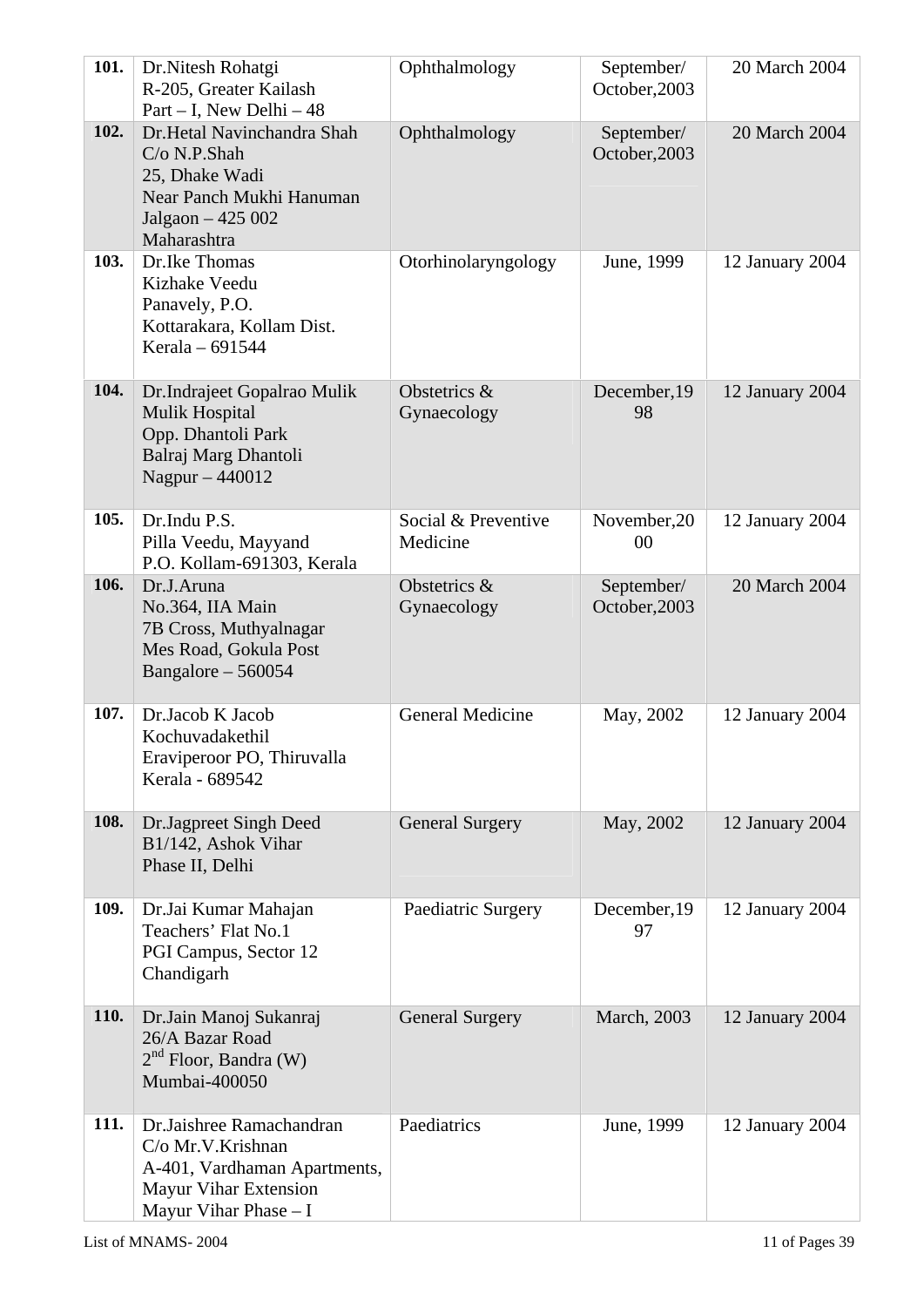|             | New Delhi-110091                                                                                                               |                              |                   |                 |
|-------------|--------------------------------------------------------------------------------------------------------------------------------|------------------------------|-------------------|-----------------|
| 112.        | Dr.Jamuna S.<br>B3, First Floor<br><b>Ramdatt Apartments</b><br>Keshwapur, Hubli - 580023                                      | Obsetetrics &<br>Gynaecology | November,<br>2000 | 12 January 2004 |
| 113.        | Dr.Janet Indu Lilly Rasalam<br>Flat 4, 'VAS' Crystal'<br>No.33, I Cross Street<br>Trust Puram, Kodambakkam<br>Chennai - 600024 | <b>General Medicine</b>      | December,<br>1996 | 12 January 2004 |
| 114.        | Dr.Jaswinder Singh<br>12/7, East Patel Nagar<br>New Delhi $-110008$                                                            | Radio Diagnosis              | October 2000      | 12 January 2004 |
| 115.        | Dr.Jay Manojkumar Shah<br>B/13, Om Surya Apartments<br>Opp. Samarpan Flats<br>Gulbai Tekra Ellisbridge<br>Ahmedabad - 380006   | <b>General Medicine</b>      | April, 2002       | 12 January 2004 |
| 116.        | Dr.Jaya Agarwal<br>TP Agarwal Instt. of<br>Ophthalmology<br>61 Shivaji Road<br>Meerut (U.P.)-250001                            | Ophthalmology                | June, 1999        | 12 January 2004 |
| 117.        | Dr.Jayakumar P.R.<br>Kolla Mattathil<br>Near Panchayat Office<br>Erattupetta $-686121$<br>Kottayam - Dt.<br>Kerala State       | Paediatrics                  | May, 2000         | 12 January 2004 |
| 118.        | Dr.Jayakumar Ramanathan<br>51, III Street<br>Maheshnari Nagar<br>Peelamedu<br>Coimbatore-641004                                | <b>Orthopaedic Surgery</b>   | June, 1999        | 12 January 2004 |
| 119.        | Dr.Jayaprakash K.<br>No.2031, $7th$ Main<br>'D' Block, 2 <sup>nd</sup> Stage<br>Rajaji Nagar<br>Bangalore $-560010$            | Anaesthesiology              | June, 1999        | 12 January 2004 |
| <b>120.</b> | Dr.Jayaram Sankar K.R.<br>$N - 2$ Quarters<br>T.D.M.C<br>Vandanan, Alappuzha<br>Kerala - 688005                                | Paediatrics                  | October, 2001     | 12 January 2004 |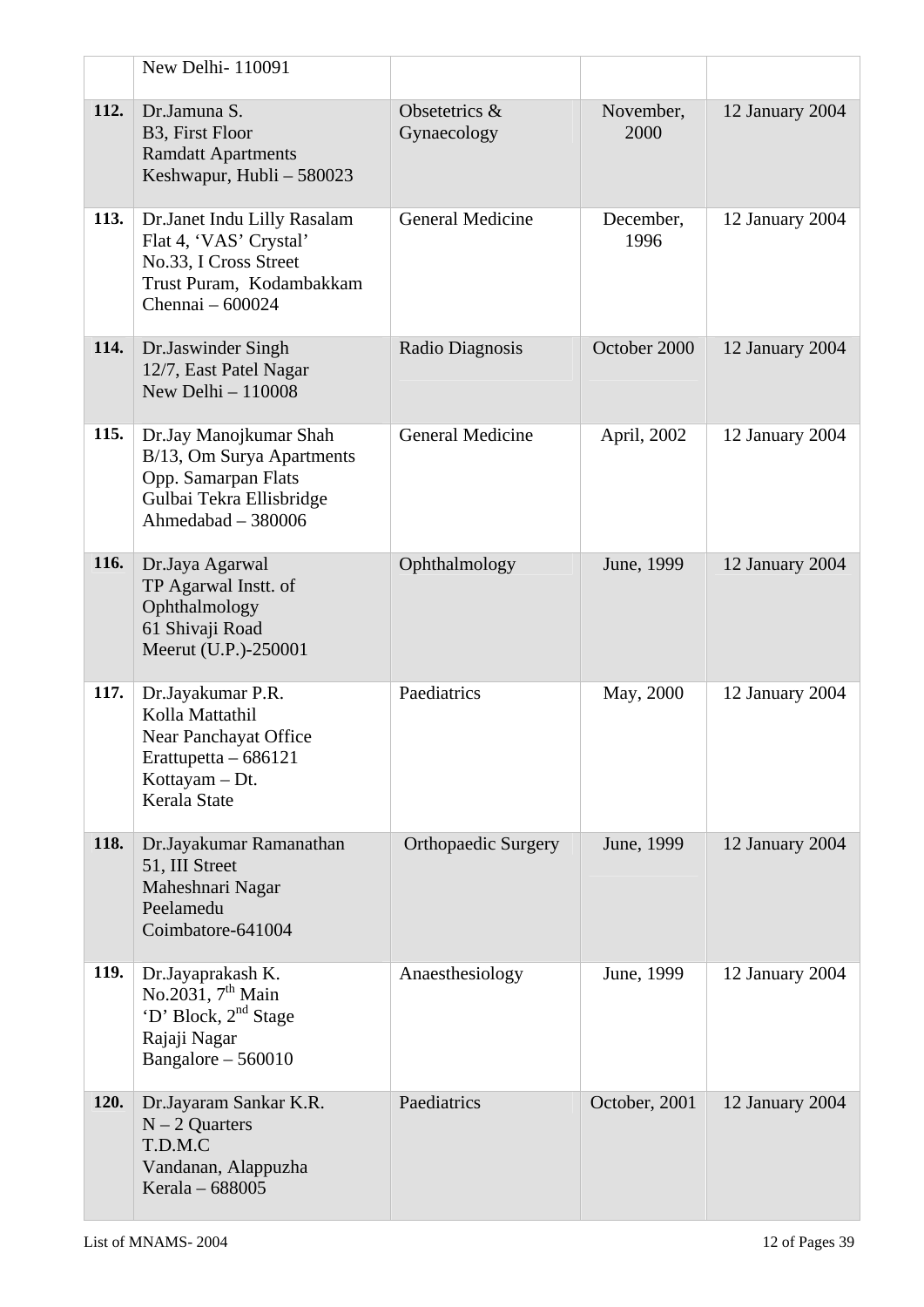| 121. | Dr.Jayashree Indrajeet<br>Mulik<br><b>Mullik Hospital</b><br>Opp. Dhantoli Park<br>Balraj Marg Dhantoli<br>Nagpur - 440012                                       | Obstetrics and<br>Gynaecology | May, 2001          | 12 January 2004 |
|------|------------------------------------------------------------------------------------------------------------------------------------------------------------------|-------------------------------|--------------------|-----------------|
| 122. | Dr.Jaydip Chaudhuri<br>95/2, Ballygunge Place<br>Kolkata - 700019                                                                                                | Paediatrics                   | May, 2001          | 12 January 2004 |
| 123. | Dr.Jayesh Sanjaykumar<br>Sagar<br>E-9, Raja-Ranchhodrai Society,<br>Nr.Hardwar Nagar<br>Harni Road, Vadodara<br>Gujarat $-390022$                                | <b>General Surgery</b>        | May, 2001          | 12 January 2004 |
| 124. | Dr.Jerry Joseph<br><b>Puliken House</b><br>Rly. Station Road,<br>Pudukad,<br>Thrissur (Dist)-680301, Kerala                                                      | Anaesthesiology               | May, 2001          | 12 January 2004 |
| 125. | Dr.Jiji Varghese<br>No.1, Vth Main<br>7 <sup>th</sup> Cross<br><b>Hebbal Binny Mills</b><br><b>Ganganagar Extension</b><br>Bangalore $-560032$                   | Radio-Diagnosis               | May, 2001          | 12 January 2004 |
| 126. | Dr.Jitendra Nenumal Jethani<br>B-201, The Karachi<br><b>Citizens Cooperative</b><br><b>Housing Society</b><br>Near Juhu Circle<br>Andheri (W)<br>Bombay - 400053 | Ophthalmology                 | <b>March, 2003</b> | 12 January 2004 |
| 127. | Dr.John Kurian<br>Kuttippalackal House<br>Govt. Model H.S.Road<br>Muvattupuzha<br>Kerala - 686661                                                                | <b>General Surgery</b>        | October, 2000      | 12 January 2004 |
| 128. | Dr.Joseph Ignatius<br>C/o Mr.K.A. Latief<br>Annal Illam<br>No.9, Griffith Road<br>Pallavuram<br>Chennai - 600043                                                 | <b>Orthopaedic Surgery</b>    | October, 2001      | 12 January 2004 |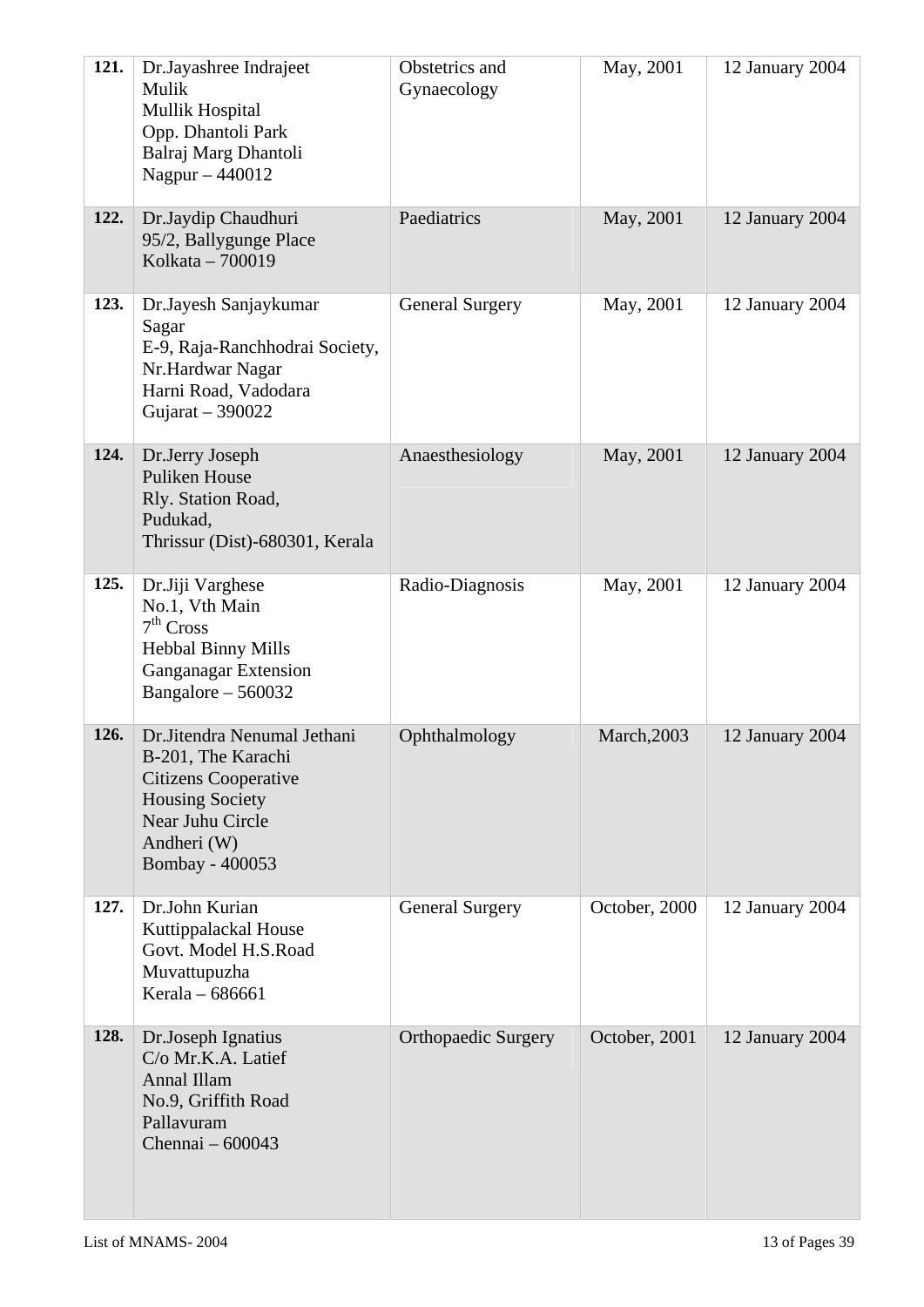| 129.        | Dr.Joshi Rohit Premanand<br>'Aashirwad',<br>243, RAnade Road<br>Tilakwadi Belgaum, Karnataka                                               | <b>General Surgery</b>        | May, 2000                   | 12 January 2004 |
|-------------|--------------------------------------------------------------------------------------------------------------------------------------------|-------------------------------|-----------------------------|-----------------|
| <b>130.</b> | Dr.K.Saravanan<br>66-E Police Station Road<br>Mettur Dam $-636401$<br>Salem Dist., Tamil Nadu                                              | <b>General Surgery</b>        | May, 2002                   | 20 March 2004   |
| 131.        | Dr.Kabra Archana Ramratan<br>304, Sanghar Apartments<br>Opp. Laxmi Narayan Theatre,<br>Pune – Satara Road,<br>Pune $-37$                   | Obstetrics &<br>Gynaecology   | May, 2000                   | 12 January 2004 |
| 132.        | Dr.Kalavathi K<br>Mukunda Sadana<br>P.O. Mullesia, Kasaragad Taluk<br>Kerala State                                                         | Obstetrics &<br>Gynaecology   | June, 1999                  | 12 January 2004 |
| 133.        | Dr.Kalpana Singh<br>C/o Shree Ganpati Singh<br>Mohit Narayan Singh Path<br>Punaichak, Patna - 800023                                       | Obstetrics and<br>Gynaecology | October, 2001               | 20 March 2004   |
| 134.        | Dr.Kaushik Kumar Das<br>27 Baroda Avenue<br>Kolkata - 700084                                                                               | Otorhinolaryngology           | May, 1999                   | 12 January 2004 |
| 135.        | Dr.Kavita Bhola<br>279 – Laxmi Bai Nagar<br>New Delhi                                                                                      | Paediatrics                   | May, 2002                   | 12 January 2004 |
| 136         | Dr. Kawari Ramesh Timmappa<br>Opposite Sharada Katte Kolya<br>Post – Kotekar<br>Taluk - Mangalore<br>(D.K. District)<br>Karnataka - 575022 | Obstetrics and<br>Gynaecology | November,<br>1999           | 20 March 2004   |
| 137.        | Dr.Ketan Anil Merchant<br>Flat No.9, $4^{\text{th}}$ Floor<br>Ranjit Ravi Apts.<br>Viraj Colony, Canada Corner<br>Nashik - 422002          | Ophthalmology                 | May, 1999                   | 12 January 2004 |
| 138.        | Dr.Kewal Krishan<br>B-160, $2nd$ Floor<br>Dayanand Colony<br>Lajpat Nagar-IV<br>New Delhi $-24$                                            | Cardio thoracic<br>Surgery    | September/Oc<br>tober, 2003 | 12 January 2004 |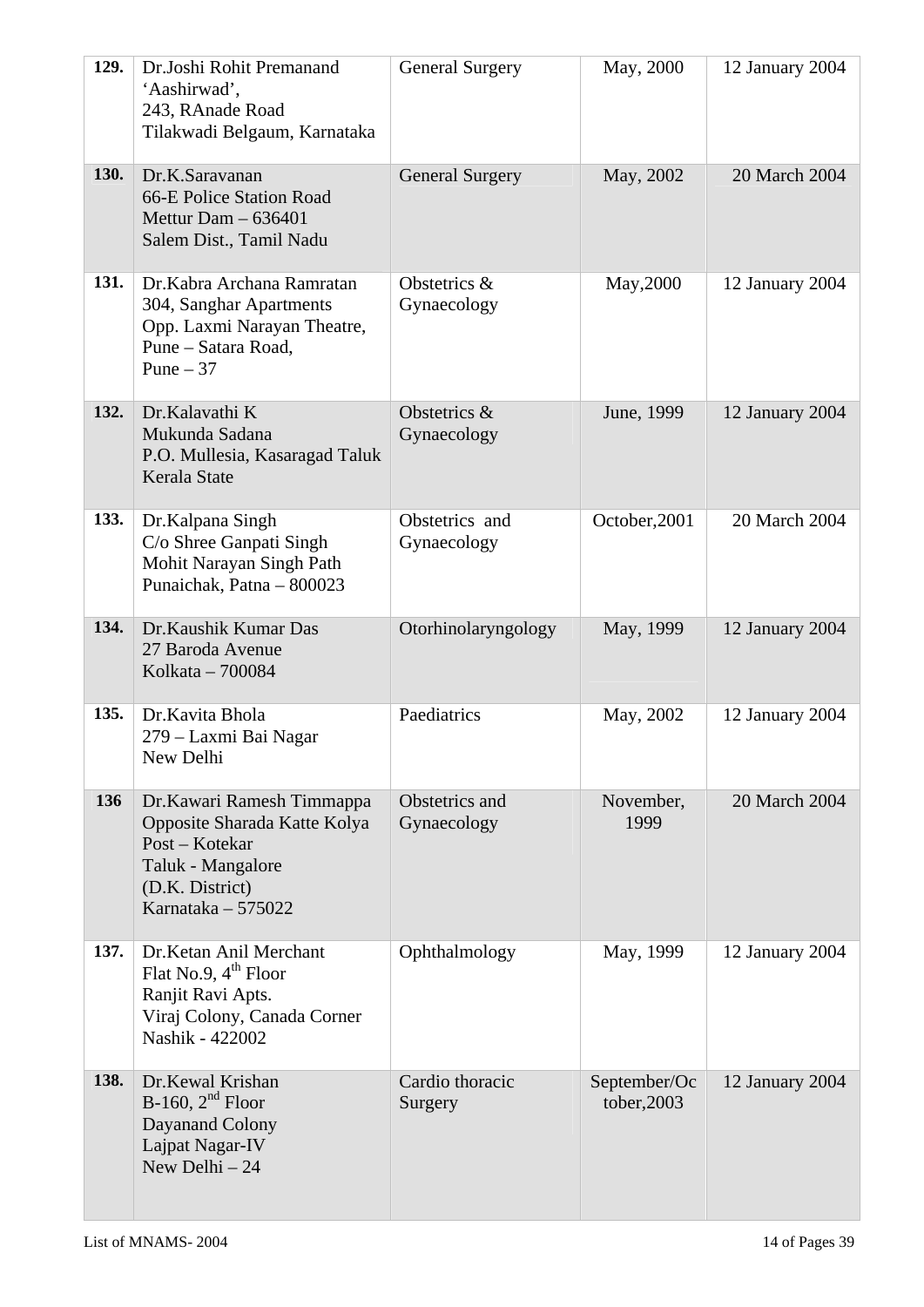| 139.        | Dr.Kishore S.Agarwal<br>40, Vivek Nayar<br><b>Mewer Hotel Street</b><br>Nr.Sindhi Comp.<br>Jaipur $-302006$                                  | Paediatrics                   | May, 2000          | 12 January 2004 |
|-------------|----------------------------------------------------------------------------------------------------------------------------------------------|-------------------------------|--------------------|-----------------|
| <b>140.</b> | Dr.Kopparthi K Srinivas<br>Janaki Hospital<br>Narsapur $-534275$                                                                             | <b>General Surgery</b>        | May, 2002          | 12 January 2004 |
| 141.        | Dr.Kore Shailesh Janardan<br>T-66/12, Staff Quarters<br>L.T.M.G. Hospital<br>Sion, Mumbai $-400022$                                          | Obstetrics and<br>Gynaecology | June, 1995         | 12 January 2004 |
| 142.        | Dr.Krishnapada Baidya<br>32, Daspara Road<br>P.O. - Bhattanagar<br>Liluah Dist<br>Howrah-711203<br><b>West Bengal</b>                        | Ophthalmology                 | May, 2000          | 12 January 2004 |
| 143.        | Dr.Kunja Manicka Kundan<br>K.P.K.Enclaves<br>New # $81/16$ , Old #35/16<br><b>First Main Road</b><br>Gandhi Nagar<br>Adyar, Chennai - 600020 | Obstetrics and<br>Gynaecology | November,<br>1999  | 12 January 2004 |
| 144.        | Dr.L.N.Dorairajan<br>Type V/4<br>Dhanvantari Nagar<br>JIPMER., Pondicherry-605006                                                            | Genito Urinary<br>Surgery     | May, 2000          | 12 January 2004 |
| 145.        | Dr.Lakshmi S.Rao<br>No.833/L $9th$ Main<br>5 <sup>th</sup> Cross, RPC Layout<br>Vijaynagar, II Stage<br>Bangalore $-560040$                  | Obstetrics &<br>Gynaecology   | November,<br>1999  | 12 January 2004 |
| 146.        | Dr.Lalita Gouri Mitra<br>House No.3302<br>Sector 15/D,<br>Chandigarh $-160015$                                                               | Anaesthesiology               | August, 2002       | 09 April 2004   |
| 147.        | Dr.Latha D. Vishwanathan<br>$No.8, Block-I$<br>I Street, Abhiramapuram<br>Chennai - 600018                                                   | Paediatrics                   | December, 19<br>97 | 20 March 2004   |
| 148.        | Dr.Lokhande Pramod Vasant<br>A-2/24 Kailash Housing<br>Society<br>Shastri Nagar, Kothrud<br>Pune $-411029$                                   | <b>Orthopaedic Surgery</b>    | November,<br>2000  | 12 January 2004 |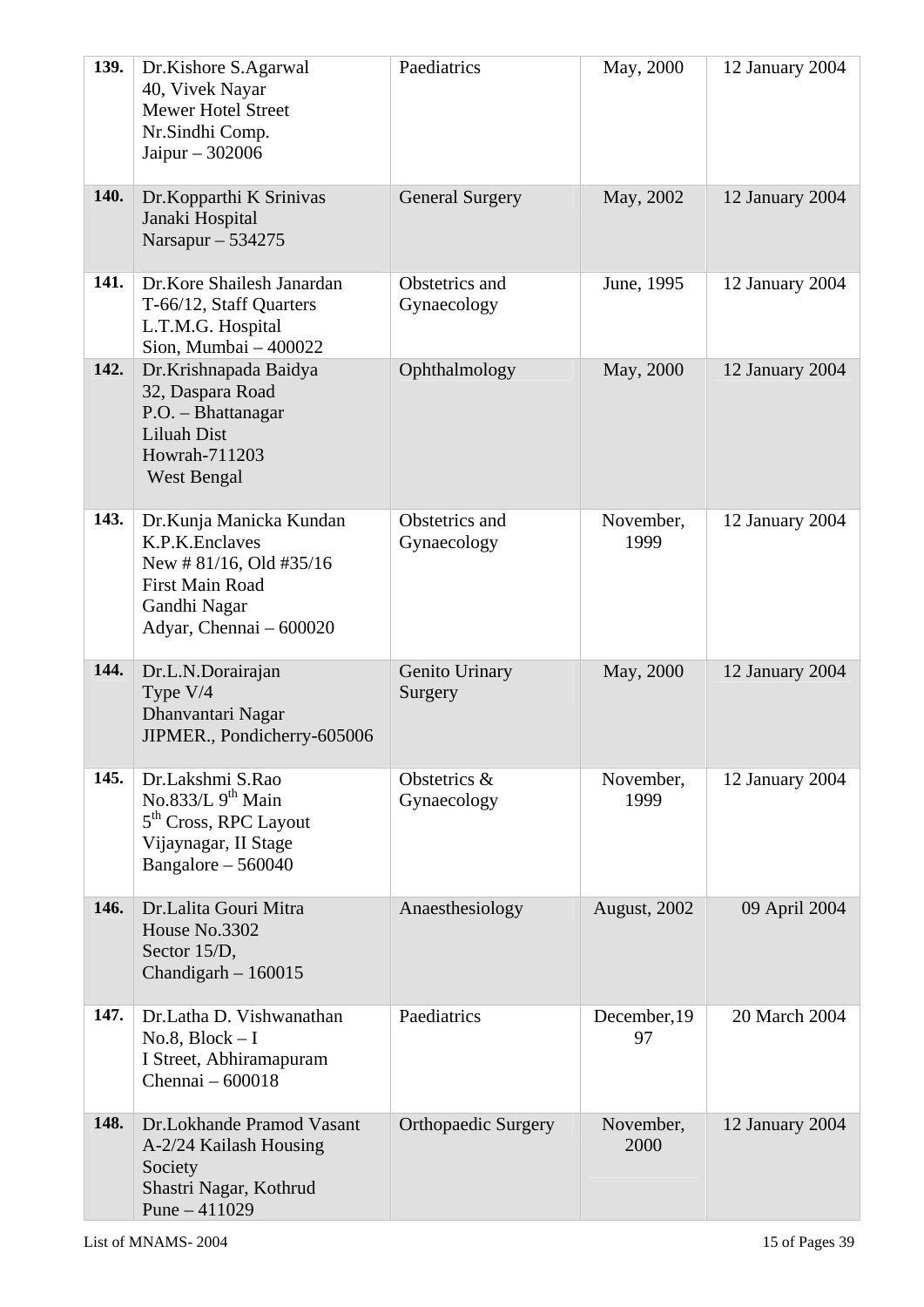| 149.        | Dr.M.Deena Dayalan<br>P/1 Mahalakshmi Enclave<br>75, Gandhi Road<br>Gill Nagar<br>Chennai - 600094                               | Paediatrics                 | May, 2001                   | 12 January 2004 |
|-------------|----------------------------------------------------------------------------------------------------------------------------------|-----------------------------|-----------------------------|-----------------|
| <b>150.</b> | Dr.M.Indirani<br>18, Vallal Pari Nagar<br>Near Akshaya Colony<br>Mogapair West<br>Chennai - 600050                               | <b>Nuclear Medicine</b>     | June, 2001                  | 12 January 2004 |
| 151.        | Dr.M.Kanaheswari<br>S.10 Officers' Colony<br><b>Government Estate</b><br>Chennai - 600002                                        | Obstetrics &<br>Gynaecology | May, 1993                   | 12 January 2004 |
| 152.        | Dr.M.Madhubala<br>Lakshmi Hospitals<br>Madurai Road<br>Tirunelvelli-1                                                            | Obstetrics &<br>Gynaecology | November,<br>1999           | 12 January 2004 |
| 153.        | Dr.M.Ragavan<br>No.1/154, Karadi Guri (P.O.)<br>& (ViII), Krishna Giri (T.K.)<br>Dharmapuri (Dt.)<br>Tamilnadu $-635001$         | <b>General Surgery</b>      | September/Oc<br>tober, 2003 | 20 March 2004   |
| 154.        | Dr.M.Satyanarayana<br>910, Suresh Villa<br>Ist Cross, Ist Main<br>Geethanjalli Layout<br>New thippasandra<br>Bangalore $-560075$ | <b>General Medicine</b>     | October, 2001               | 12 January 2004 |
| 155.        | Dr.Mahendra Varma<br>No.31/A, $8^{th}$ 'A' Main Road<br>R.M.V.Ext.<br>Bangalore $-560080$                                        | <b>Orthopaedic Surgery</b>  | October, 2001               | 20 March 2004   |
| 156.        | Dr.Mahesh Gurupadappa<br>Neelakanthanavar<br>Thimma Sagar galli<br>Near Dakappa Circle<br>Hubli - 580028                         | <b>General Medicine</b>     | June, 2001                  | 12 January 2004 |
| 157.        | Dr.Malini Eapen<br>Valiyathottathil<br>Dewan's Road<br>$Cochin - 16$ (Kerala)                                                    | Pathology                   | May, 2001                   | 12 January 2004 |
| 158.        | Dr.Mallika O.U.<br>Jomer Retreat 2C<br>Ponneth Temple Road<br>Kadavanthra<br>Kochi - 682020, Kerala                              | Ophthamology                | June, 1999                  | 20 March 2004   |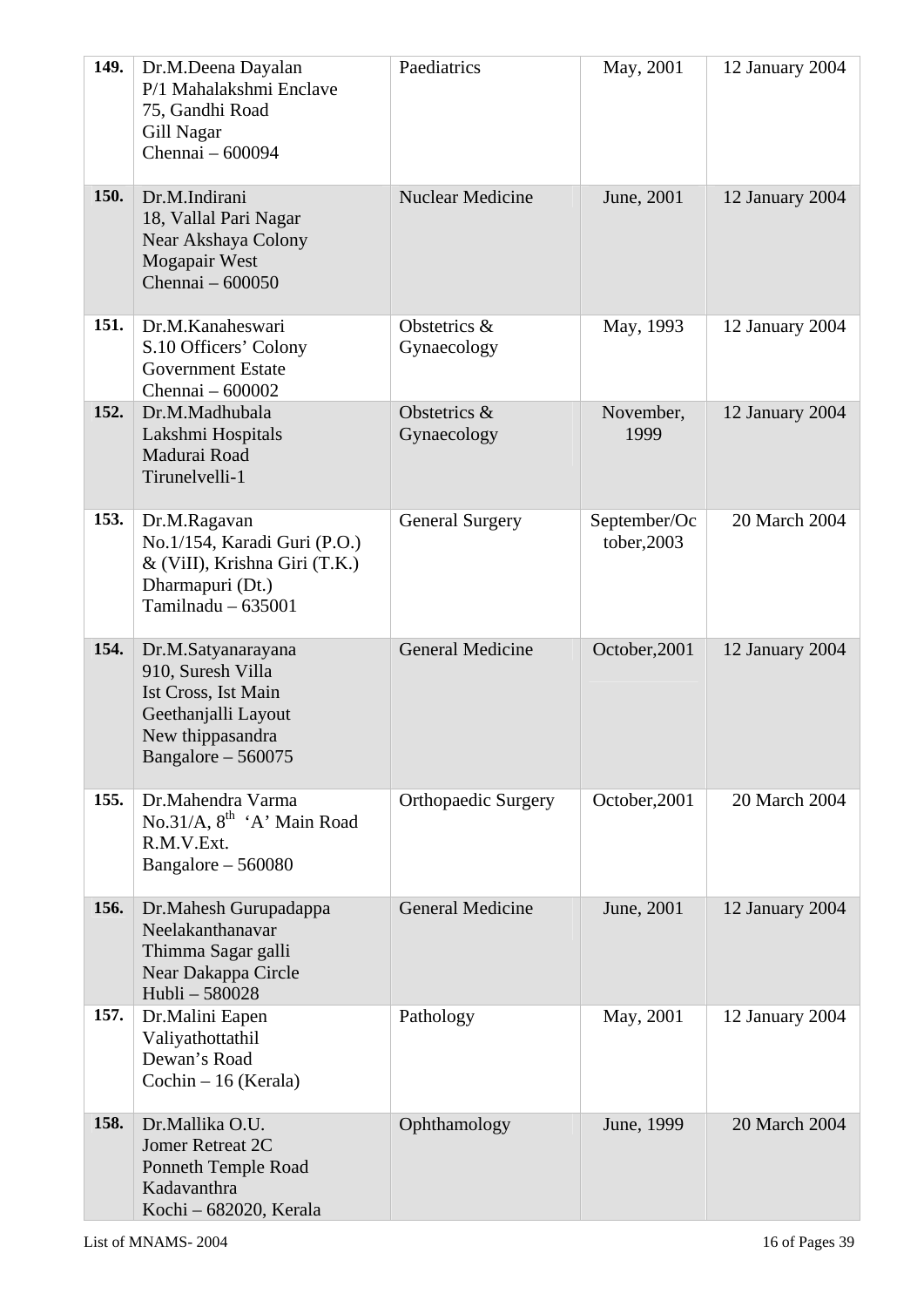| 159.        | Dr.Mallikarjuna Nallegowda<br><b>Senior Resident</b><br>Deptt. of PMR<br>A.I.I.M.S. New Delhi - 110029                              | Physical Medicine and<br>Rehabilitation | October, 2002      | 12 January 2004 |
|-------------|-------------------------------------------------------------------------------------------------------------------------------------|-----------------------------------------|--------------------|-----------------|
| <b>160.</b> | Dr.Mane Yeshwant Shahuraj<br><b>Sheetal Medical Stores</b><br><b>Gharpure Ghat</b><br><b>Ashok Stambh</b><br>Nashik – 422002 (M.S.) | Obstetrics &<br>Gynaecology             | April, 2003        | 12 January 2004 |
| 161.        | Dr.Manika Bhandari<br>C/o Dr.Rajeev-Jain<br>284, Maan Ji Ka Hatha<br>Paota; Jodhpur $-342006$<br>(Rajasthan)                        | Ophthalmology                           | November,<br>2001  | 12 January 2004 |
| 162.        | Dr.Manish Prakash<br>B1/102, Sunrise Apartments<br>Sector 13<br>Rohini, New Delhi - 110085                                          | Otorhinolaryngology                     | October, 2002      | 12 January 2004 |
| 163.        | Dr.Manjeet Kaur<br>91, Friends Colony (West)<br>New Delhi $-110065$                                                                 | Obstetrics &<br>Gyneacology             | June, 1994         | 12 January 2004 |
| 164.        | Dr.Manju Abraham<br>Pattarumadathil Ushus<br>K.P. XII/447, NCC Road<br>Peroorkada PO<br>Trivandrum (Kerala)                         | Paediatrics                             | May, 2001          | 12 January 2004 |
| 165.        | Dr.Manoj Kumar<br>Asstt. Professor<br>Deptt. of Surgery<br>B.P.Koirala Instt. of Health<br>Sciences, Dharan, Nepal                  | <b>General Surgery</b>                  | March, 2003        | 12 January 2004 |
| 166.        | Dr.Manoj Kumar Gupta<br>Mohindrao Niwas<br>Oakwood, Jakhoo<br>Shimla - 171001                                                       | Radio-Therapy                           | June, 1995         | 12 January 2004 |
| 167.        | Dr.Manoj Kumar S.<br>TC 12/2545, "Sreesumam"<br>Thamarabhagom<br>Kumarapuram, Medical<br>College, PO; Trivandrum,<br>Kerala         | <b>General Surgery</b>                  | June, 2001         | 12 January 2004 |
| 168.        | Dr.Manoj Kumar Therayil<br>24 Sharman Close<br>Queens Road, Stokeon Trent<br>ST 47 LS. UK.                                          | Psychiatry                              | November, 19<br>97 | 12 January 2004 |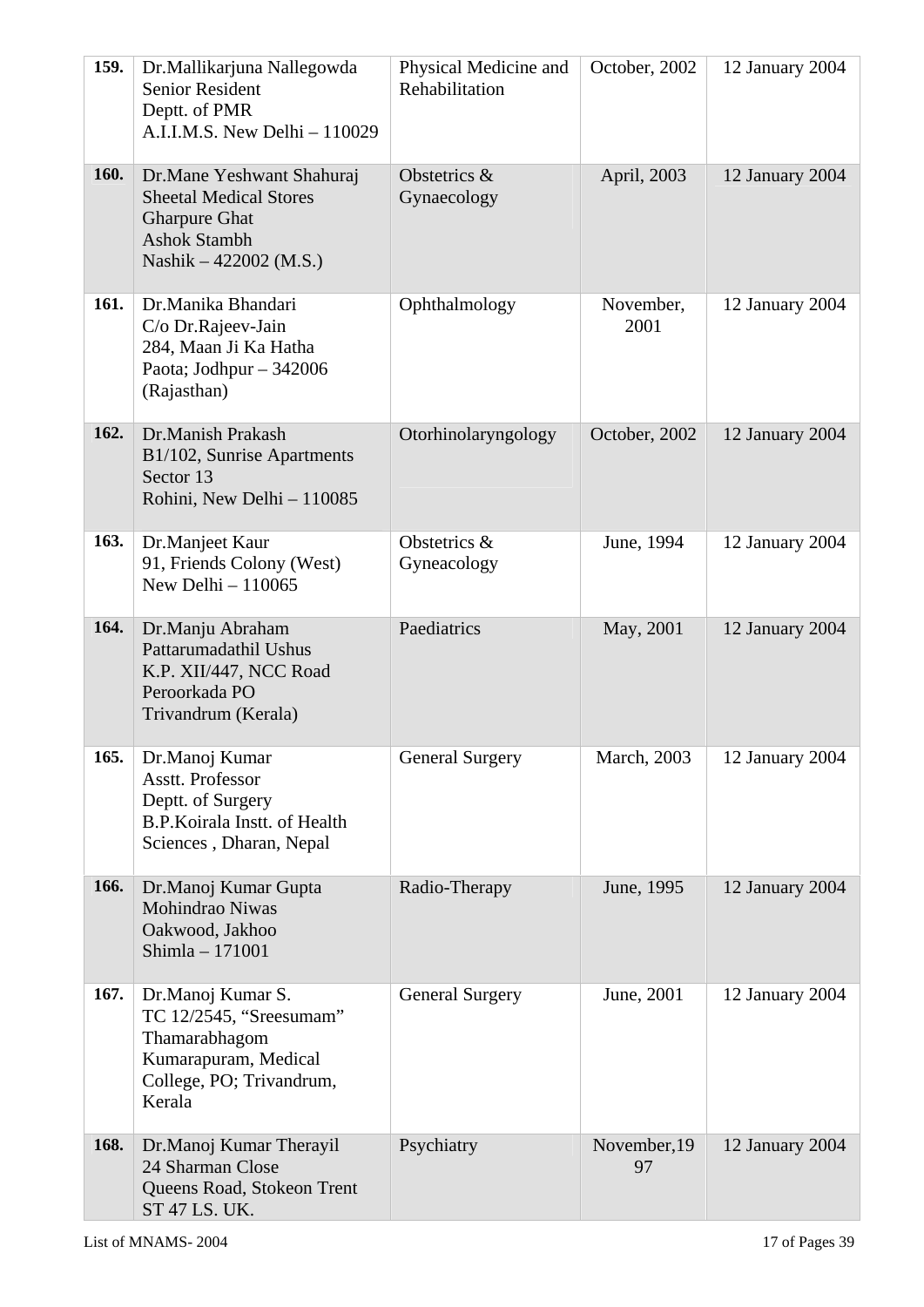| 169.        | Dr.Manoj Ratanchand Gandhi<br>A/501, Chitrakoot<br>S.K.Bole Road<br>Agar Bazar, Dadar(W)<br>Mumbai-400028                                    | <b>General Surgery</b>      | April,2000         | 20 March 2004   |
|-------------|----------------------------------------------------------------------------------------------------------------------------------------------|-----------------------------|--------------------|-----------------|
| <b>170.</b> | Dr.Mansoor Faiz Sange<br>A/5, Fermino Apts.<br><b>Holy Cross Road</b><br>I.C. Colony<br>Borivali (W)<br>Mumbai - 400103                      | Anaesthesiology             | November,<br>2001  | 12 January 2004 |
| 171.        | Dr.Manu Gupta<br>$C-490$<br>Vikaspuri<br>New Delhi $-110018$                                                                                 | <b>General Surgery</b>      | October, 2001      | 12 January 2004 |
| 172.        | Dr.Masalawalla Malika Mirza<br>Yashaswee, Dahanukar Wadi<br>M.G. Road<br>Kandivli (West)<br>Mumbai - 400067                                  | Obstetrics &<br>Gynaecology | June, 1999         | 12 January 2004 |
| 173.        | Dr.Mathew Samuel<br>Valiyakalayil House<br>Pazhavangadi PO<br>Ranny, Pathanamthitta<br>Dist. Kerala $-689673$                                | <b>Orthopaedic Surgery</b>  | December,<br>1999  | 12 January 2004 |
| 174.        | Dr.Meena Agrawal<br>403, Shivam Apartments<br>Chain Singh Ka Bagicha<br>New Palasia, Indore                                                  | Otorhinolaryngology         | June, 1995         | 12 January 2004 |
| 175.        | Dr.Meena Jhamatlal Jotwani<br><b>A/F4 Doctors Quarters</b><br><b>Hospital Campus</b><br><b>J.N.Medical College</b><br>Sawangi, Wardha (M.S.) | Obstetrics &<br>Gynaecology | June, 1999         | 12 January 2004 |
| 176.        | Dr.Meena Shyamsunder<br><b>Bhagat</b><br>Kalyani Hospital<br><b>Raikot Road</b><br>Jagraon<br>Dist. Ludhiana, Punjab                         | <b>Orthopaedic Surgery</b>  | December, 19<br>99 | 12 January 2004 |
| 177.        | Dr.Meenesh Ravindra<br>Juvekar<br>2, Aiswarya, Sai Colony<br>St. Anthonys Road, Chembur<br>Mumbai - 400022                                   | Otorhinolaryngology         | May, 1999          | 12 January 2004 |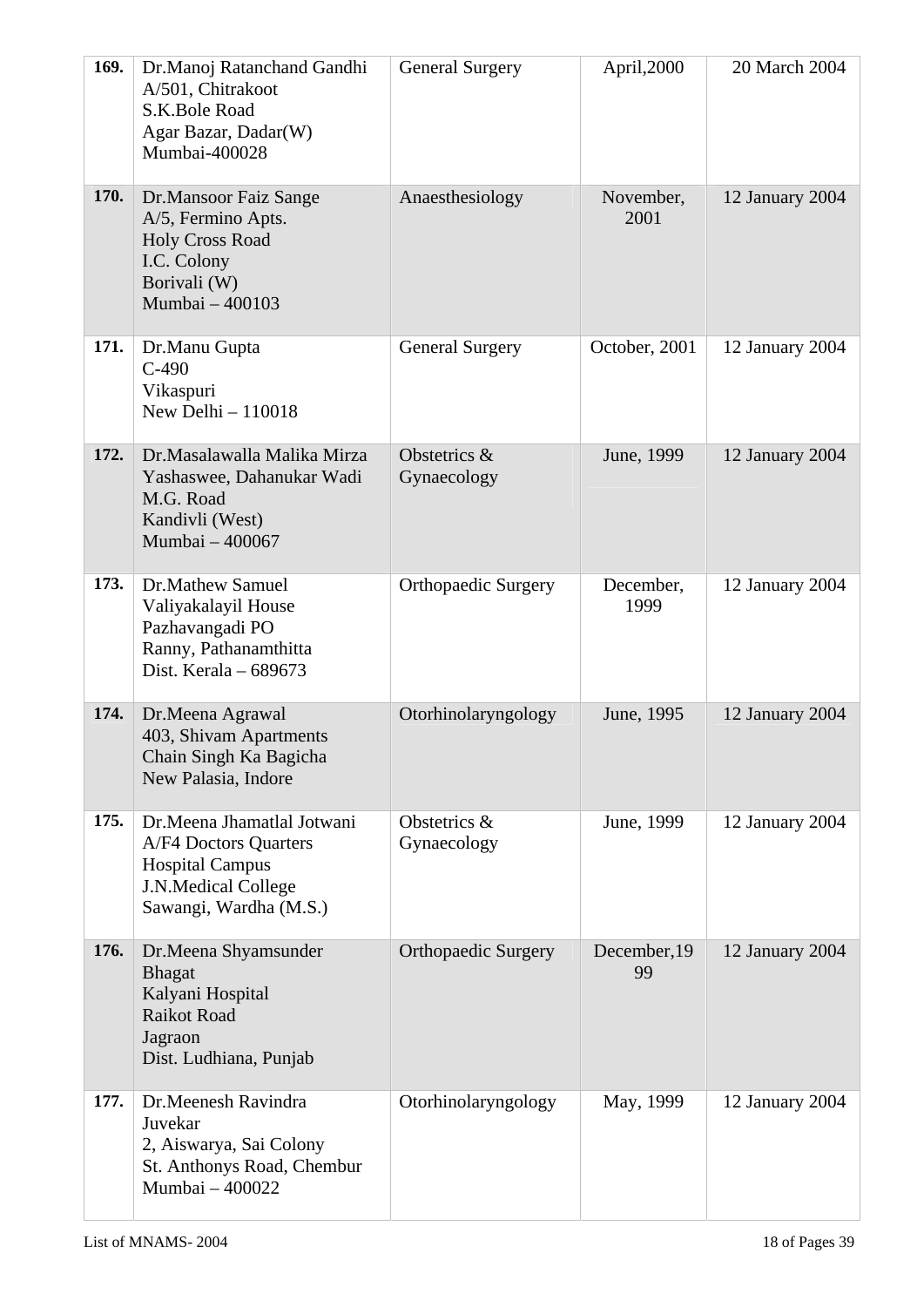| 178. | Dr. Mehera Milind Bhoir<br>9, Shivgiri, Model Town<br>4 Bunglows, Andheri (W)<br>Mumbai - 400053                         | Anatomy                         | April, 2002                    | 20 March 2004   |
|------|--------------------------------------------------------------------------------------------------------------------------|---------------------------------|--------------------------------|-----------------|
| 179. | Dr.Mody Aashish Rajat<br>B/102, Shroff Apts.<br>Sodawala Lane<br>S.V.P.Road<br>Borivli (W) Mumbai-400092                 | <b>General Surgery</b>          | March, 2003                    | 12 January 2004 |
| 180. | Dr.Mohammed Salim P.H.<br>Neethu Manzil, Park Lane<br>Behind Mammen Mappilai<br>Hall, Kottayam<br>Kerala - 686001        | <b>General Medicine</b>         | October, 2000                  | 12 January 2004 |
| 181. | Dr.Mohammed Wajid<br>Chaudhary<br>Vill & P.O. - Kaserwa<br>Distt. - Muzaffar Nagar<br>$UP - 251318$ (India)              | Paediatrics                     | October, 2002                  | 20 March 2004   |
| 182. | Dr.Mohan Natthuji Nerkar<br>280, "Nerkar Building"<br><b>Ruikar Road</b><br>Bhaldarpura Mahal<br>Nagpur (M.S.)-440018    | <b>General Surgery</b>          | April, 2002                    | 12 January 2004 |
| 183. | Dr.Mohd.Sualesh Ansari<br>6/1, Islamabad Chowk<br>Haji Ilyas<br>Meerut $-270211$                                         | Genito Urinary<br>Surgery       | November,<br>2001              | 12 January 2004 |
| 184. | Dr.Monica Gandhi<br>2/148, Anandha Nagar<br>Bagayam, Vellore<br>Tamilnadu $-632004$                                      | Anaesthesiology                 | September/<br>October,<br>2003 | 12 January 2004 |
| 185. | Dr.Monika Malik Rajapal<br>12, Zakir Bagh<br>New Delhi - 110025                                                          | Dermatology $\&$<br>Venereology | September/<br>October,<br>2003 | 12 January 2004 |
| 186. | Dr.More Vaishali Baliram<br>19/150, Umnat Nagar III<br><b>Behind Filmistan Studio</b><br>Goregaon (W)<br>Mumbai - 400062 | Paediatrics                     | June, 2001                     | 12 January 2004 |
| 187. | Dr.Muhemmed Swadique<br>Manna Taliparamba<br>Kannur Dist.<br>Kerala - 670141                                             | Ophthalmology                   | March, 2003                    | 12 January 2004 |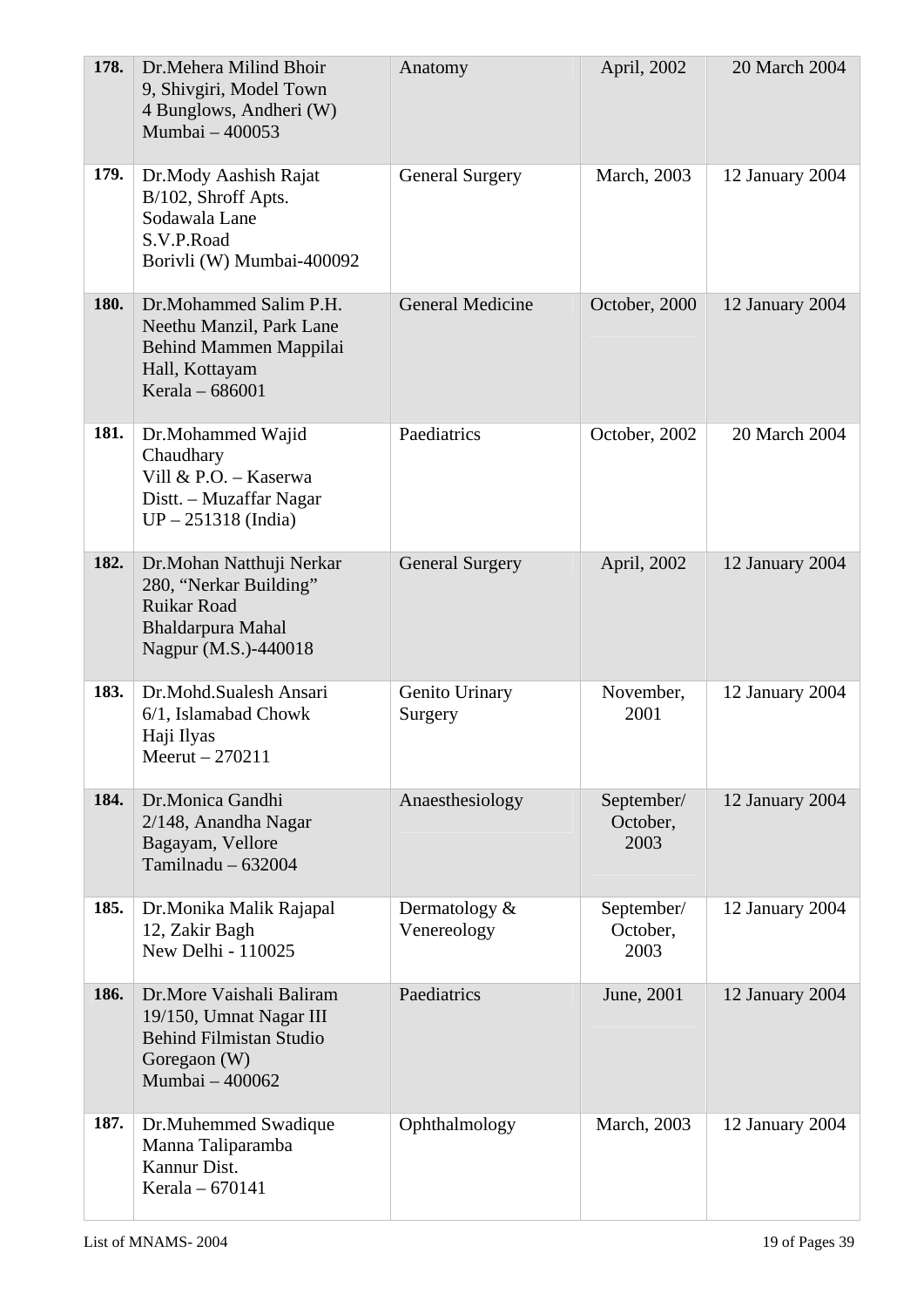| 188.        | Dr.Mukul Rastogi<br>C/o Rastogi Medical Store<br>Lal Bazar, Dholpur<br>Rajasthan                                                    | <b>General Medicine</b>       | May, 2001           | 12 January 2004 |
|-------------|-------------------------------------------------------------------------------------------------------------------------------------|-------------------------------|---------------------|-----------------|
| 189.        | Dr.Muna Jameel Ahmed<br>304, Huma Society<br>Seven Bunglows<br>J.P.Road, Andheri (W)<br>Mumbai - 400053                             | Obstetrics &<br>Gynaecology   | November,<br>1999   | 12 January 2004 |
| <b>190.</b> | Dr.Munawwar Husain<br>Reader, Deptt. of Forensic<br>Medicine, J.N.Med.College<br>Aligarh - 202002                                   | <b>Forensic Medicine</b>      | December,<br>1995   | 12 January 2004 |
| <b>191.</b> | Dr.N.Ahilasamy<br>11/62, Ganapaphipuram<br>Kanyakumari Dist.<br>Tamil Nadu - 629502                                                 | Otorhinolaryngology           | June, 1999          | 12 January 2004 |
| 192.        | Dr.N.Radhika<br>G.203, Atrium<br>49-Kalakshetra Road<br>Thiruvanmiyur<br>Chennai - 600041                                           | Anaesthesiology               | June, 1999          | 12 January 2004 |
| 193.        | Dr.Nalini Arora<br><b>Flat No. 281</b><br>Pocket-D, Mayur Vihar,<br>Phase-II, New Delhi - 110091                                    | Obstetrics and<br>Gynaecology | May, 1993           | 12 January 2004 |
| 194.        | Dr.Nambiar Uma Edayllam<br>Flat No.4<br>'Gitanjali'<br>Plot No.540, 13 <sup>th</sup> Road<br>TPS III, Khar West<br>Mumbai $-400052$ | Paediatrics                   | June, 2001          | 12 January 2004 |
| <b>195.</b> | Dr.Naresh Kumar Biyani<br>203/3B, Siddhachal<br>Behind V.V. High School<br>Pokaram Road No.2<br>Thane $-400601$<br>Maharashtra      | <b>General Surgery</b>        | October, 2000       | 12 January 2004 |
| <b>196.</b> | Dr.Nasr Hussain Bin<br>Hussain Al-Naqeeb<br>1065 Sec.-A<br>Pckt.-B, Vasant Kunj<br>New Delhi $-110070$                              | <b>General Surgery</b>        | <b>August, 2002</b> | 12 January 2004 |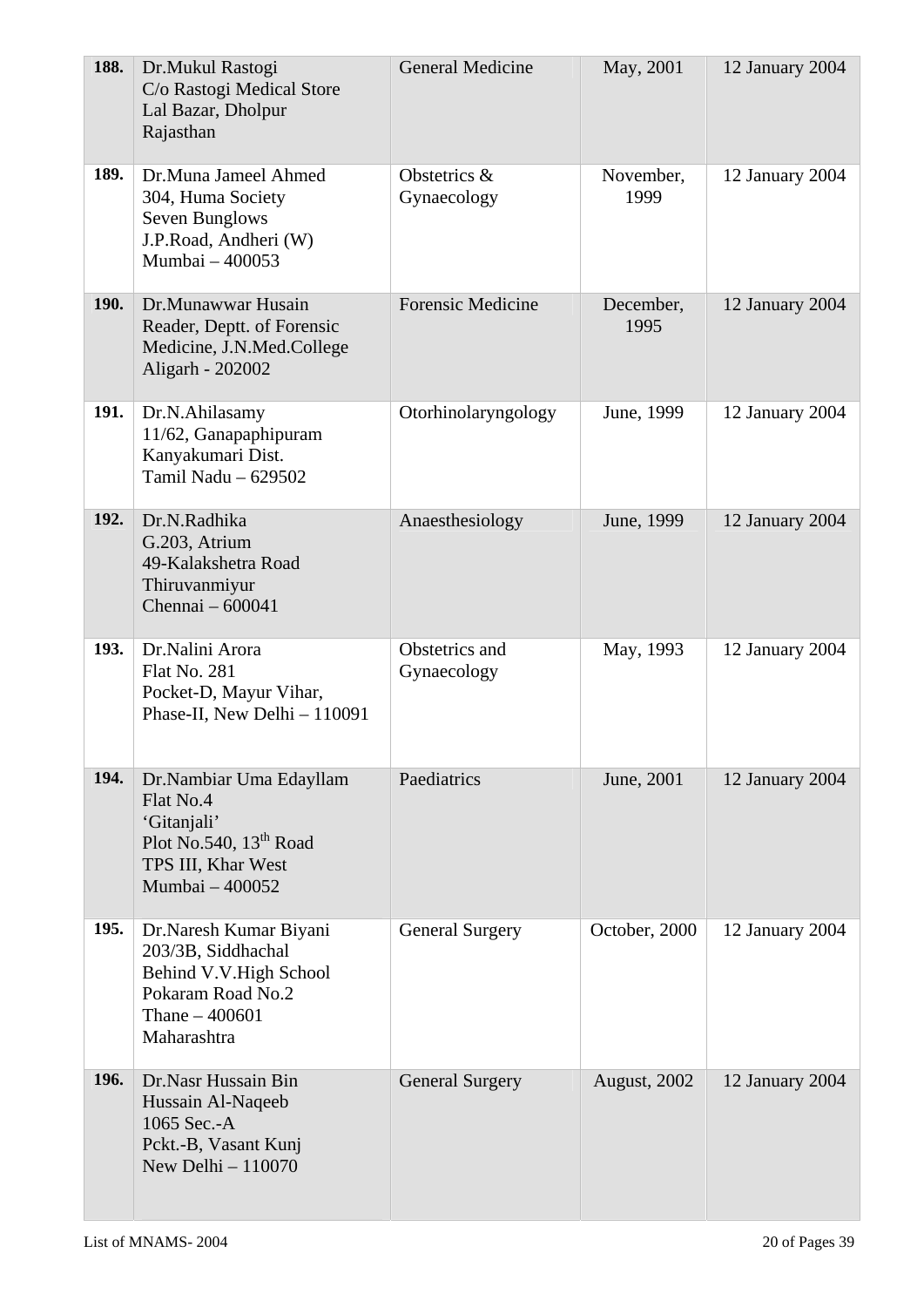| 197.        | Dr.Natu Sanjay Anil<br>Flat No.2, Punnyai Apts.<br>823/824 Sadashiv Peth<br>Pune $-411030$           | Paediatrics                 | March, 2003        | 20 March 2004   |
|-------------|------------------------------------------------------------------------------------------------------|-----------------------------|--------------------|-----------------|
| <b>198.</b> | Dr.Neeraj Berry<br>558/7, Urban Estate<br>Gurgaon, Haryana                                           | Psychiatry                  | May, 2000          | 12 January 2004 |
| 199.        | Dr.Neeraj Gupta<br>B-10, Ratan Kunj<br>E-Block<br>Shastri Nagar<br>Meerut $(U.P.)$                   | <b>Respiratory Diseases</b> | September,<br>2002 | 12 January 2004 |
| 200.        | Dr.Neeraj Jain<br>S/o Dr.V.K.Jain<br>Jain Child Health Centre<br>Sarafa Bazar<br>Gwalior - 474001    | <b>General Medicine</b>     | May, 2001          | 12 January 2004 |
| 201.        | Dr.Nilima Sudhakar Bhalerao<br>C/o Dr.S.V.Bhalerao<br>785, Shraddhanand Peth<br>Nagpur-440010 (M.P.) | <b>General Medicine</b>     | June, 2001         | 12 January 2004 |
| 202.        | Dr.Nimisha Gupta<br>99-B, Pocket $-I$<br>Mayur Vihar<br>Phase $- I$ , Delhi $- 110091$               | Pathology                   | November,<br>2000  | 12 January 2004 |
| 203.        | Dr.Nirad Suresh Vengsarkar<br>71, Suraiya Apts.<br>Sir Pochkhanwala Road<br>Worli, Mumbai - 400025   | <b>Orthopaedic Surgery</b>  | May, 1999          | 12 January 2004 |
| 204.        | Dr.Niranjan Kumar<br>C/o Dr.J.P.N. Chansuria<br>B-24, Gandhi Nagar<br>Nariya Sundarpur - 221005      | Cardio Thoracic<br>Surgery  | June, 2001         | 12 January 2004 |
| 205.        | Dr.Nita Ramesh Mantri<br>Mangalam<br>225, Hill Road<br>Ramnagar, Square<br>Nagpur $-10$              | Ophthalmology               | June, 1999         | 12 January 2004 |
| 206.        | Dr.Nivedita S.Udoshi<br>H.No.325<br>"Paramahamsa"<br>Bharatinagar<br>Dharwad - 580001<br>Karnataka   | Paediatrics                 | October, 2001      | 12 January 2004 |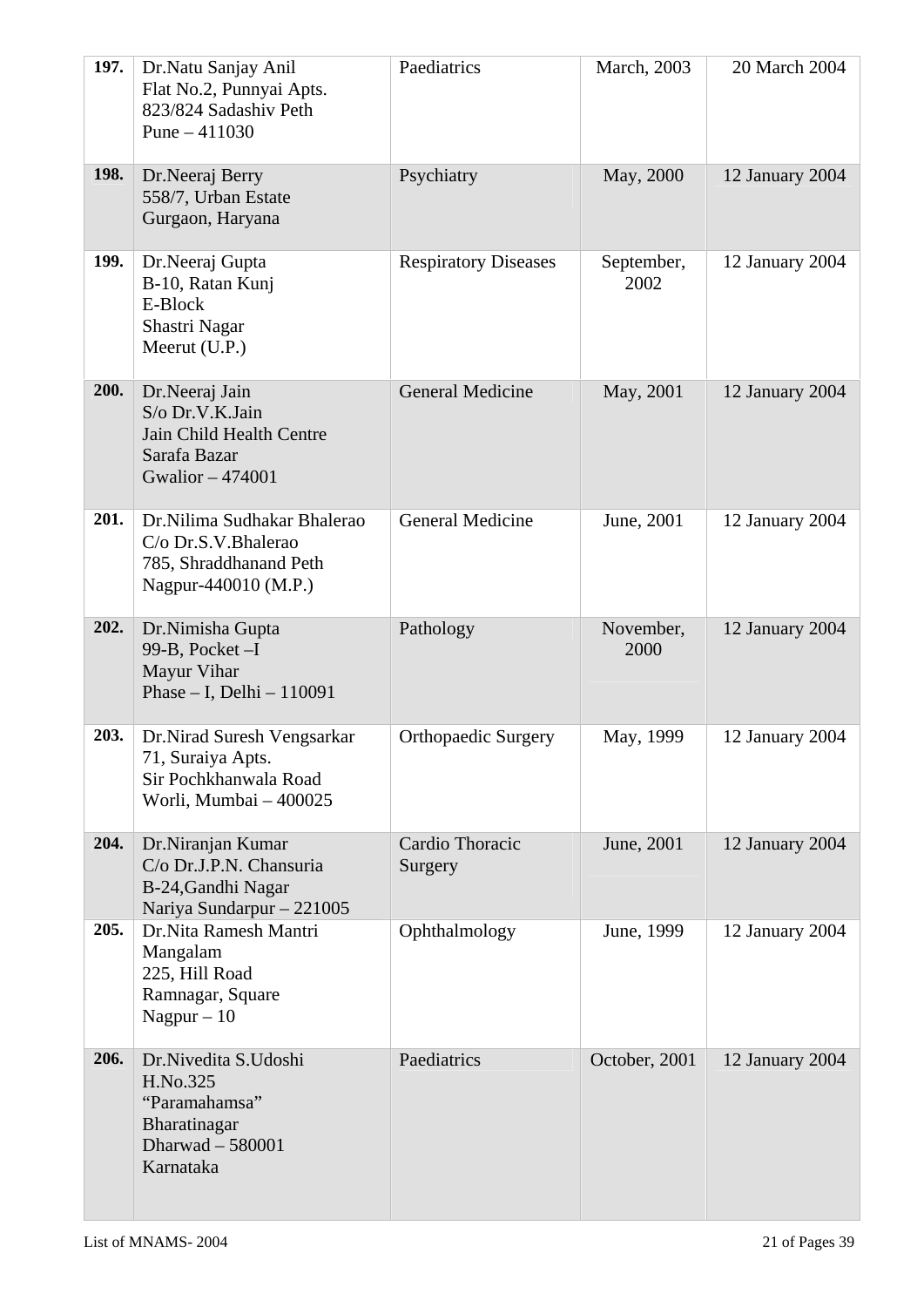| 207. | Dr.Ojili Vijaya Nadh<br>Room No.C-52<br>Old Doctor's Hostel<br>PGIMER, Chandigarh-160012           | Radio-Diagnosis                | March, 2003        | 12 January 2004 |
|------|----------------------------------------------------------------------------------------------------|--------------------------------|--------------------|-----------------|
| 208. | Dr.Omwati Sinha<br>10B, Kanchanjenga<br>Anushakti Nagar, Trombay<br>Mumbai - 400094                | Obstetrics and<br>Gynaecology  | December,<br>1999  | 12 January 2004 |
| 209. | Dr.P.C.Vijayakumar<br>24/F, Prajwal Court<br>Annamalai Colony<br>Virugambakkam<br>Chennai - 600092 | Anaesthesiology                | May, 1998          | 12 January 2004 |
| 210. | Dr.P.J.Ramana Kumar<br>No.18, College Road<br>Chennai.                                             | Ophthalmology                  | March, 2003        | 12 January 2004 |
| 211. | Dr.P.Narmada Devi<br>Plot No.37<br>Shantinikatan Colony<br>Mahendra Hills<br>Secunderabad - 600026 | Obstetrics &<br>Gynaecology    | May, 1999          | 12 January 2004 |
| 212. | Dr.P.S.Ganesh<br>T87/A, 29 <sup>th</sup> Cross Street<br><b>Besant Nagar</b><br>Chennai - 600090   | Anaesthesiology                | June, 1999         | 12 January 2004 |
| 213. | Dr.P.Sivakumar<br>12A, Kamarat Nagar<br>Rajapalyam<br>$T.Nadu - 626117$                            | Otorhinolaryngology            | December, 19<br>99 | 12 January 2004 |
| 214. | Dr.Pai Rahul Vasant<br>Pai Clinic<br>778/B1/Abhinar Apt.<br>Shivaji Nagar<br>Pune $-411005$        | <b>General Medicine</b>        | October, 2001      | 12 January 2004 |
| 215. | Dr.Parchure Shilpa<br>Shashikant<br>29/40, 'Varsha'<br>162 Bhagat Lane<br>Mahim, Mumbai - 400016   | .Obstetrics and<br>Gynaecology | June, 1999         | 12 January 2004 |
| 216. | Dr.Paresh Tankwal<br><b>5A Chinar Duplex</b><br><b>Idgah Hills</b><br>Bhopal (M.P.)-462001         | Otorhinolaryngology            | May, 1999          | 12 January 2004 |
| 217. | Dr.Parijat Chandra<br>D-I/83 Bharti Nagar<br>New Delhi - 110003                                    | Ophthalomology                 | November,<br>2000  | 12 January 2004 |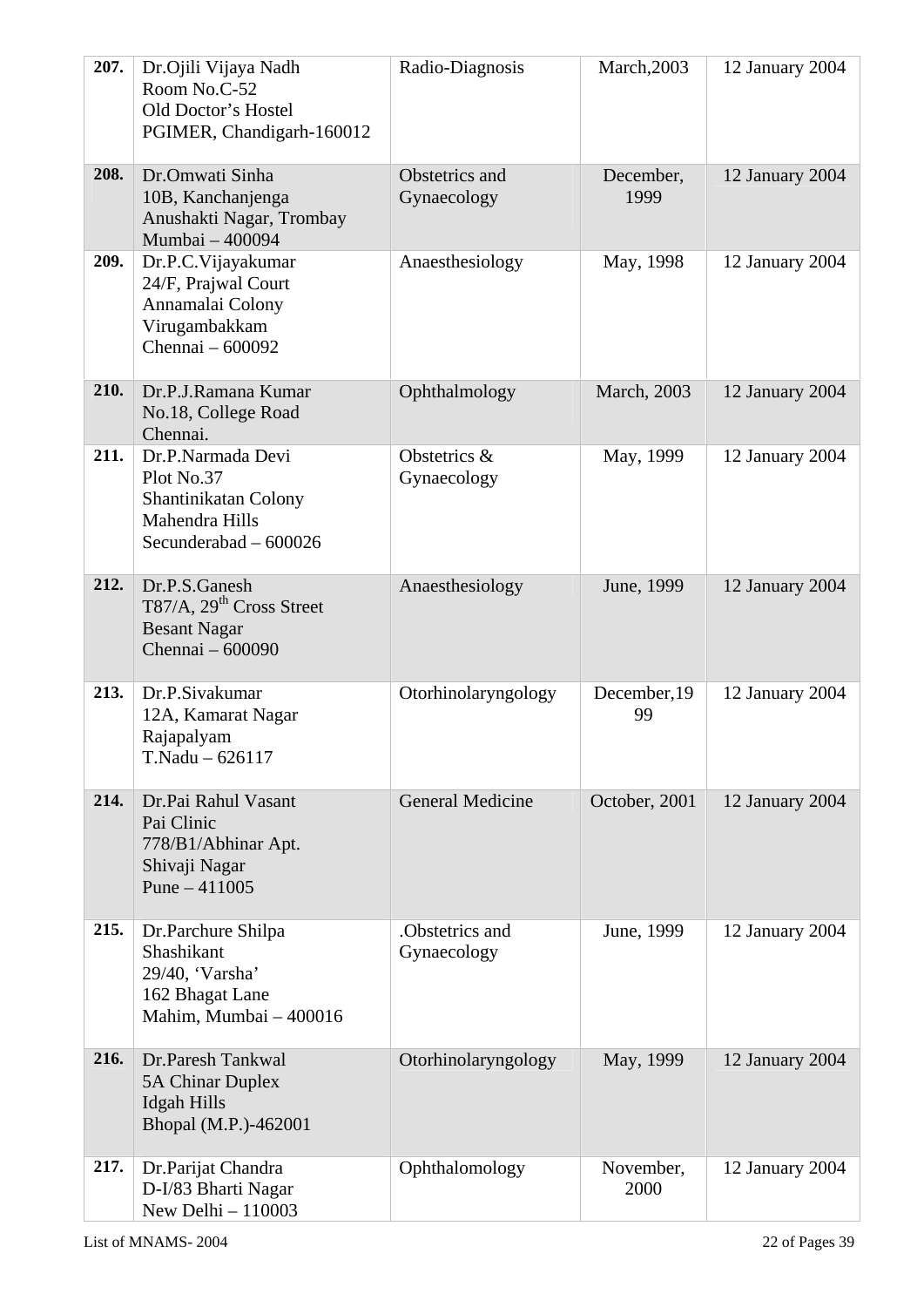| 218. | Dr.Paritosh S. Gupta<br>10-B, Pocket A-13<br><b>Fortview Apartments</b><br>Kalkaji Extn.<br>New Delhi $-110019$                              | <b>General Surgery</b>        | August, 2002                | 20 March 2004   |
|------|----------------------------------------------------------------------------------------------------------------------------------------------|-------------------------------|-----------------------------|-----------------|
| 219. | Dr.Patil Abhijeet Madhukar<br>"Madhumalti" bungalow<br>4, Chintamani Colony<br>Savarkar Nagar<br>Gangapur Road<br>Nasik (Maharashtra)-422013 | Obstetrics &<br>Gynaecology   | September/<br>October, 2003 | 20 March 2004   |
| 220. | Dr.Pawan Kumar Gupta<br>D-7/Flat No.7255<br>Vasant Kunj<br>New Delhi $-110070$                                                               | November, 1996                | Pathology                   | 12 January 2004 |
| 221. | Dr.Pawan Lal<br>C-63, Preet Vihar<br>Delhi - 110092                                                                                          | <b>General Surgery</b>        | August, 2002                | 12 January 2004 |
| 222. | Dr.Penumalli Prathibha<br><b>Susrutha Peoples Hospital</b><br>Civil Hospital Road<br>Mahabubnagar                                            | Obstetrics &<br>Gynaecology   | May, 1999                   | 12 January 2004 |
| 223. | Dr.Phadke Aarti A<br>181, Buena Vista Society<br>Jaganath Bhosle Marg<br>Mumbai - 400021                                                     | Obstetrics and<br>Gynaecology | December,<br>1999           | 12 January 2004 |
| 224. | Dr.Pilankar Samir Prabhakar<br>4 – Shiv Shanti CHS<br>Juhu Versova, Link Road<br>Andheri (W)<br>Bombay $-400053$                             | <b>Orthopaedic Surgery</b>    | December,<br>1999           | 12 January 2004 |
| 225. | Dr.Pinky Nanaklal Khatri<br>C/o Dr.Nandish Shah<br>16, Meherabad<br>II Floor, Opp. Glabus<br>31 - Hill Road<br>Bandra (W)<br>Mumbai - 400050 | Obstetrics and<br>Gynaecology | May, 2001                   | 12 January 2004 |
| 226. | Dr.Piyali Sarkar<br>A-91/376<br>Kalyan Dist.; Nadia<br>West Bengal $-741235$                                                                 | Ophthalmology                 | May, 2000                   | 12 January 2004 |
| 227. | Dr.Piyush Kapur<br>D-8, Vikas Puri<br>New Delhi $-110018$                                                                                    | Ophthalmology                 | October, 2002               | 12 January 2004 |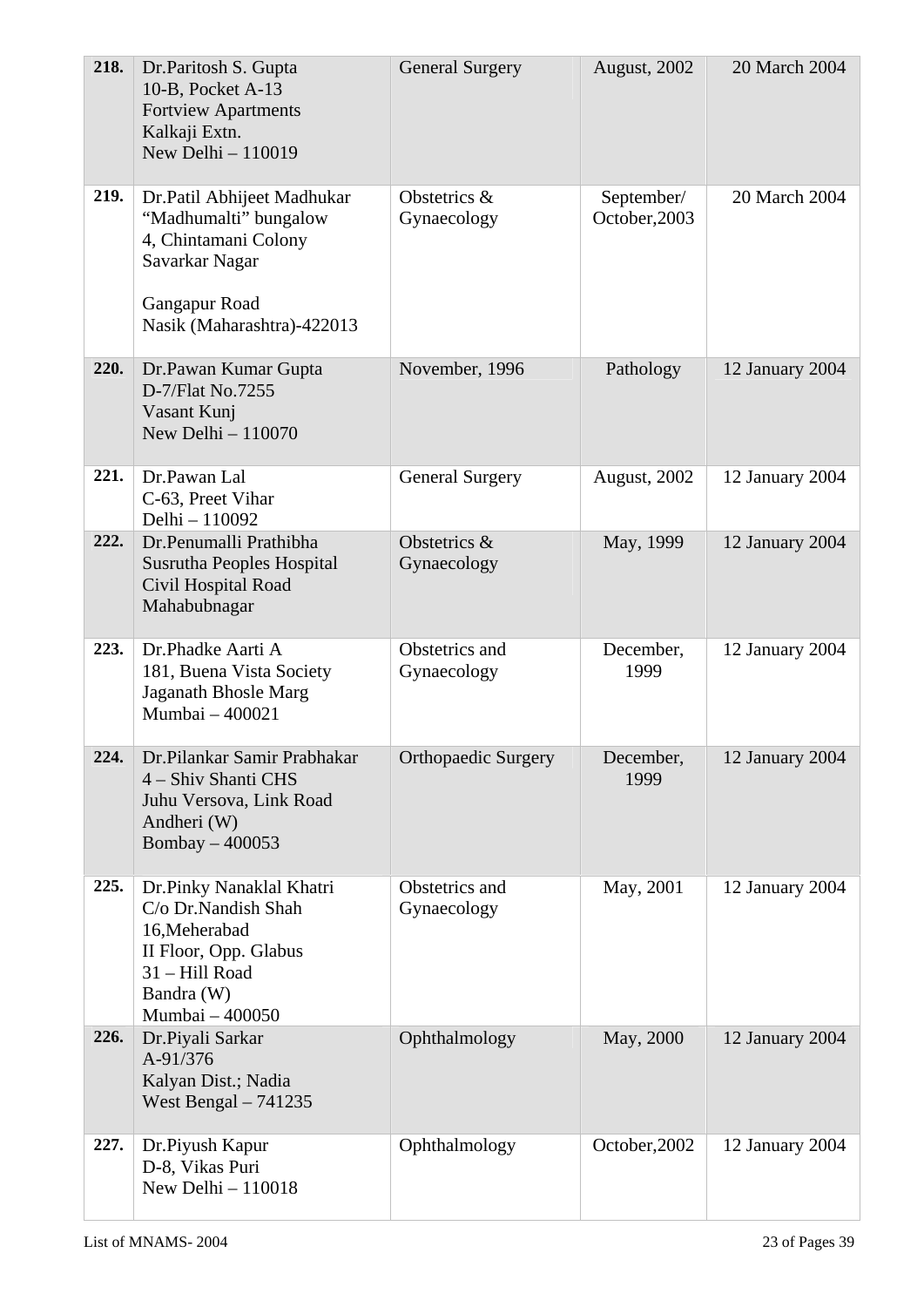| 228. | Dr.Ponnaian Prabhakar<br>Rajamani<br>C-856-857, Sushant Lok<br>PH-I, Gurgaon, Haryana                                                                                 | <b>Orthopaedic Surgery</b> | March, 2003       | 12 January 2004 |
|------|-----------------------------------------------------------------------------------------------------------------------------------------------------------------------|----------------------------|-------------------|-----------------|
| 229. | Dr.Pooja Anand<br><b>Block B-3</b><br>House No.4<br>Janakpuri, New Delhi - 110058                                                                                     | General Medicine           | October, 2000     | 12 January 2004 |
| 230. | Dr.Pradeep Krishnan<br>No-17, Deepam<br>4 <sup>th</sup> Cross<br>9 <sup>th</sup> Main, BTM Layout<br>Ist Phase, Ist Stage<br>Nimhan's H.B.C.S.<br>Bangalore $-560029$ | <b>General Medicine</b>    | April, 2000       | 12 January 2004 |
| 231. | Dr.Pradeep Kumar V.G.<br>28/577-B<br>Pavitaram, Kavu Bust Stop<br>(P.O.) Chevayoor<br>Kozhikode - 673017<br>Kerala                                                    | Neurology                  | March, 2003       | 12 January 2004 |
| 232. | Dr.Pradeep R.<br>No.181, IInd Cross<br>Ist Block, Koramangala<br>Bangalore - 560034                                                                                   | <b>General Medicine</b>    | November,<br>2001 | 12 January 2004 |
| 233. | Dr.Pradyumna Purushottam<br>Pai Raiturkar<br>1205/1-9, Kaustubh Society<br>Shivajinagar,<br>Pune-411004                                                               | <b>Orthopaedic Surgery</b> | April, 2000       | 12 January 2004 |
| 234. | Dr.Pramod Kumar Tyagi<br>36/9, IAM Officer's Enclave<br>Vimanapura Post<br>Bangalore - 17                                                                             | <b>Aviation Medicine</b>   | May, 2000         | 12 January 2004 |
| 235. | Dr.Pranav Ashokkumar Shah<br>Jeevandip Hospital<br>Godal Nagar<br>Opp. Ashadham School<br>Vapi (East), Gujarat - 396191                                               | <b>Orthopaedic Surgery</b> | November,<br>2000 | 12 January 2004 |
| 236. | Dr.Prasenjit Ray<br>Chaudhuri<br>C/o Mr.N.Roy Chowdhury<br>Pratapaditya Road<br>Post-Hridaypur<br>Distt. 24 Parganas (N)<br>West Bengal                               | <b>General Surgery</b>     | May, 2001         | 12 January 2004 |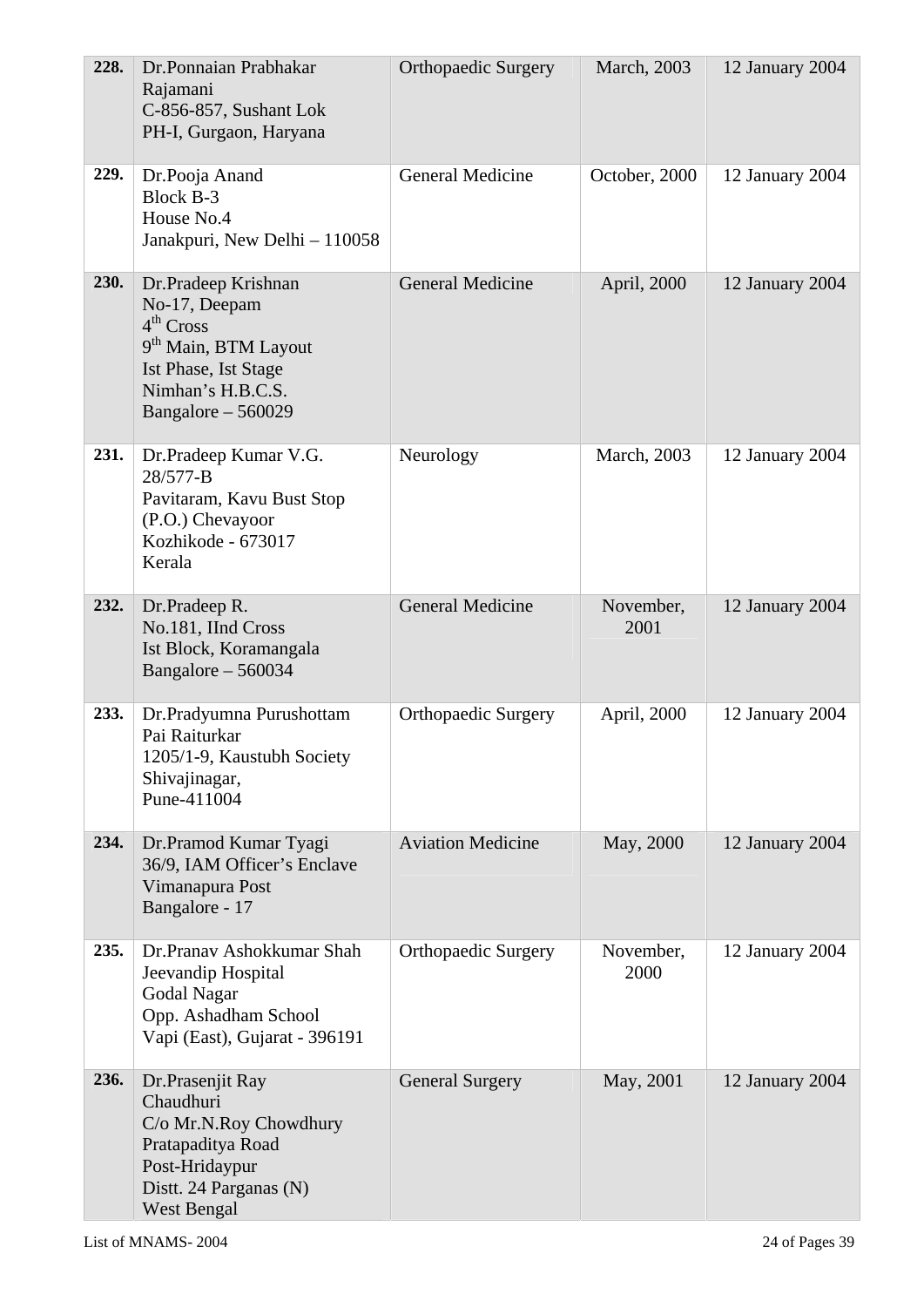| 237. | Dr.Pratibha Narayan<br>Plot No.6-3-1117<br>Flat No.205, Maruti Sadan<br>Begumpet, Hyderabad                                | Obstetrics<br>&Gynaecology  | December,<br>1999  | 12 January 2004 |
|------|----------------------------------------------------------------------------------------------------------------------------|-----------------------------|--------------------|-----------------|
| 238. | Dr.Praveer Kumar Banerjee<br>Quarter No.1-A<br><b>Street No.32</b><br>Sector NINE, P.O. Bhilai<br>$(West)$ , Durg $(C.G.)$ | Otorhinolaryngology         | June, 1999         | 12 January 2004 |
| 239. | Dr.Prema K.R.<br>House No.22<br><b>Keltron Nagar</b><br>Kolazhy (PO)<br>Thrissur Dist. Kerala                              | Radio Therapy               | November, 20<br>00 | 12 January 2004 |
| 240. | Dr.Priya Chandrasekhar<br>New No.43 (Old No.24)<br>Vasantha Avenue<br>M.R.C. Nagar<br>Chennai – 600028                     | Paediatrics                 | May, 2001          | 12 January 2004 |
| 241. | Dr.Puneeta Gupta<br>117/446 'P' Block<br>Hitkari Nagar<br>Kakadeo – Kanpur<br>$(U.P.) - 208025$                            | Obstetrics &<br>Gynaecology | May, 1999          | 12 January 2004 |
| 242. | Dr.Purvi Pravin Contractor<br>31, N.S.Patkar Marg<br>Yogesh Bhavan<br>Ist Floor, Mumbai-400007                             | <b>General Medicine</b>     | May, 2001          | 12 January 2004 |
| 243. | Dr.R. Mohan<br>5, Vidyodaya IInd Street<br>T.Nagar, Chennai $-600017$                                                      | Ophthalmology               | June, 1999         | 12 January 2004 |
| 244. | Dr.R.Murugu Sundara<br>Pandiyan<br>Sr. Residentl Deptt. of C.V.T.S.<br><b>SCIIMS &amp; T</b><br>Trivandrum $-695011$       | <b>General Surgery</b>      | November,<br>2000  | 12 January 2004 |
| 245. | Dr.R.Shoba<br>24-F, "Prajwal Court"<br>Annamalai Colony<br>Virugambakkam<br>Chennai - 600092                               | Obstetrics &<br>Gynaecology | November,<br>1999  | 12 January 2004 |
| 246. | Dr.Rachana Dubey<br>1, New Palasia, Venkatesh<br>Villa, Indore (M.P.)-452001                                               | Paediatrics                 | October, 2000      | 12 January 2004 |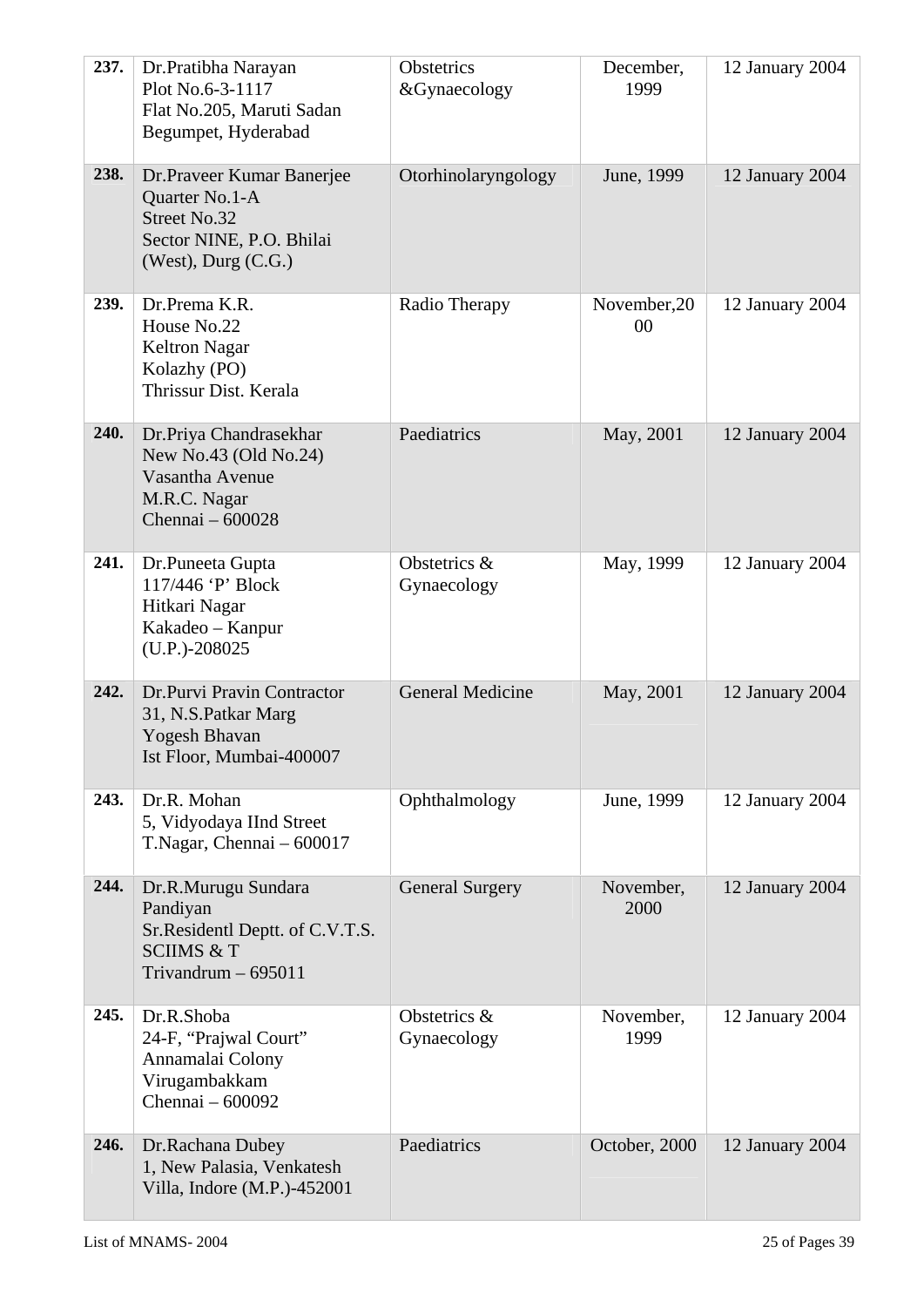| 247. | Dr.Rachna Madan<br>$B-2/B-148$<br>Janakpuri<br>New Delhi $-110058$                                                                                    | Anaesthesiology              | October, 2000      | 12 January 2004 |
|------|-------------------------------------------------------------------------------------------------------------------------------------------------------|------------------------------|--------------------|-----------------|
| 248. | Dr.Radhika Katragadda<br>B-2, Sabari Apartments<br>52, South Boag Road<br>T.Nagar<br>Chennai - 600017                                                 | Anaesthesiology              | June, 1999         | 12 January 2004 |
| 249. | Dr.Rahul Gupta<br>Block A-2/House No.151<br>Paschim Vihar<br>Delhi - 110063                                                                           | <b>General Surgery</b>       | October, 2001      | 12 January 2004 |
| 250. | Dr.Rajeev Jain<br>284, Maan Ji Ka Hathai<br>Paota; Jodhpur-342006<br>Rajasthan                                                                        | <b>Orthopaedic Surgery</b>   | September,<br>2002 | 12 January 2004 |
| 251. | Dr.Rajeev Garg<br>Plot No.213<br>Singareni Colony<br>Saidabad<br>Hyderabad-500059                                                                     | Cardiology                   | June, 2001         | 12 January 2004 |
| 252. | Dr.Rajendra Singh M.Tuteja<br>Civil Lines Opp. C.M. House<br>Raipur - 492001                                                                          | Dermatology &<br>Venereology | November,<br>1994  | 12 January 2004 |
| 253. | Dr.Rajesh Avinash Dalvi<br>701/Dinkar Smruti Apartments<br>Mt Carmel Road<br><b>Behind Lilavati Hospital</b><br>Bandra (w) $-50$ , Mumbai             | Ophthalmology                | October, 2000      | 12 January 2004 |
| 254. | Dr.Rajesh Girdhardas<br>Mundhada<br>Mundhada Bhavan<br>Gandhi – Sagar, East<br>Near Tilak Putla<br>Mahal, Nagpur-440002                               | Radiodiagnosis               | October, 2001      | 12 January 2004 |
| 255. | Dr.Rajesh Kanna Gopalsamy<br>3, Villivakkam Merchant's<br><b>Association Nagar</b><br>Near Vivekananda Nagar<br>Main Road<br>Kolathur, Chennai-600099 | <b>Orthopaedics Surgery</b>  | December,<br>1999  | 12 January 2004 |
| 256. | Dr.Rajeshwari G.<br>No.1235/50<br>$12^{th}$ Cross<br>B.S.K. I Stage II Block<br>Ashoknagar, Bangalore - 50                                            | Otorhinolaryngology          | November, 20<br>00 | 20 March 2004   |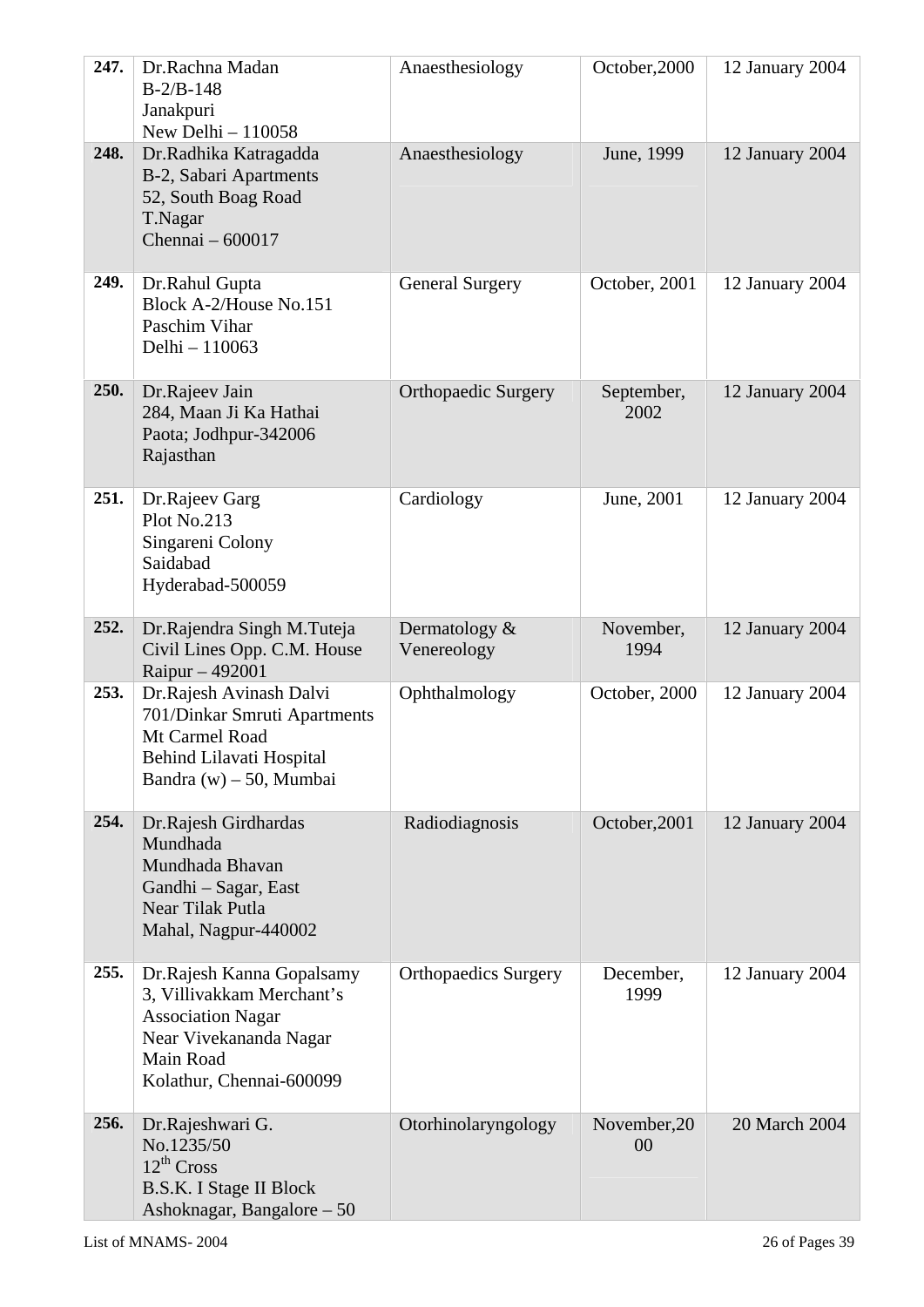| 257. | Dr.Raju Vasant Doshi<br>104, Supreme Tower<br>Polytechnic Post<br>Ahmedabad - 380015                                   | Radio-Diagnosis                | November,<br>2001 | 12 January 2004 |
|------|------------------------------------------------------------------------------------------------------------------------|--------------------------------|-------------------|-----------------|
| 258. | Dr.Rakesh Chandra<br>H.No. 149-R<br><b>Model Town</b><br>Rohtak (Haryana)                                              | Otorhinolaryngology            | April, 2003       | 12 January 2004 |
| 259. | Dr.Raman Kumar Alwadhi<br>22/14, West Patel Nagar<br>New Delhi - 110008                                                | Paediatrics                    | October, 2000     | 12 January 2004 |
| 260. | Dr.Ramdasi Jyotsna<br>Umakantrao<br>Chaitanya Complex<br>Opp. Congress Bhuvan<br>Ratnagiri (M.S.)                      | Obstetrics &<br>Gynaecology    | December,<br>1999 | 12 January 2004 |
| 261. | Dr.Ramesh Kumar Bansal<br>82/2, Chandni-Chowk<br>Delhi - 110006                                                        | Paediatrics                    | May, 2001         | 12 January 2004 |
| 262. | Dr.Ramesha<br>Doctor's Quarters<br><b>Next to Corporation Bank</b><br>Main Road, Shirva-57416<br>Karnataka             | Obstetrics and<br>Gynaecology  | June, 1999        | 12 January 2004 |
| 263. | Dr.Ramesha Bhat M<br>Flat No.3<br>Lady Hill Residency<br>Apartments<br>Chilimbi Hildale Road<br>Urwa, Mangalore-575006 | Dermatology $&$<br>Venereology | May, 1993         | 12 January 2004 |
| 264. | Dr.Rani A.Bashir<br>'Manju' Olayil<br>Thevally, Palace Ward<br>Kollam - 691009                                         | Paediatrics                    | May, 2001         | 12 January 2004 |
| 265. | Dr.Rashmi Vishnu Panse<br>25/A Dhakewaddi<br>Near Parch Mukhi<br>Hanuman Mandir<br>Jalgaon $-425001$                   | <b>General Surgery</b>         | May, 2001         | 12 January 2004 |
| 266. | Dr.Ravi M.<br>No.159, 2 Floor<br>"Lakshmi Nilaya" I Block<br>12 <sup>th</sup> Cross R.T. Nagar<br>Bangalore - 560032   | Anaesthesiology                | November,<br>2000 | 12 January 2004 |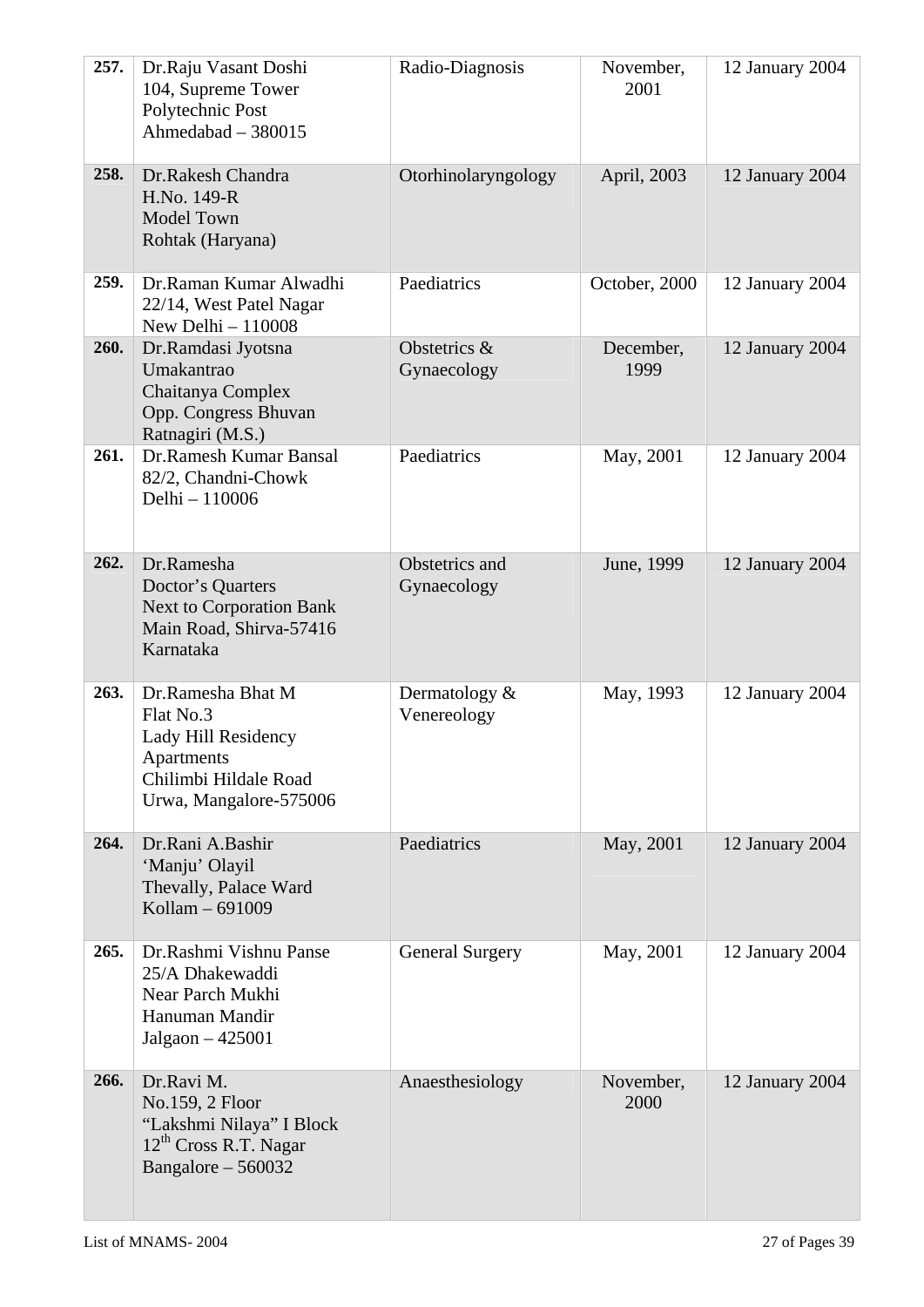| 267. | Dr.Ravi Marudanayagam<br>C/o Dr.P.Marudanayagam<br>No.10, IIIrd Cross<br>Gnanaprakasam Nagar<br>Pondicherry $-605008$ | <b>General Surgery</b> | December,<br>1999 | 12 January 2004 |
|------|-----------------------------------------------------------------------------------------------------------------------|------------------------|-------------------|-----------------|
| 268. | Dr.Ravish Jeeji<br>Jirlas Kavil Road<br>Badagara<br>Calicut, Kerala                                                   | Anaesthesiology        | April, 2000       | 12 January 2004 |
| 269. | Dr.Reguram Subbukutty<br>$43 - 482 - 10^{th}$<br><b>East Cross Street</b><br>Anna Nagar<br>Madurai – 625020 (T.N.)    | Anaesthesiology        | November,<br>1996 | 12 January 2004 |
| 270. | Dr.Rehan A.Kazi<br>Bridge-View, 10 <sup>th</sup> Floor<br>16 Hansraj Lane<br><b>Byculla</b><br>Mumbai - 400027        | <b>ENT</b>             | October, 2002     | 12 January 2004 |
| 271. | Dr.Rema Devi K.<br>B/12, St.John's Med.<br>College, Staff Quarters<br>Koramangala<br>Bangalore                        | Anatomy                | October, 2000     | 12 January 2004 |
| 272. | Dr.Reshma Jawahar<br>Kudchadkar<br>Q-2, Prathamesh<br>Veer SAvarkar Marg<br>Mumbai - 400025                           | <b>General Surgery</b> | November,<br>2001 | 12 January 2004 |
| 273. | Dr.Ritu Gupta<br>B-26, Satyawati Colony<br>Ashok Vihar Phase $-3$<br>New Delhi - 110029                               | Pathology              | December,<br>1999 | 12 January 2004 |
| 274. | Dr.Ritu Vinayak<br>E 9/15 Vasant Vihar<br>New Delhi $-110057$                                                         | Radio-Diagnosis        | August, 2002      | 12 January 2004 |
| 275. | Dr.Rohit Rajput<br>$D-2/99$<br>Janak Puri<br>New Delhi $-110058$                                                      | <b>ENT</b>             | October, 2002     | 12 January 2004 |
| 276. | Dr.Ruma Raghunath<br>Yadwadkar<br>B3/8, "Meenal Gardens"<br>Patwardhan Baug<br>Erandwane, Pune - 411004               | Paediatrics            | April, 2000       | 12 January 2004 |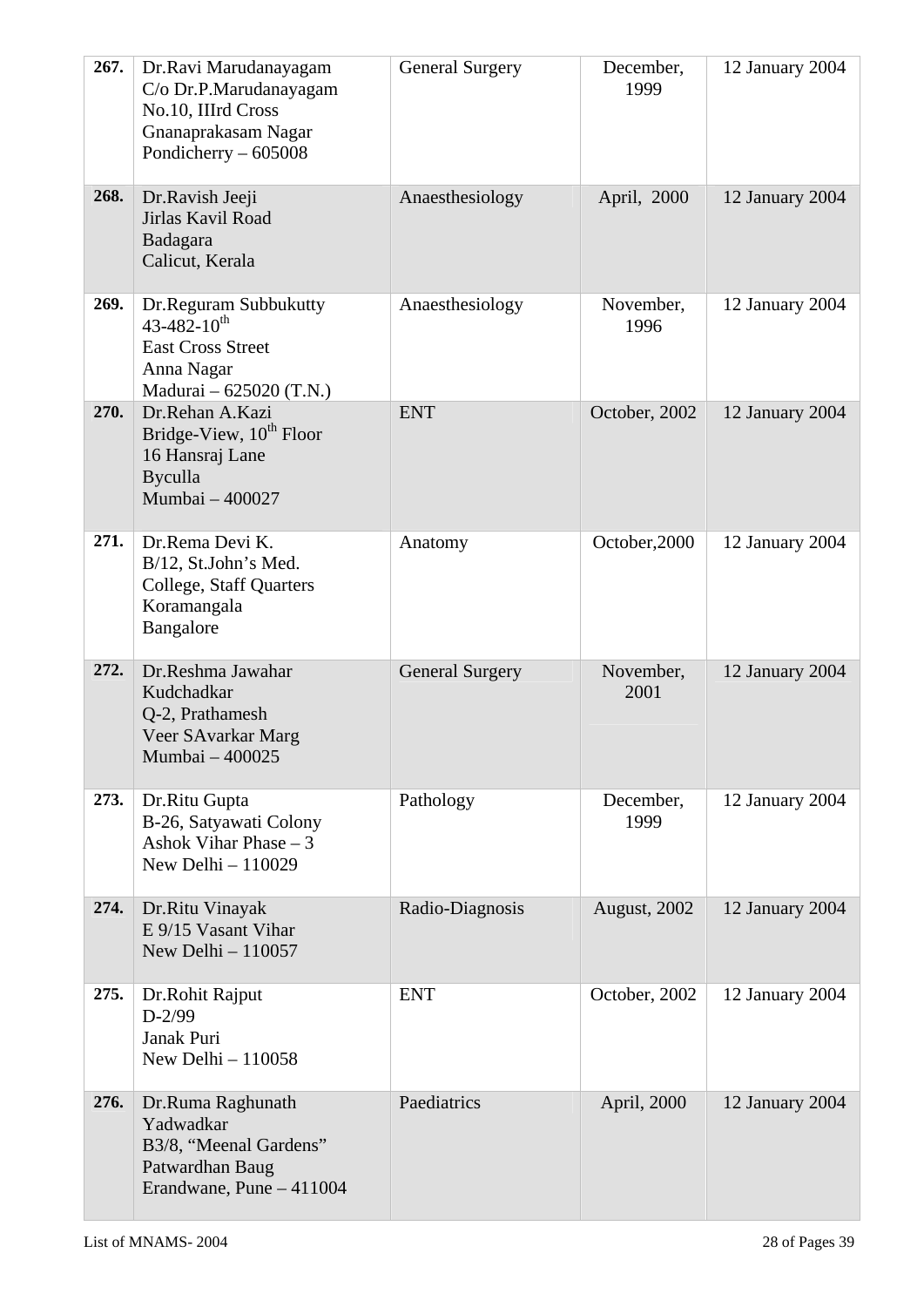| 277. | Dr.S.Guru Mageswaran<br>34, Vivekananda Street<br>Gandhi Nagar, Saligramam<br>Chennai - 600093                                                      | <b>General Surgery</b>        | December,<br>2001   | 12 January 2004 |
|------|-----------------------------------------------------------------------------------------------------------------------------------------------------|-------------------------------|---------------------|-----------------|
| 278. | Dr.S.Kumaravel<br>20, South Street<br>V.P.Colony, Ayanavaram<br>Chennai - 600023                                                                    | <b>Orthopaedic Surgery</b>    | September, 20<br>02 | 12 January 2004 |
| 279. | Dr.S.Srividya<br>No.2, "Maruthi Bhavanam"<br><b>II Main Road</b><br>Nanganallur<br>Chennai - 600061                                                 | Obstetrics &<br>Gynaecology   | November, 19<br>99  | 12 January 2004 |
| 280. | Dr.S.Sudha<br>A2 Block, Flat No.5<br>Mayuri Aparts<br>Mayur Marg, Begumpet<br>Hyderabad                                                             | Pathology                     | June, 2001          | 12 January 2004 |
| 281. | Dr.S.Uma Bharathi<br>A-30, West Housing Unit<br>Kandhampatti<br>Salem - 636005<br>Tamil Nadu                                                        | Obstetrics and<br>Gynaecology | October, 2002       | 12 January 2004 |
| 282. | Dr.Saji Joseph<br>(Chathanchirayil)<br>Manjiyil (H); East Fort<br>Trichur - 680005, Kerala                                                          | Psychiatry                    | November, 20<br>00  | 12 January 2004 |
| 283. | Dr.Sajikumar N.R.<br>TC-7/1517<br><b>Medical College PO</b><br>Trivandrum, Kerala                                                                   | <b>General Surgery</b>        | December,<br>1998   | 12 January 2004 |
| 284. | Dr.Sajini Elizabeth Jacob<br>E-42, JIPMER Quarters<br>Gorimedu, Pondicherry -<br>605006                                                             | Pathology                     | November,<br>2000   | 12 January 2004 |
| 285. | <b>Dr.Samant Preetam</b><br>Manmohan<br><b>Garden Apartments</b><br>4/2, Ist Block<br>No.10 Pycrofts Garden Road<br>Nungamakkam<br>Chennai - 600006 | Ophthalmology                 | May, 1999           | 12 January 2004 |
| 286. | Dr.Sameer Mallinath Patil<br>Shree Clinic, Near S.T. Stand<br>Sangli - 416416                                                                       | Obstetrics &<br>Gynaecology   | April, 2003         | 12 January 2004 |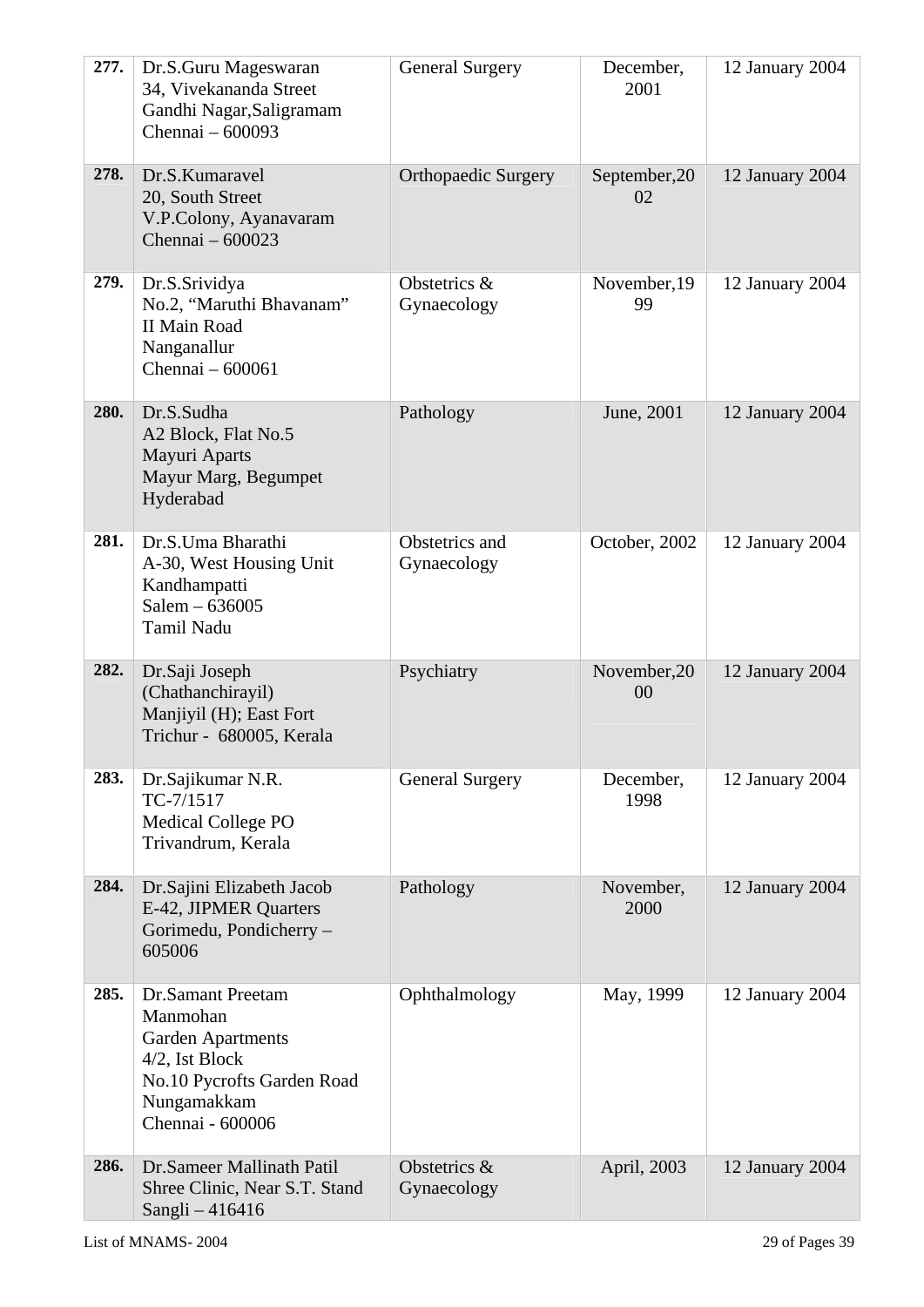| 287. | Dr.Sameer Misra<br>128/162 H Block<br>Kidwai Nagar<br>Kanpur - 208011                                            | Paediatrics                   | November,<br>2001                                           | 12 January 2004 |
|------|------------------------------------------------------------------------------------------------------------------|-------------------------------|-------------------------------------------------------------|-----------------|
| 288. | Dr.Samir Kubba<br>11/15, Nehru Nagar<br>New Delhi - 110065                                                       | <b>General Medicine</b>       | March, 2003                                                 | 12 January 2004 |
| 289. | Dr.Sanam Basheer<br>'Katcherythekkethil House<br>Near Telephone Exchange<br>Haripad Alappuzha<br>Kerala - 690514 | Obstetrics and<br>Gynaecology | May, 2001                                                   | 12 January 2004 |
| 290. | Dr.Sandhya Agrawal<br>332, Pushpkunj Apartment<br><b>Ushanagar Extension</b><br>Indore                           | Anaesthesiology               | December, 19<br>97                                          | 12 January 2004 |
| 291. | Dr.Sandhya Jain<br>108, SFS Flats<br>Ashok Vihar, Phase-4<br>Delhi - 110052                                      | Obstetrics &<br>Gynaecology   | September/<br>October,<br>2003                              | 12 January 2004 |
| 292. | Dr.Sangeeta Baweja Kamra<br>9-B, S.P.A.<br>Sector IX, Bhilai<br>Chhattisgarh.                                    | Obstetrics &<br>Gynaecology   | December, 19<br>99                                          | 20 March 2004   |
| 293. | Dr.Sangeeta Tikoo<br>C/o Shri B.L.Tikoo<br>House No.3914<br>Phase IV, DLF City<br>Gurgaon, Haryana-122001        | <b>Nuclear Medicine</b>       | $31st$ October<br>$\&$ 1 <sup>st</sup><br>November,<br>2000 | 12 January 2004 |
| 294. | Dr.Sanjay Pundlikrao Bawiskar<br>C/o P.T.Rawickar<br>179, Jayshree<br>CIDCIO, N-1-B<br>Aurangabad $-431003$      | Paediatrics                   | Septemer,<br>2002                                           | 12 January 2004 |
| 295. | Dr.Sanjay S.<br>875, Service Road<br>Hal $3^{rd}$ Stage<br>Bangalore $-560075$                                   | Ophthalmology                 | June, 1999                                                  | 12 January 2004 |
| 296. | Dr.Sanjay Shinde<br>E-31, Saket Nagar<br>Indore -452018                                                          | Genito-Urinary<br>Surgery     | May, 1993                                                   | 12 January 2004 |
| 297. | Dr.Sanjeev Yashwarnt<br>Vichare<br>4/198, Sardar Nagar No.1<br>Sion - Kaliwada<br>Mumbai - 400022<br>Maharashtra | <b>General Surgery</b>        | October, 2001                                               | 12 January 2004 |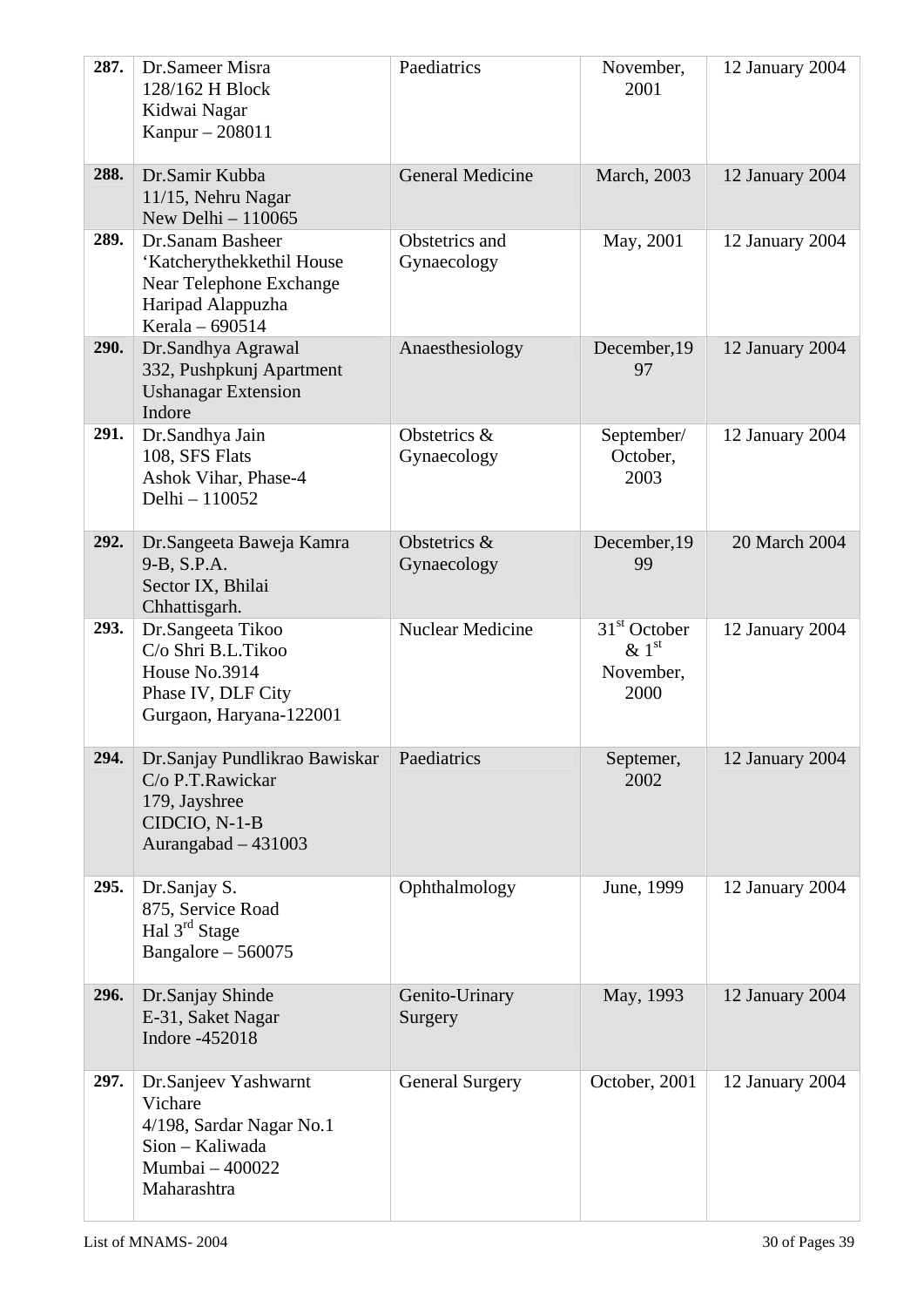| 298.        | Dr.Santhi K.V.<br>Krishnachythanyam<br>Axxappa Temple Road<br>Near Civil Station, Calicut                                          | Ophthalmology               | November,<br>2000 | 12 January 2004 |
|-------------|------------------------------------------------------------------------------------------------------------------------------------|-----------------------------|-------------------|-----------------|
| 299.        | Dr.Santosh Mathew<br>Ortho Surgeon<br>Deptt. of Orthopaedics<br><b>Tiruvalla Medical Mission</b><br>Thiruvalla, Kerala – 689101    | <b>Orthopaedic Surgery</b>  | June, 1999        | 12 January 2004 |
| <b>300.</b> | Dr.Sathya B<br>Plot No.7, Lake View<br>Defence Colony<br>Shettihalli, Jalahalli West<br>Bangalore                                  | Obstetrics &<br>Gynaecology | November,<br>1999 | 12 January 2004 |
| 301.        | Dr. Satish Madhavan Nair<br>A/503, Mount Classic<br>Yogi Hills<br>Mulund (W), Mumbai -<br>400080                                   | Paediatrics                 | March, 2003       | 12 January 2004 |
| 302.        | Dr.Saumya Kanti Misra<br>Flat 1, Monks Park House<br>Southmead Hospital<br>Bristol BS 105NB, U.K.                                  | <b>General Surgery</b>      | April, 2000       | 12 January 2004 |
| 303         | Dr.Sebastian Jockim<br>Rodrigues<br>$1505/06$ , $15^{th}$ Floor<br>Yogi Residency,<br>Yogi Nagar, Boriwali (W),<br>Bombay - 400091 | <b>General Surgery</b>      | October, 2002     | 12 January 2004 |
| 304.        | Dr.Seema Vishnu<br>C/o A.N. Vishnu<br>H.No.T.C2/1941<br>Parakote Lane, Patturaikkal<br>Trichur $-680001$                           | Ophthalmology               | June, 1999        | 12 January 2004 |
| 305.        | Dr.Sen Varghese Kallumpuram<br>20, Pushpanagar<br>Plamood, Pattom<br>Trivandrum, - 695004 Kerala                                   | Psychiatry                  | November,<br>2000 | 12 January 2004 |
| 306.        | Dr.Shailendra Trivedi<br>B-8, H.I.G.<br>R.S. Shukla Nagar<br>Indore $(M.P.)$                                                       | Cardiology                  | December,<br>1998 | 12 January 2004 |
| 307.        | Dr.Shameema, K.V.<br>'Serene', Majestic Road<br>Ramavarapuram P.O.<br>Trichur, Kerala -680631                                      | Obstetrics &<br>Gynaecology | May, 2002         | 12 January 2004 |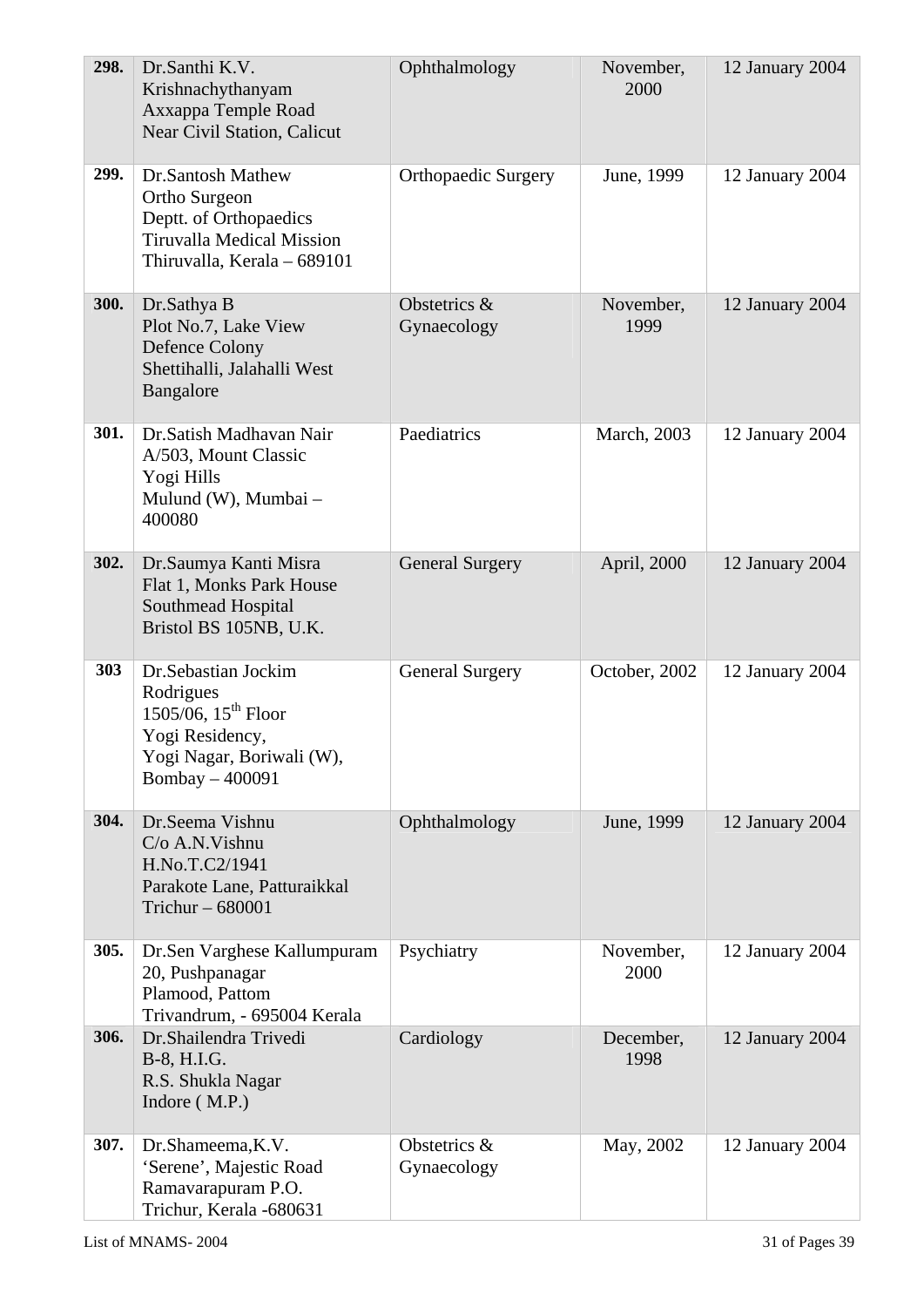| 308. | Dr.Sharita K.Shah<br>9B, Monolith, 7, Nepean Sea<br>Road, Mumbai - 400006                                                         | Psychiatry                    | June, 1999        | 12 January 2004 |
|------|-----------------------------------------------------------------------------------------------------------------------------------|-------------------------------|-------------------|-----------------|
| 309. | Dr.Sheenu Gupta<br>$C/O$ Mr.D.R.Gupta $&$<br>C/o Mrs.Madhu Gupta<br><b>IInd Floor</b><br>A-23, Kirti Nagar<br>New Delhi $-110015$ | Paediatrics                   | June, 2001        | 12 January 2004 |
| 310. | Dr. Shelat Vishalkumar G.<br>56, Kameshwar Park Society<br><b>Ghodasar Canal</b><br>Ghadasar,<br>Ahmedabad - 380050               | <b>General Surgery</b>        | March, 2003       | 12 January 2004 |
| 311. | Dr.Shelley Simon<br>Flat 4, 'VAS Crystal'<br>No.33, I Cross Street<br><b>Trust Puram</b><br>Kodambokkam<br>Chennai - 600024       | Nuclear Medicine              | November,<br>2000 | 12 January 2004 |
| 312. | Dr.Shiji Mathew<br>29/889, Tagore Lane<br>South Janatha Road<br>Vythila, Kochi<br>Kerala - 682019                                 | Paediatrics                   | April, 2002       | 12 January 2004 |
| 313. | Dr.Shikha Sharma<br>C-57, Vivek Vihar<br>Delhi - 110095                                                                           | Ophthalmology                 | November,<br>2000 | 12 January 2004 |
| 314. | Dr.Shiva Prasad Kakarla<br>No.28, Ist Cross<br>C.L.Layout<br>Hosur Main Road<br>DRC Post, Bangalore-29                            | Ophthalmology                 | May, 1999         | 12 January 2004 |
| 315. | Dr. Shrabani Das Mohapatra<br>C/o Late Sri L.M. Ghosh<br><b>Bhasakose Lane</b><br>Chandni Chowk<br>Cuttack $-753002$              | <b>General Surgery</b>        | October, 2000     | 12 January 2004 |
| 316. | Dr.Shrish Dutt Mishra<br>282 Rajdhani Enclave<br>Pitampura, Delhi - 110034                                                        | <b>Orthopaedic Surgery</b>    | August, 2002      | 12 January 2004 |
| 317. | Dr.Shubhangi Nirkhiwale<br>$0/1$ , HIG Colony<br><b>Amey Apartment</b><br>AB Road, Indore                                         | Obstetrics and<br>Gynaecology | December,<br>1999 | 12 January 2004 |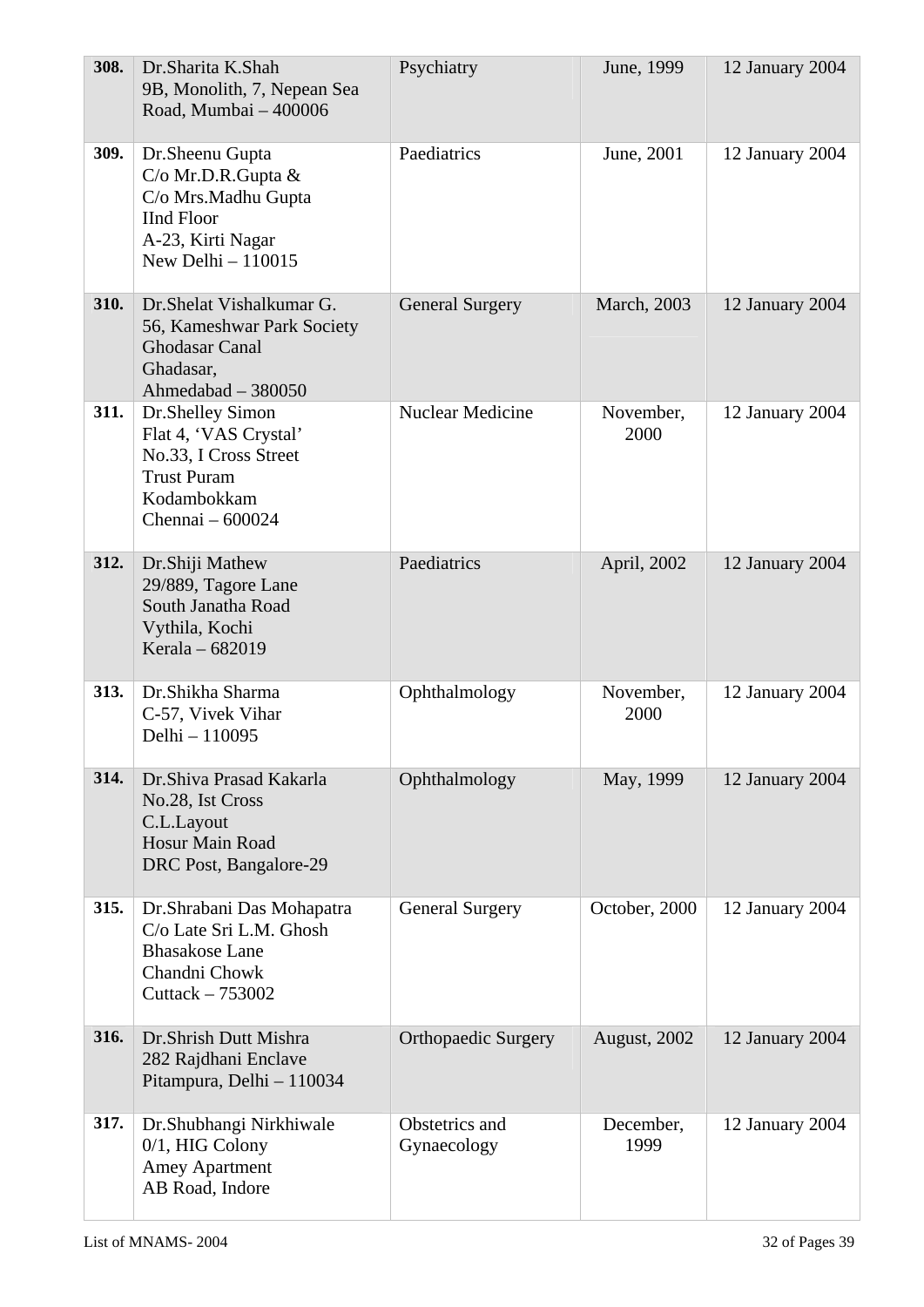| 318. | Dr.Shyam Agrawal<br>12, Diamond Colony<br>New Palasia<br>Indore (M.P.)                                             | Genito Urinary<br>Surgery     | December,<br>1998              | 12 January 2004 |
|------|--------------------------------------------------------------------------------------------------------------------|-------------------------------|--------------------------------|-----------------|
| 319. | Dr.Shyamsunder Bhat N.<br>237, K.M.C. Quarters<br>Manipal - 576119                                                 | <b>Orthopaedic Surgery</b>    | December,<br>1999              | 12 January 2004 |
| 320. | Dr.Shylesh Kumar K<br>Flat No.504<br>Spathodea Block<br>Nyati Estate<br>Mohammedwadi Road<br>Hadapsar, Pune-411028 | Cardio thoracic<br>Surgery    | April, 2000                    | 12 January 2004 |
| 321. | Dr.Sindhu Ann Korah<br>Kuttippalackal House<br>Govt. Model H.S.Road<br>Muvattupuzha<br>Kerala - 686661             | Obstetrics and<br>Gynaecology | May, 2001                      | 12 January 2004 |
| 322. | Dr.Somanatti Bharati<br>Veerappa<br>81; Mangalwarpeth;<br>Tilakwadi<br>Belgaum (Karntaka)                          | Ophthalmology                 | November, 20<br>00             | 12 January 2004 |
| 323. | Dr.Sondhi Prabhpreet Amarji<br>Singh<br>28, Shillanagar<br><b>Katol Road</b><br>Nagpur-440013                      | <b>Respiratory Diseases</b>   | March, 2003                    | 12 January 2004 |
| 324. | Dr.Soosan Jacob<br>C/o Mr.M.C.Oomman<br>Manapat House (XX/49)<br>Valiangady, Kottayam<br>Kerala - 686001           | Ophthalmology                 | May, 2001                      | 12 January 2004 |
| 325. | Dr.Sreehari N.R.<br>'Udayam' No.56<br>Tagore Gardens, Kumarapuram<br>Trivandrum-695011                             | <b>General Surgery</b>        | October, 2002                  | 12 January 2004 |
| 326. | Dr.Srinivas R.<br>55/791 'Uma' Shankar Nagar<br>Neermankara<br>Kaimanam P.O.<br>Karamana<br>Trivandrum-695040      | <b>Orthopaedic Surgery</b>    | December,<br>1999              | 12 January 2004 |
| 327. | Dr. Srinivas, S.<br>No.14, Balaji Avenue<br><b>Ist Street T.P.Road</b><br>T.Nagar, Chennai-600017                  | Paediatrics                   | September/Oc<br>tober,<br>2003 | 20 March 2004   |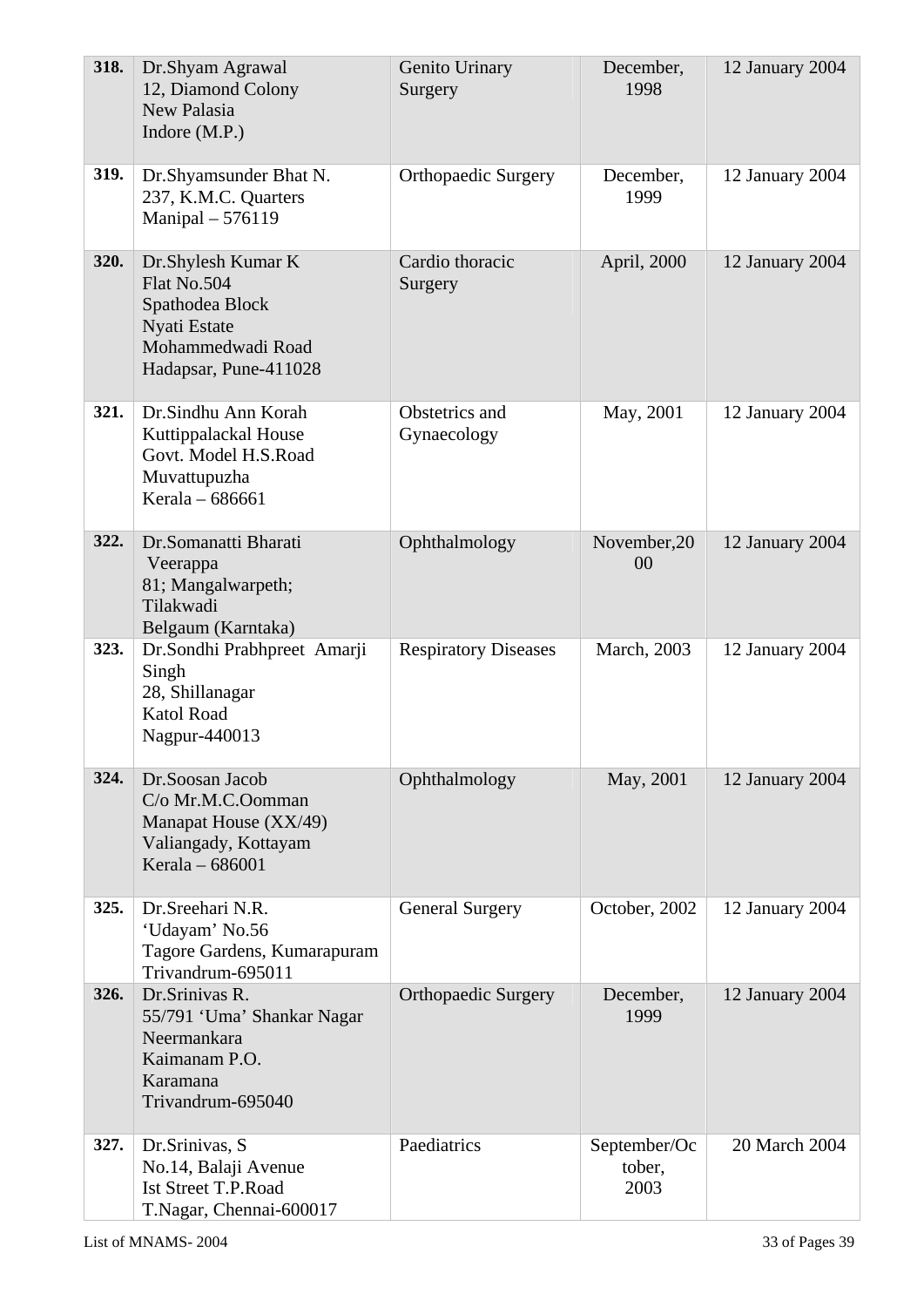| 328. | Dr.Sudhir Kumar<br>Ramdas, Mithapur<br>Patna – $800001$ (Bihar)                                                                              | Ophthalmology              | October, 2000      | 12 January 2004 |
|------|----------------------------------------------------------------------------------------------------------------------------------------------|----------------------------|--------------------|-----------------|
| 329. | Dr. Suhas Jijabrao Sonawane<br>C/o Mr.N.R.Patil<br>Plot No.9 'Savali' Shivaji<br>Nagar<br>Wadi Bhokar Road<br>Deopur, Dhule $-424002$        | Ophthalmology              | June, 1994         | 20 March 2004   |
| 330. | Dr.Sumeet Suhas Mhaskar<br>'Suhas' 16A Jawahar Nagar<br>Society, Valsad-396001                                                               | Genito-Urinary<br>Surgery  | March, 2003        | 12 January 2004 |
| 331. | Dr.Suneet Jolly<br>236, Kailash Hills<br>New Delhi $-110065$                                                                                 | Radio-Diagnosis            | May, 1999          | 12 January 2004 |
| 332. | Dr.Sunil Gokhroo<br>$1-GA-15$<br>Vaishali Nagar<br>Ajmer $-305006$<br>(Rajasthan)                                                            | <b>General Surgery</b>     | March, 2003        | 20 March 2004   |
| 333. | Dr.Sunil M. V.<br>Manjila House<br>Thalore $-680306$<br>TrichurDt. Kerala                                                                    | Neurosurgery               | October, 2002      | 12 January 2004 |
| 334. | Dr.Sunjay Kumar Garg<br><b>Consultant Urologist</b><br>Santushti Hospital Pvt.Ltd.<br>N-8/180-B-51<br>Newada, Sunderpur<br>Varanasi - 221005 | Genito Urinary<br>Surgery  | May, 1997          | 09 April 2004   |
| 335. | Dr.Suraj Menon<br>Pournami<br>Thekkemadam Road<br>Trichur $-680001$<br>Kerala                                                                | Radio-Diagnosis            | November,<br>2001  | 12 January 2004 |
| 336. | Dr.Suraj Mukund Gurav<br>H/7, Prathamesh, V.S.Marg<br>Prabhadevi<br>Mumbai-400025                                                            | <b>Orthopaedic Surgery</b> | November, 20<br>01 | 09 April 2004   |
| 337. | Dr.Suresh Radheshamji<br>Chandak<br>204, Arihani Apartment<br>J.N.M.C., Sawangi<br>Warda (M.S.)442004                                        | <b>General Surgery</b>     | November,<br>2000  | 12 January 2004 |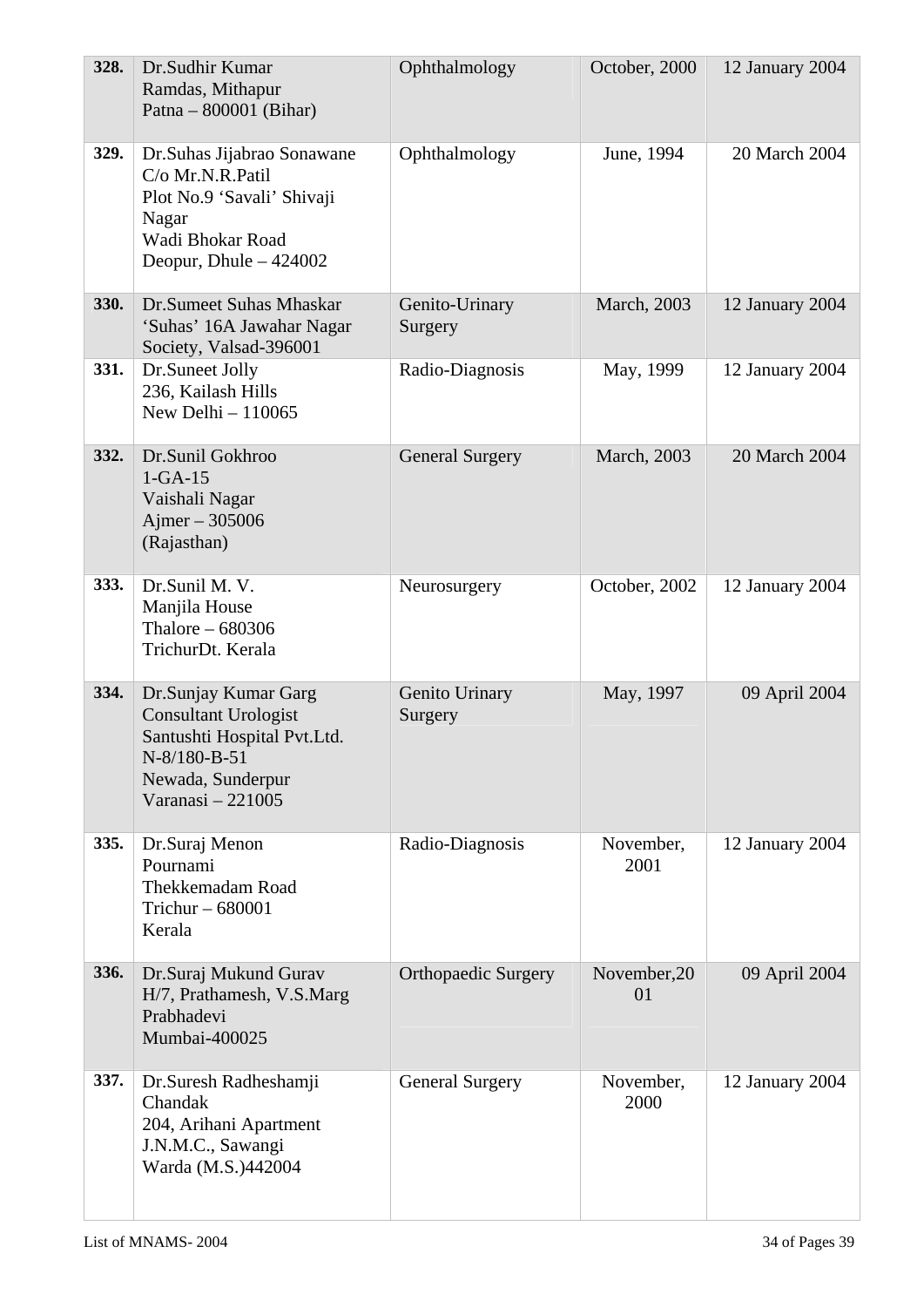| 338. | Dr.Sushanto Neogi<br>C3A/33A, Janakpuri<br>New Delhi $-110058$                                                                     | <b>General Surgery</b>        | August, 2002                   | 20 March 2004   |
|------|------------------------------------------------------------------------------------------------------------------------------------|-------------------------------|--------------------------------|-----------------|
| 339. | Dr.Sushil Chawla<br>259, Bharat Nagar<br>Delhi - 110052                                                                            | Obstetrics and<br>Gynaecology | April, 2003                    | 20 March 2004   |
| 340. | Dr.Sushil Bhatia<br>1022, Khatiwala Tank<br>Indore $-452014$                                                                       | Genito Urinary<br>Surgery     | December, 19<br>96             | 12 January 2004 |
| 341. | Dr.T.A.Narendralathan<br>No.1, Venkatraman Street<br>Teynampet<br>Chennai - 600018                                                 | Ophthalmology                 | November,<br>2000              | 12 January 2004 |
| 342. | Dr.T.Ayyappan<br>1-D, Govt.Professor<br>Dental Qrs.<br><b>BIH New Civil Hospitals</b><br>Ahmedabad $-380016$                       | <b>Plastic Surgery</b>        | December,<br>1995              | 12 January 2004 |
| 343. | Dr.T.Jayandhi Raghavan<br>Vaishnavam, No.12<br>Chembaka Housing Colony<br>Pottammal, Nellikode (PO)<br>Calicut – $673016$ (Kerala) | Obstetrics &<br>Gynaecology   | May, 2000                      | 20 March 2004   |
| 344. | Dr.T.R.Murali<br>269, Aduaitha Ashram Road<br>Salem, Tamil Nadu - 636004                                                           | Ophthalmology                 | November,<br>2000              | 12 January 2004 |
| 345. | Dr.T.Vasanthi<br>$4/123$ , $7th$ Main Road<br>Swaminatha Nagar<br>Kottivakkam<br>Chennai - 600041                                  | Paediatrics                   | November, 19<br>96             | 20 March 2004   |
| 346. | Dr.Tanya Buckshee<br>R-205, Greater-Kailash<br>Part-I, New Delhi - 110048                                                          | Obstetrics &<br>Gynaecology   | September/<br>October,<br>2003 | 20 March 2004   |
| 347. | Dr.Tarun Kumar Jeloka<br>204, (Basement)<br>Road No.12, Banjara Hills<br>Near SBI - ICM<br>Hyderabad                               | Nephrology                    | March, 2003                    | 12 January 2004 |
| 348. | Dr.Tarun Kumar Madan<br>45 A/12, G.T.B.Colony<br>Opp. D.C.Residence on<br><b>Karmal Road</b><br>Distt. Kaithal (Haryana)           | <b>General Medicine</b>       | April, 2002                    | 09 April 2004   |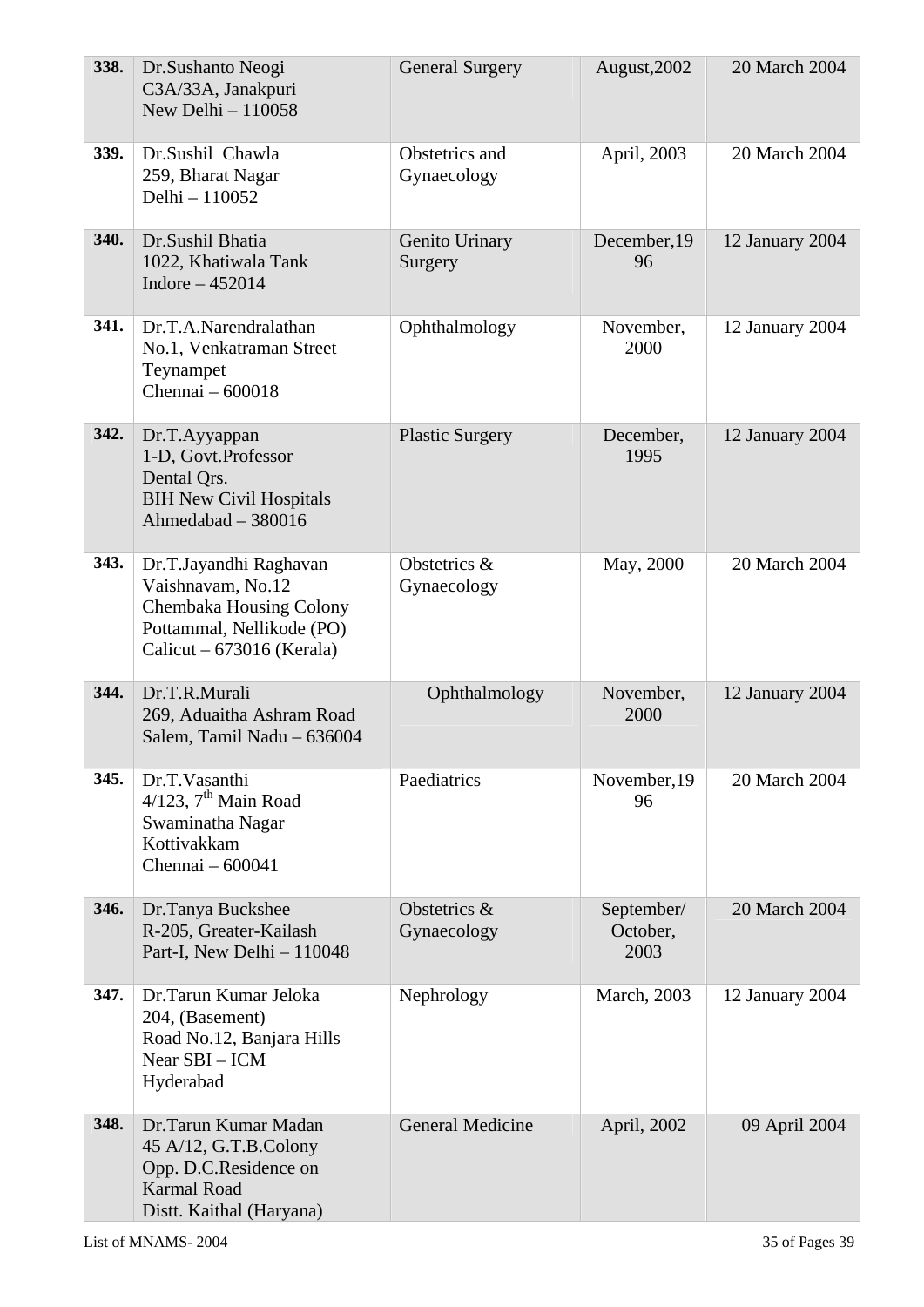| 349. | Dr. Thota Ramkumar<br>Flat No.301-D<br>Sri Balaji INdra Apartments<br>Gandhinagar<br>Hyderabad - 500080                                | <b>Orthopaedic Surgery</b>              | October, 2001      | 12 January 2004 |
|------|----------------------------------------------------------------------------------------------------------------------------------------|-----------------------------------------|--------------------|-----------------|
| 350. | Dr. Thummar Haresh Kumar<br>Goganbhai<br>B-8, Umiya Park Society<br>Subhanpura, Baroda -390023                                         | <b>General Surgery</b>                  | October, 2001      | 12 January 2004 |
| 351. | Dr.Trupta Mohan Malgaonkar<br>C/o Dr. Usha Malgaonkar<br>Sitamai Hospital, PEN<br>Dist. - Raigad<br>Maharashtra - 402107               | Obstetrics and<br>Gynaecology           | November, 20<br>00 | 12 January 2004 |
| 352. | Dr.U.Muralikrishnan<br><b>Ramattu House</b><br>Kadakkarappally (PO)<br>Cherthala, Alappuzha<br>Kerala - 688529                         | Anaesthesiology                         | November,<br>2000  | 12 January 2004 |
| 353. | Dr.Uday Prabhakar Phute<br>'Suprabna', 46<br><b>Sarang Society</b><br>Near Gajanan Maharaj<br>Mandir, Garkheda<br>Aurangabad - 431005  | <b>Orthopaedic Surgery</b>              | December,<br>1998  | 12 January 2004 |
| 354. | Dr.Uma Pandiyan<br>S-3, Sri Nidhi Apts.<br>4, Ist Cross Street<br><b>Raghav Reddy Colony</b><br><b>Ashok Nagar</b><br>Chennai - 600083 | Physical Medicine and<br>Rehabilitation | October, 2002      | 12 January 2004 |
| 355. | Dr. Unnikrishnan A.G.<br>"Souparnika"<br>Plot No.29, Jawahar Nagar<br>Kadavanthra<br>Cochin $-682020$ (Kerala)                         | Endocrinology                           | March, 2003        | 12 January 2004 |
| 356. | Dr.V.Madhu<br>Mohayal General Hospital<br>P.O. Box 12<br>ZIP Code 61913<br>Mohayl - Assir<br>Kingdom of Saudi Arabia                   | Anaesthesiology                         | November, 19<br>96 | 20 March 2004   |
| 357. | Dr. Vachhani Asvin Kumar<br>Dayalal, C/o D.K.Agarwal<br>M-9, Harilok Colony<br>Jwalapur, Hardwar<br>Hardwar (Uttaranchal)-249407       | Obstetrics and<br>Gynaecology           | May, 2001          | 12 January 2004 |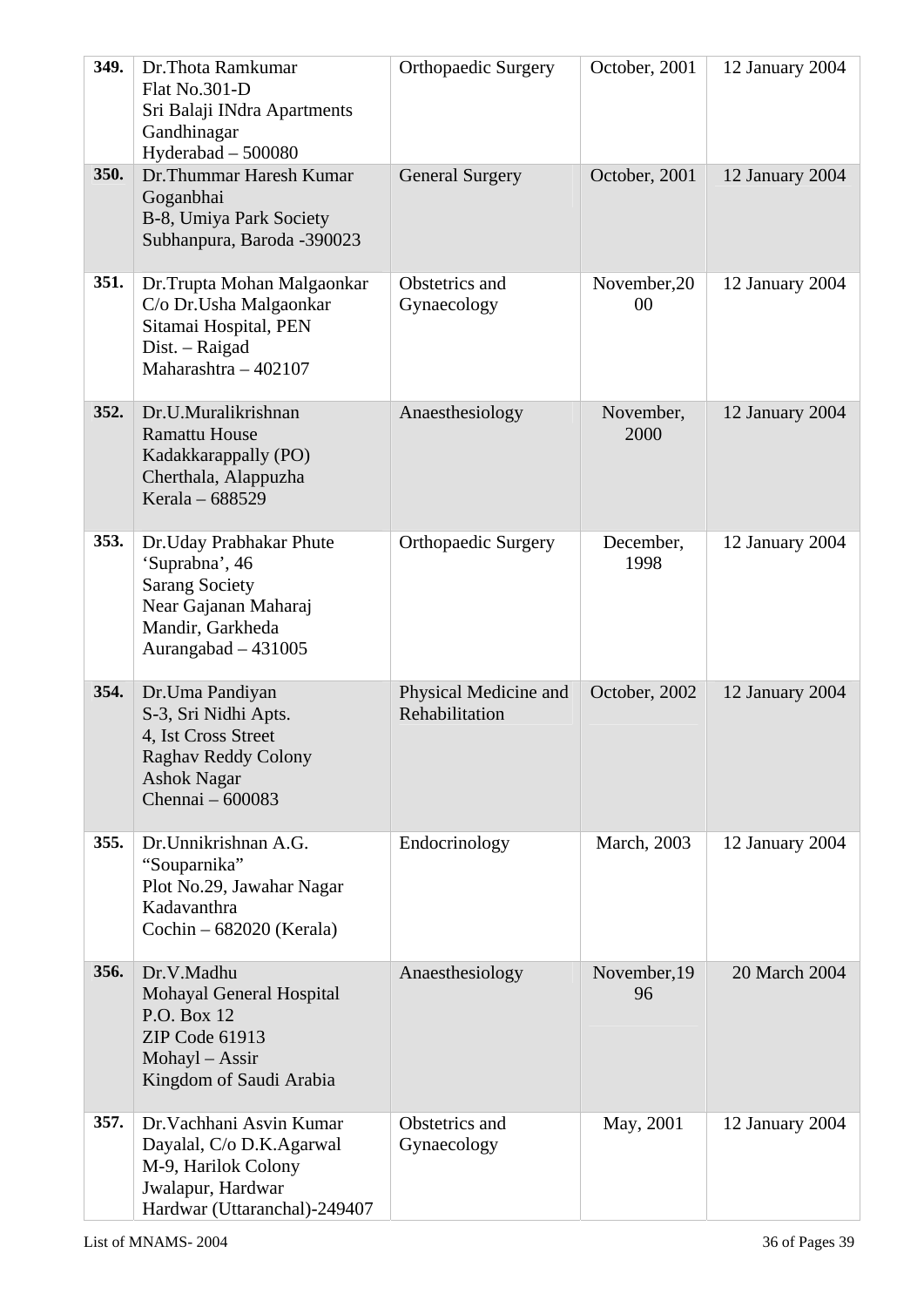| 358. | Dr. Vaishali Madanlal Ukey<br>C/o M.U. Ukey<br>Plot No.8<br><b>High Court Society</b><br>Near Jaiprakashnagar<br>Khamla, Nagpur $-440025$ | <b>Respiratory Diseases</b> | April, 2000        | 12 January 2004 |
|------|-------------------------------------------------------------------------------------------------------------------------------------------|-----------------------------|--------------------|-----------------|
| 359. | Dr. Vangal Vijayaraghavan<br>Meera<br>29C Subramaniapuram<br>Srirangam<br>Trichy $-624004$                                                | Obstetrics &<br>Gynaecology | December, 19<br>99 | 12 January 2004 |
| 360. | Dr. Vedant Kabra<br>10/61, Kamal Park Building<br>Veer Savarkar Marg<br>Mahim, Mumbai-400016                                              | <b>General Surgery</b>      | June, 1999         | 12 January 2004 |
| 361. | Dr. Venugopalan Poovathum<br>Parambil<br>2/2092B, Souparika<br>Anamika Street<br>Opp. Civil Station<br>Calicut – 673020, Kerala           | Anaesthesiology             | June, 2002         | 12 January 2004 |
| 362. | Dr. Vijay Dwarkadas Khetan<br>Dr. Vijay D. Khetan<br>Eye Surgeon<br><b>Khetan Chowk</b><br>Shegaon $-444203$                              | Ophthalmology               | May, 2000          | 12 January 2004 |
| 363. | Dr. Vijay Kumar Garodia<br>A-49, South Extension<br>Part - II<br>New Delhi $-110049$                                                      | Ophthalmology               | June, 1999         | 12 January 2004 |
| 364. | Dr. Vijay Kumar Wagh<br>Hostel -8<br>Room No.29<br>A.I.I.M.S.<br>New Delhi - 110029                                                       | Ophthalmology               | March, 2003        | 12 January 2004 |
| 365. | Dr. Vijaya Raghavan K.<br>H.No.158/A; Devan Road<br>P.O., Kanhangadi<br>Kasaragod Dt.<br>Kerala                                           | <b>Orthopaedic Surgery</b>  | April, 2002        | 12 January 2004 |
| 366. | Dr. Vijayalakshmi P.<br>Flat No.8<br><b>Vijay Apartments</b><br>43 (Old No.20)<br>Ganohinagar, IInd Main Road<br>Adyar, Chennai - 600020  | Ophthalmology               | November,<br>2000  | 12 January 2004 |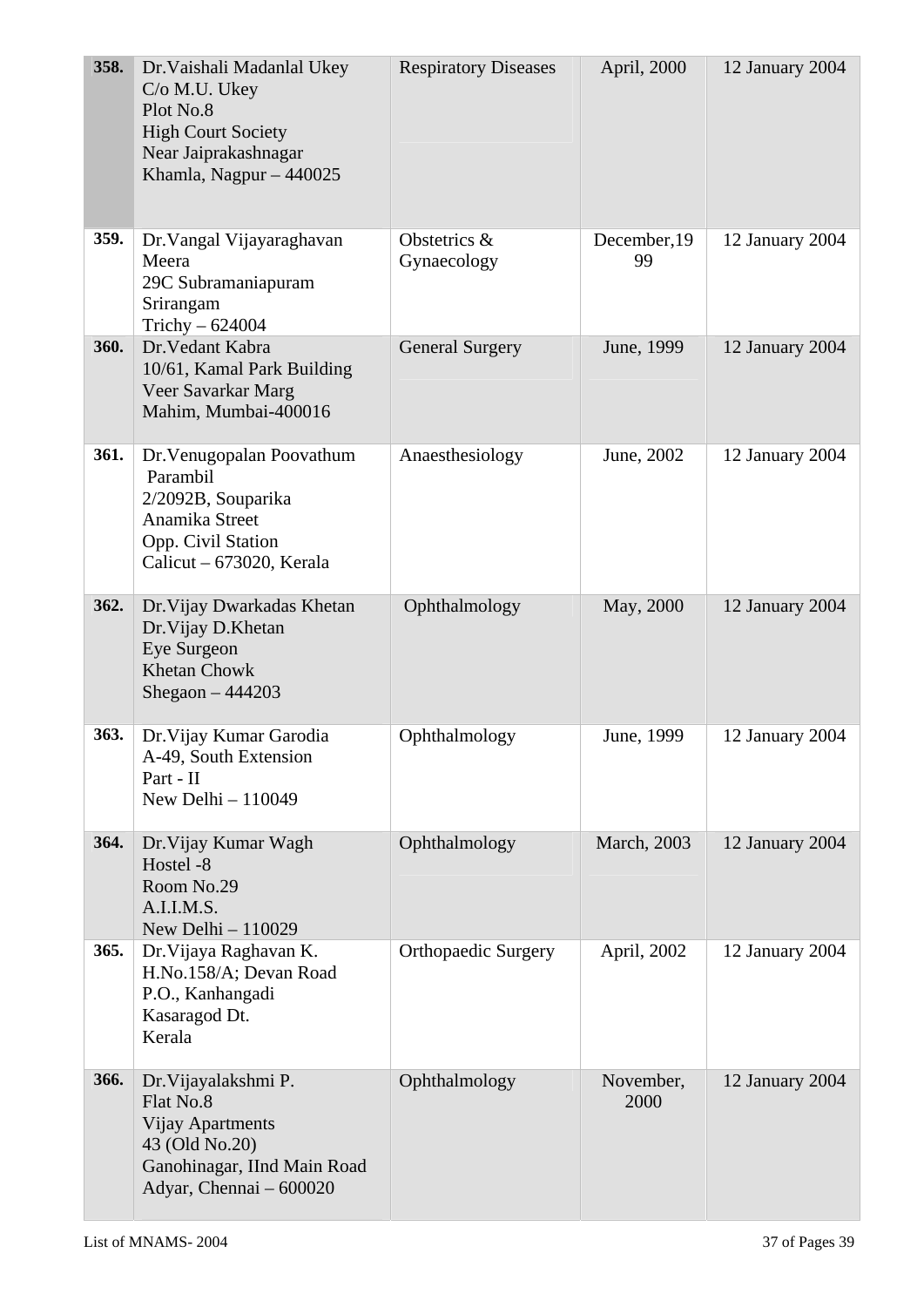| 367. | Dr. Vikas Ahlawat<br>C/o Mr.C.B.L. Gupta<br>C-52, Priyadarshi Marg<br>Tilak Nagar, Jaipur                                               | <b>General Surgery</b>      | May, 2000                      | 12 January 2004 |
|------|-----------------------------------------------------------------------------------------------------------------------------------------|-----------------------------|--------------------------------|-----------------|
| 368. | Dr. Vikram Bhat K.<br>No.201, Arvind Apartments<br><b>Behind Hotel Hans</b><br><b>Behind Hotel Hans</b><br>Kalyan-nagar<br>Hubli-580031 | Otorhinolaryngology         | June, 1999                     | 20 March 2004   |
| 369. | Dr. Vikram Irniraya K.<br>C/o Dr.K.B.Irniraya<br>C/o "Sea View"<br>4/519, N.H.Road<br>Mangalpadi, Kasaragod Dist.<br>Kerala - 671324    | <b>General Medicine</b>     | March, 2003                    | 12 January 2004 |
| 370. | Dr. Vimmy Venugopal<br>65/1, Kadirappa Road<br>Cox Town<br>Bangalore $-560005$                                                          | Paediatrics                 | April, 2000                    | 12 January 2004 |
| 371. | Dr. Vineet Surender Bhatia<br>35-F, Sector No.7<br>Jasola Vihar, Behind Apollo<br>Hospital, New Delhi                                   | Cardiology                  | September/<br>October,<br>2003 | 12 January 2004 |
| 372. | Dr. Vinithra Bhaskar<br>1323, $13th Cross$<br><b>Indiranagar II Stage</b><br>Bangalore $-560038$                                        | Ophthalmology               | November,<br>2000              | 12 January 2004 |
| 373. | Dr. Vinod Kumar M.S.<br>12-A Field View Colony<br>Chevayur P.O.<br>Calicut $-17$ , Kerala                                               | Paediatrics                 | April, 2002                    | 12 January 2004 |
| 374. | Dr. Vishak Acharya K<br>'Kastri' Balraj Urs Road<br>Opp. Taralabalu Hostel<br>Shimoga $-577201$                                         | <b>Respiratory Medicine</b> | November,<br>2000              | 12 January 2004 |
| 375. | Dr. Vishal Omprakash<br>Marwaha<br>666, Sector $-28$<br>Arun Vihar, Noida<br>$U.P. - 201301$                                            | <b>General Medicine</b>     | November, 19<br>96             | 20 March 2004   |
| 376. | Dr. Vishnu Prasad N.R.<br>E-24, J.I.P.M.E.R. Campus<br>Pondicherry $-605006$                                                            | <b>General Surgery</b>      | December, 19<br>99             | 12 January 2004 |